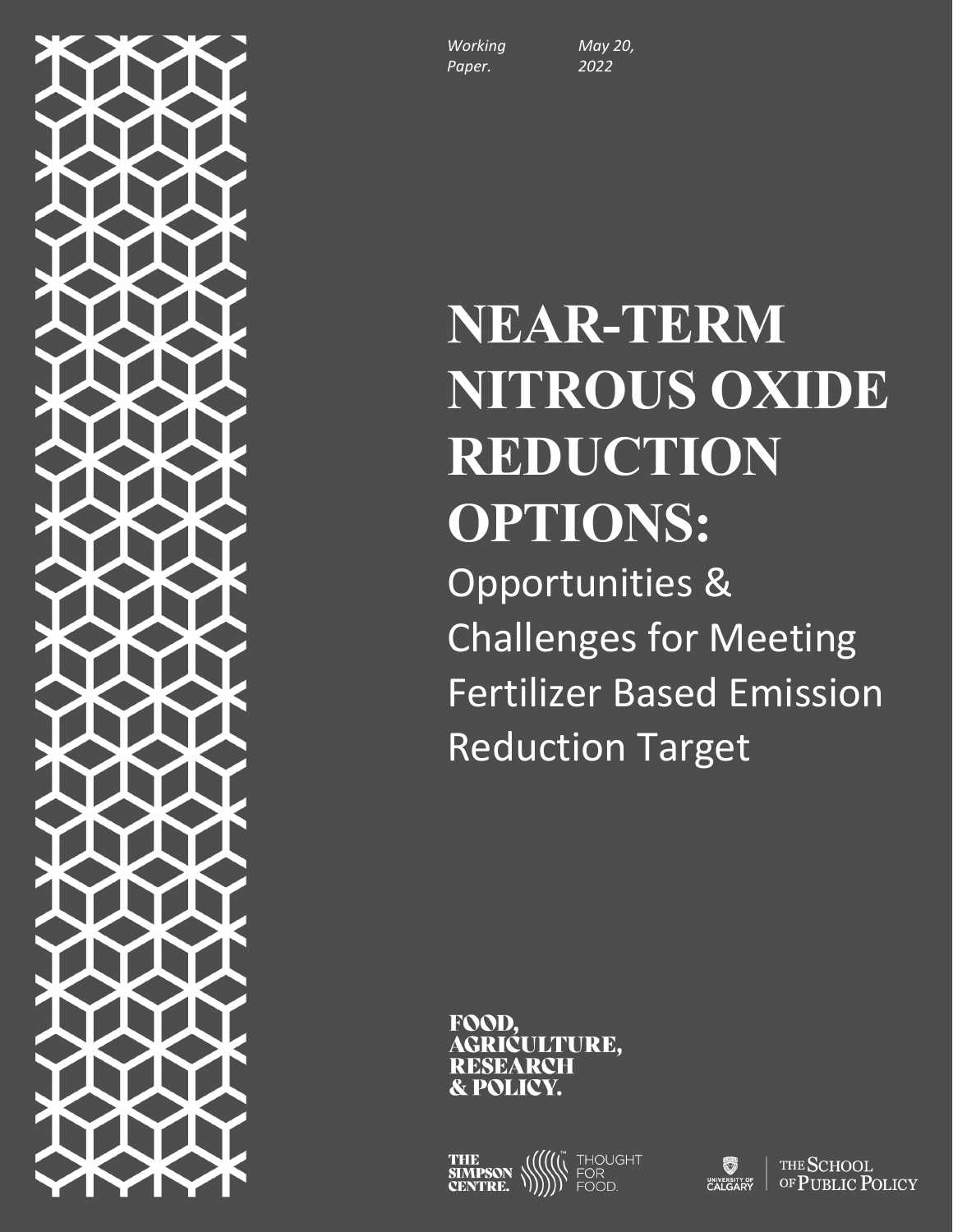# **NEAR-TERM NITROUS OXIDE REDUCTION OPTIONS:**

*OPPORTUNITIES & CHALLENGES FOR MEETING FERTILIZER BASED EMISSION REDUCTION TARGET*

Working Paper. May 20, 2022.

**Joshua Bourassa1\*, Luc Fourner2 , Elena Vinco1**

1: Simpson Centre, The School of Public Policy, University of Calgary, Calgary, AB, Canada 2: Department of Agribusiness and Agricultural Economics, University of Manitoba, Winnipeg, MB, Canada

\* Corresponding author: Joshua.Bourassa@ucalgary.ca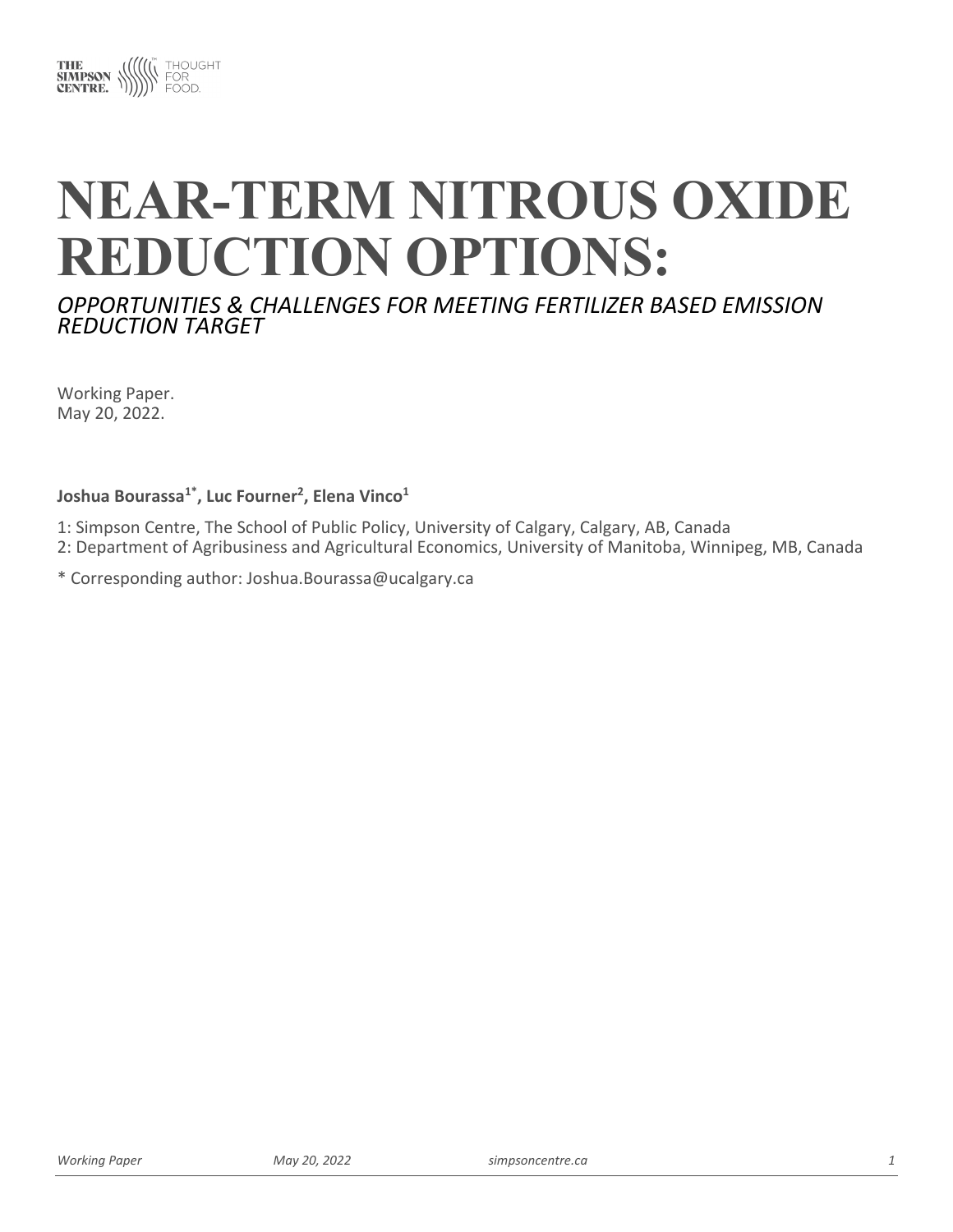

## **Abstract**

Increasing pressure to expand output while maintaining or decreasing input and land use has placed farmers in a difficult position. The increase in fertilizer use to support growing yields and soil deficiencies in Canada lead to a significant spike in nitrous oxide emissions over the past 18 years. In 2020, the federal government of Canada introduced the first emission reduction target specific to the agricultural sector, aiming for a 30 percent reduction of inorganic fertilizer-based emissions by 2030. Agriculture and Agri-Foods Canada released a discussion paper in 2022, supplementing the federal government's target with practical strategies and recommendations for farmers to adopt with associated changes and trade-offs, in order to reach the target. This systemic review of meta-analytical studies based explores the potential impact of 4R stewardship adoption and other mitigation strategies, including biochar, irrigation, and the use of legumes in crop rotation, on N2O emissions in Western Canada. Results were mixed, likely due to the interrelationships between environmental and soil factors in the nitrogen and hydrological cycles. Overall, enhanced efficiency fertilizers were identified as the most advantageous and applicable practices, with less applicable practices like biochar and micro irrigation also reducing  $N_2O$  emissions. In order to improve  $N_2O$  emission measurements and reflect the adoption of all mitigation strategies, Canada's  $N_2O$  accounting methodology should be updated before the 2030 target deadline.

*Keywords*: *Greenhouse gas, Fertilizer, N2O, Canadian Agriculture, Crop Production, NIR, IPCC*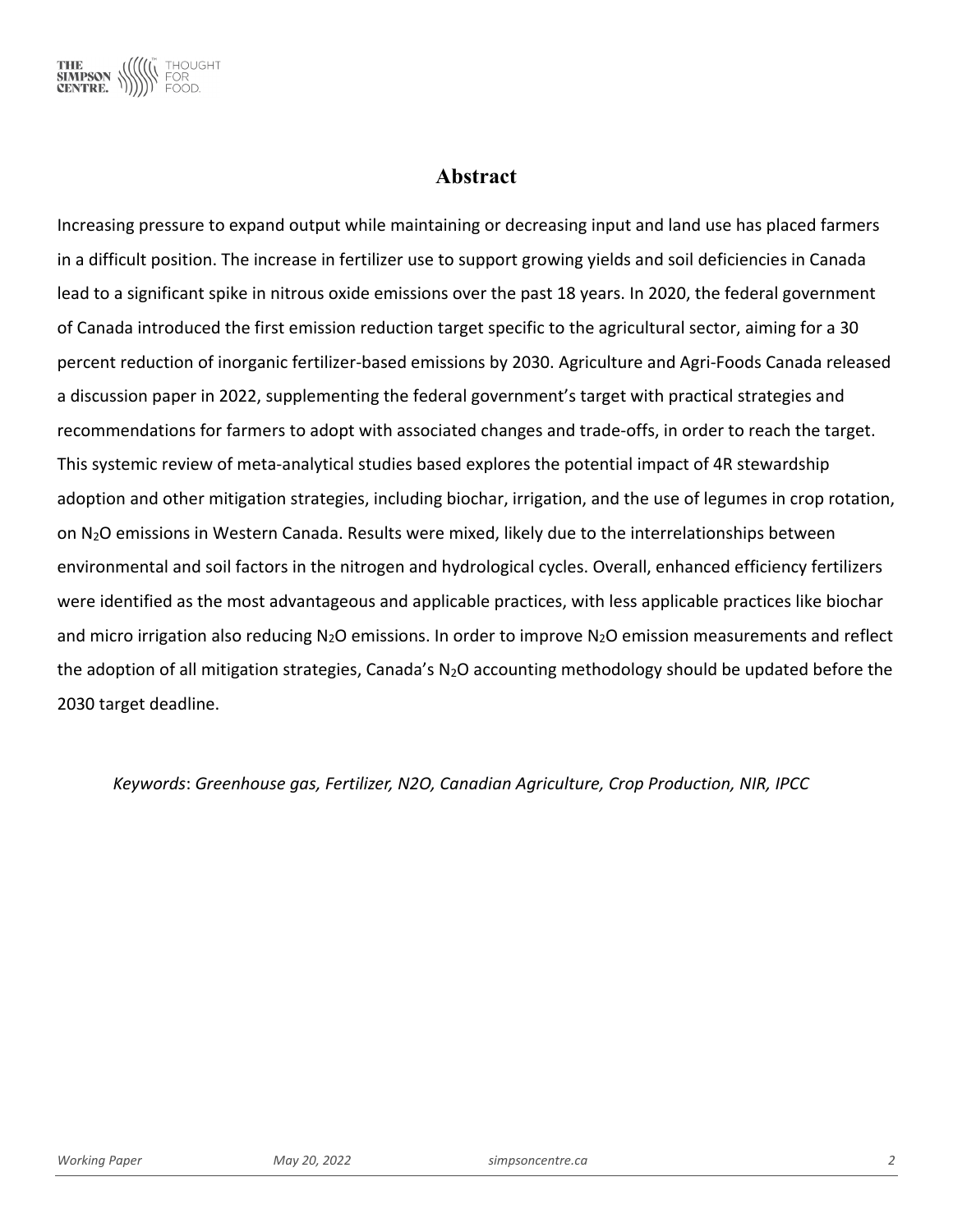# **Near-Term Nitrous Oxide Reduction Options:**

## **Opportunities & Challenges for Meeting Fertilizer Based Emission Reduction Target**

Greenhouse gas emissions from the Canadian agricultural sector have increased by 5.6 percent since 2005, reaching a high of 69 Mt CO<sub>2</sub> equivalent (CO2e) in 2020 (Environment and Climate Change Canada, 2022b). Agricultural emissions can be divided into three broad categories: animal production, crop production, and on-farm fuel use, each comprising of 50, 31, and 20 percent of total agricultural emissions, respectively. While emissions originating from animal production decreased since 2005, and on-farm fuel use emissions remained relatively unchanged, emissions from crop production have nearly doubled, increasing from 12 to 21 Mt CO2 eq. The spike in emissions from crop production can be primarily attributed to increased use of inorganic nitrogen fertilizer, which rose by 89 percent between 2005 and 2020, accounting for 73 percent of the increase in direct  $N_2O$  emissions attributed to crop production (Environment and Climate Change Canada, 2022a), demonstrated in Figure 1. In response to growing emissions from crop production, the federal government proposed introducing Canada's first emission reduction target for the agricultural sector (Agriculture and Agri-Food Canada, 2022). The plan aims to reduce inorganic fertilizer-based emissions by 30 percent of 2020 levels by 2030, resulting in a reduction of approximately 3.8 Mt CO<sub>2</sub> eq based on 2019 estimates. To meet this target by 2030, Canadian farmers will need to adopt the latest best management practices and embrace emerging technologies. This report synthesizes near-term mitigation options currently available to producers, and adoption-related agronomic benefits or shortfalls. To identify potential emission reduction opportunities, a systematic review of meta-analytical studies was conducted covering the period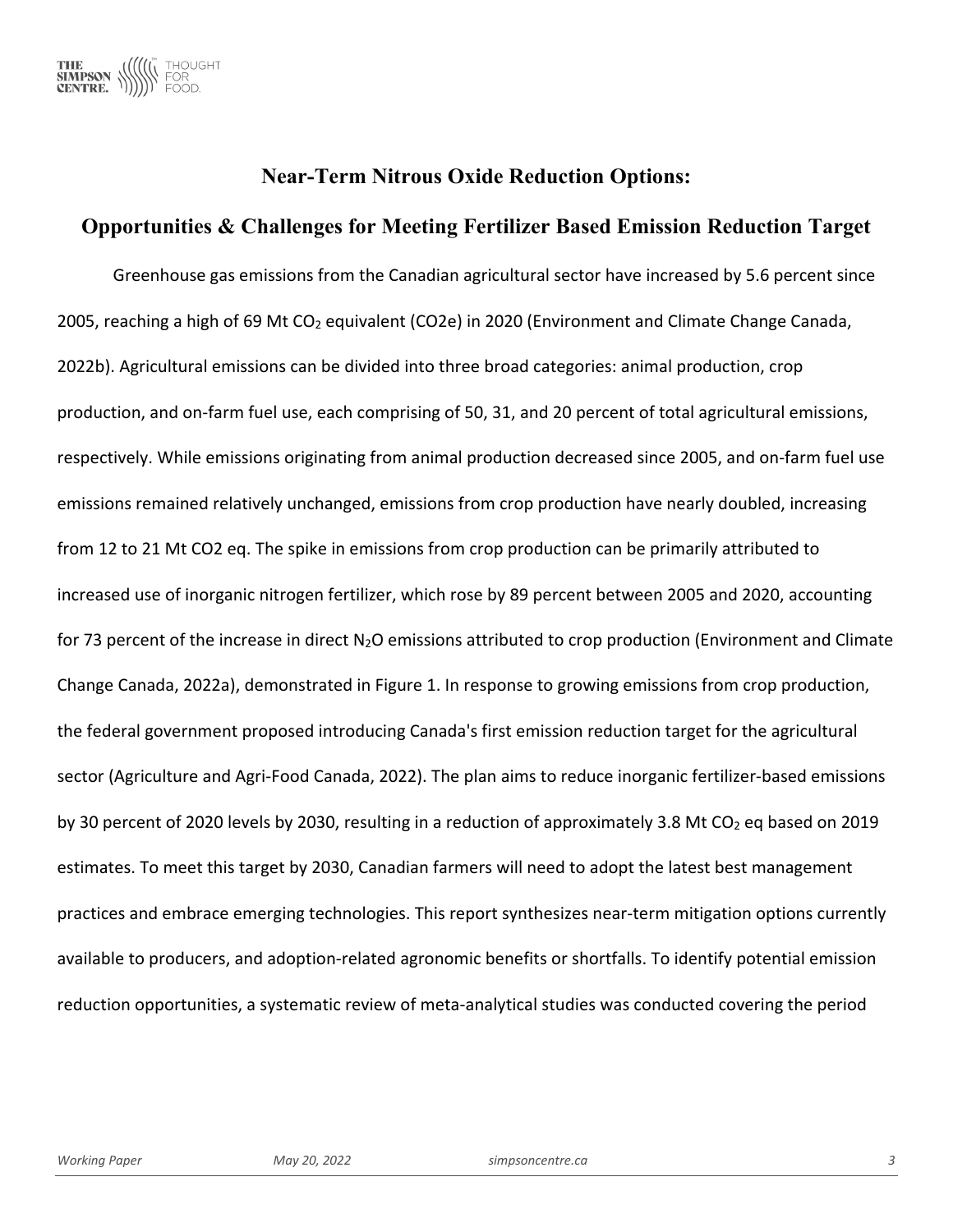

from 20[1](#page-4-0)0 to April 2022. A total of 31 papers explored the effectiveness of 4R Nutrient Stewardship<sup>1</sup> (4R), irrigation, biochar, and the use of legumes in crop rotations on reducing emissions. Lastly, this report discusses how these mitigation efforts are integrated into the Intergovernmental Panel on Climate Change (IPCC) framework and Canadian specific emission methodology.

# **Background**

Nitrous oxide is a potent greenhouse gas and an ozone-depleting substance with a 100-year global warming potential of approximately 298 times that of CO<sub>2</sub> (Environment and Climate Change Canada, 2022c). It is the third most emitted greenhouse gas in Canada, after carbon dioxide (CO<sub>2</sub>) and methane (CH<sub>4</sub>), and accounts for approximately 5 percent of total emissions, measured in  $CO<sub>2</sub>$  equivalent (CO<sub>2</sub>e). Agricultural production accounts for 76 percent of total N<sub>2</sub>O emissions, with 17 percent originating from animal production and the remainder from crop production (Environment and Climate Change Canada, 2022a). Nitrous oxide emissions from crop production occur as a result of biochemical processes in agricultural soils (Environment and Climate Change Canada, 2022b). They are classified as direct or indirect emissions. Direct emissions are a result of biochemical reactions within the soil called nitrification and denitrification. Nitrification occurs when soil microorganisms convert ammonium (NH<sub>4</sub><sup>+</sup>) to nitrate (NO<sub>3</sub><sup>-</sup>), a form of bioavailable nitrogen for plants. Denitrification is the conversion of nitrate to nitrogen gas  $(N_2)$ .

<span id="page-4-0"></span><sup>1</sup> 4R is a framework designed to aid farmers in managing crop inputs by applying the right fertilizer source at the right rate, at the right time, and at the right place in order to meet economic, environmental and sustainability goals (Agriculture and Agri-Food Canada, 2022).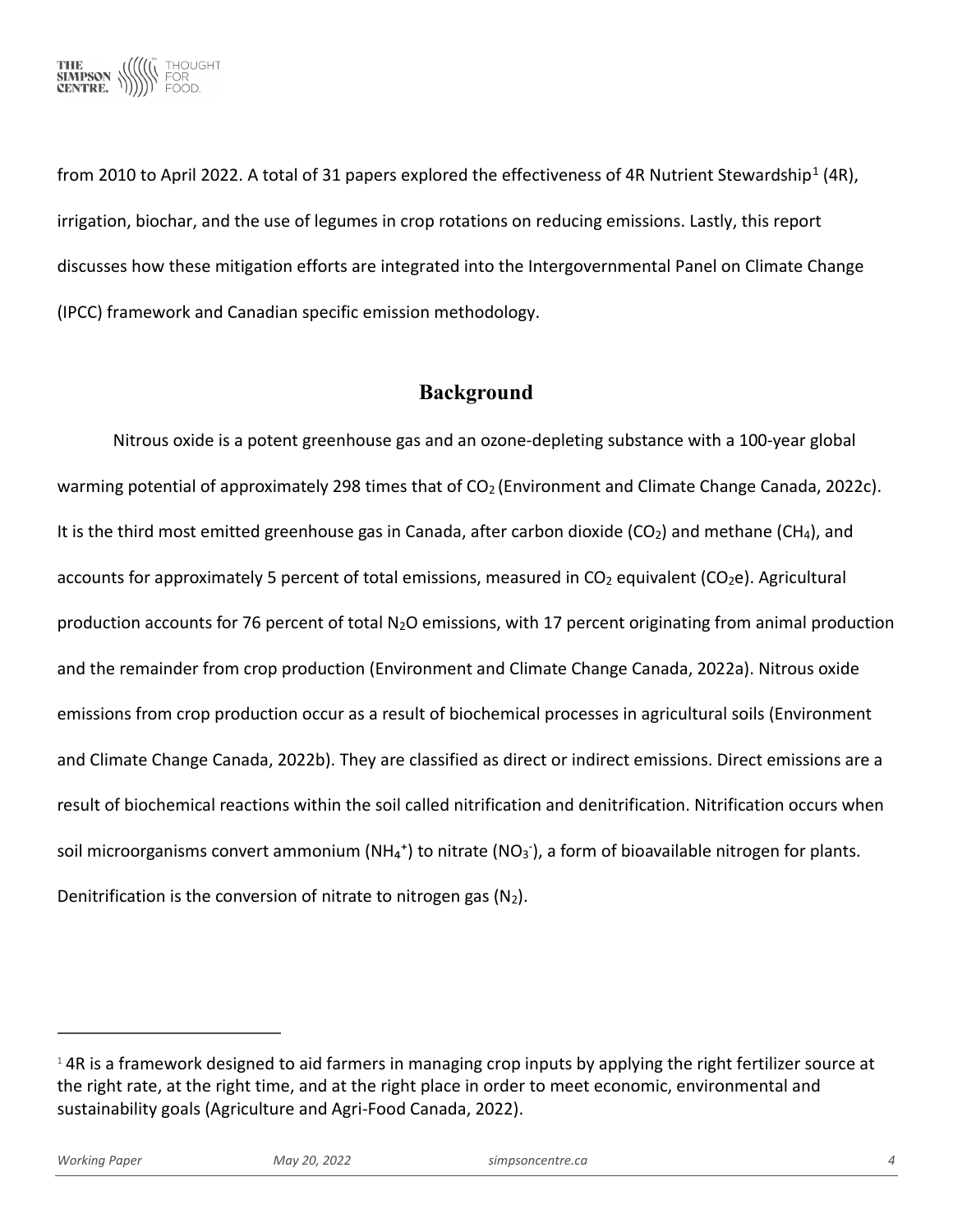

Indirect emissions are classified into two groups: volatilization, and leaching and runoff (Environment and Climate Change Canada, 2022b). Volatilization occurs when ammonium  $(NH<sub>4</sub><sup>+</sup>)$  is converted to ammonia gas (NH3) and commonly occurs when nitrogen fertilizer is surface applied. Leaching and runoff occur when nitrates (NO<sub>3</sub><sup>-</sup>) leach or runoff and are subsequently lost to the environment. Nitrification, denitrification, volatilization, leaching, and runoff are naturally occurring processes in the nitrogen cycle. Cycle imbalance is likely with the addition of nitrogen fertilizers or the incorporation of crop residues, resulting in excess soil nitrogen level and high N<sub>2</sub>O emissions. In 2020, 58 per cent of direct N<sub>2</sub>O emissions from agricultural soils were attributed to the use of inorganic nitrogen fertilizer, 10 percent from organic fertilizers, and 25 percent from the incorporation of crop residues (Environment and Climate Change Canada, 2022a).

As seen in Figure 2, significant increases in crop production-based emissions between 2005 and 2020 were observed in all regions of Canada and ranged between 11 percent in Atlantic Canada and 103 percent in Manitoba (Environment and Climate Change Canada, 2022c). Across Alberta, Saskatchewan, Manitoba and Ontario, the four largest emitting provinces, emissions from crop production increased by 84 percent. While these increased are considerable, it is important to place these changes in a broader context of agricultural production in Canada. Growing demand in conjunction with economic pressures has propelled farmers to increase output while maintaining or shrinking land use (Statistics Canada, 2022a), prompting increased use of nitrogen fertilizer and subsequent increased N<sub>2</sub>O emissions.

The federal government proposed its first agriculture specific emission reduction target in its 2020 Strengthened Climate Plan, aiming to reduce greenhouse gas emissions from the agricultural sector and reverse current emission trends (Environment and Climate Change Canada, 2020). The proposed target sought to reduce fertilizer-based emissions by 30 percent of 2020 levels by 2030. This target was estimated to reduce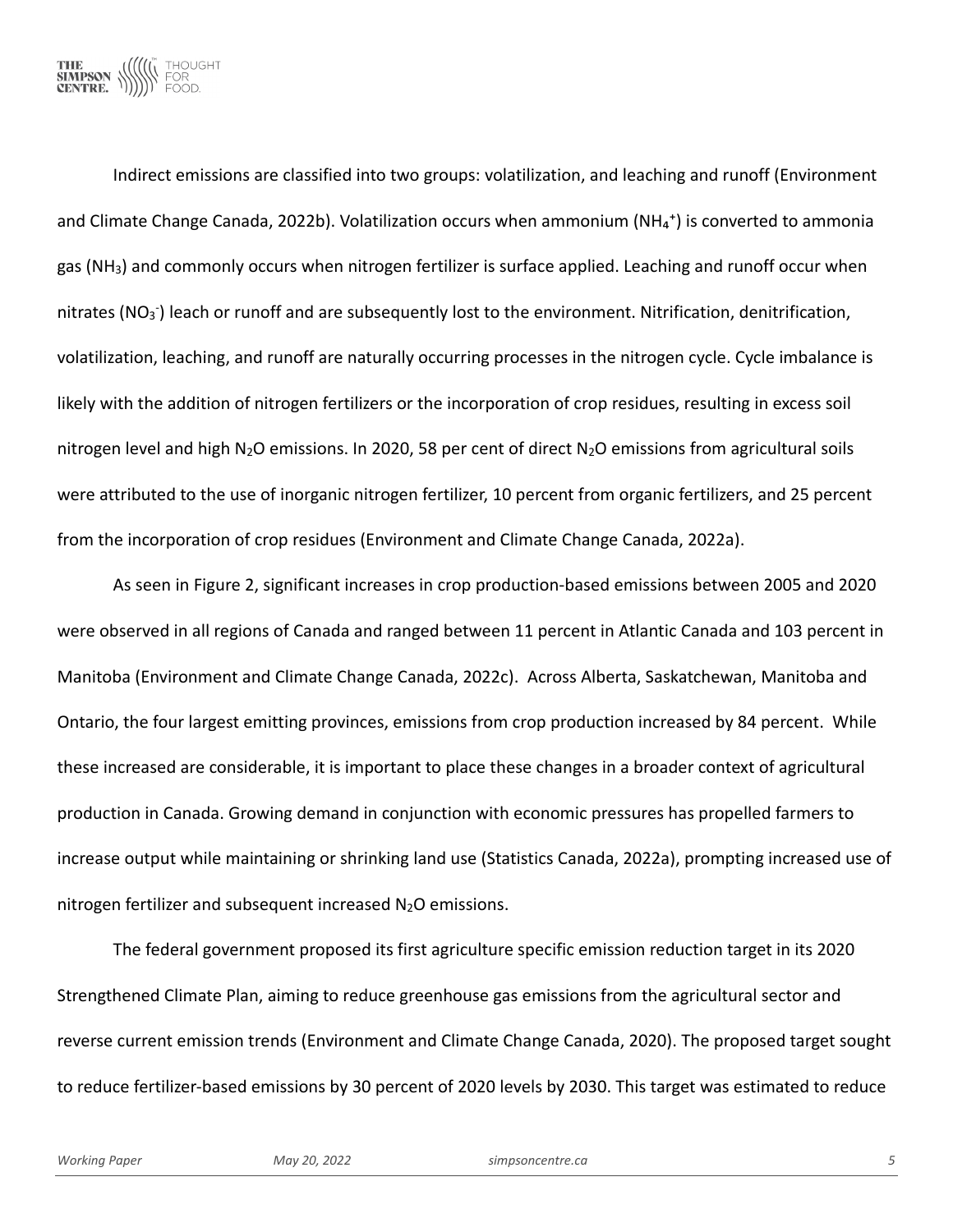

emissions by 3.8 Mt of CO<sub>2</sub> eg (Agriculture and Agri-Food Canada, 2022), leading to a reduction of 5 per cent of total agricultural emissions and 0.5 per cent of total Canadian emissions (Environment and Climate Change Canada, 2021b). Additional supplementary information about the target was provided in a 2022 Agriculture and Agri-Food Canada (AAFC) paper (Agriculture and Agri-Food Canada, 2022). Direct and indirect emissions from inorganic fertilizer were the main focus of reduction initiatives, while emissions from organic fertilizers, such as manure, or emissions originating from fertilizer production, were not included. The AAFC paper highlighted several near-term mitigation strategies to meet the emission target. The strategies primarily focused on adopting 4R nutrient stewardship and the sustainable use of fertilizer in crop production, as well as the adoption of conservation tillage, improving field drainage, and increased use of legumes in rotation. The paper also briefly discussed the importance of emission measurements, reporting, and data.

Developing and approving the use of a comprehensive methodology that directly accounts for nearterm mitigation strategies is critical to ensure emission targets are met. For example, the IPCC Tier 1 methodology used by most Annex I parties to the United Nations Framework Convention on Climate Change uses a set emission factor of 1 percent, meaning that for every 1 kg of nitrogen applied, 0.01 kg of  $N_2O-N$  is emitted (IPCC, 2006). While this is a relatively easy and transparent way to estimate emissions, many of the practices discussed within the AAFC paper would not reduce emissions according to current accounting methodology. Strategies proposed by the AAFC paper would influence both emission factor calculations and activity data, While the IPCC methodology only uses activity data (fertilizer use) to measure emissions (Environment and Climate Change Canada, 2022b; IPCC, 2006). Additionally, a set emission factor fails to account for climatic differences between regions, resulting in differing emission levels despite identical practices. Improvements on the 2006 Guidelines were provided in the 2019 Refinement, in which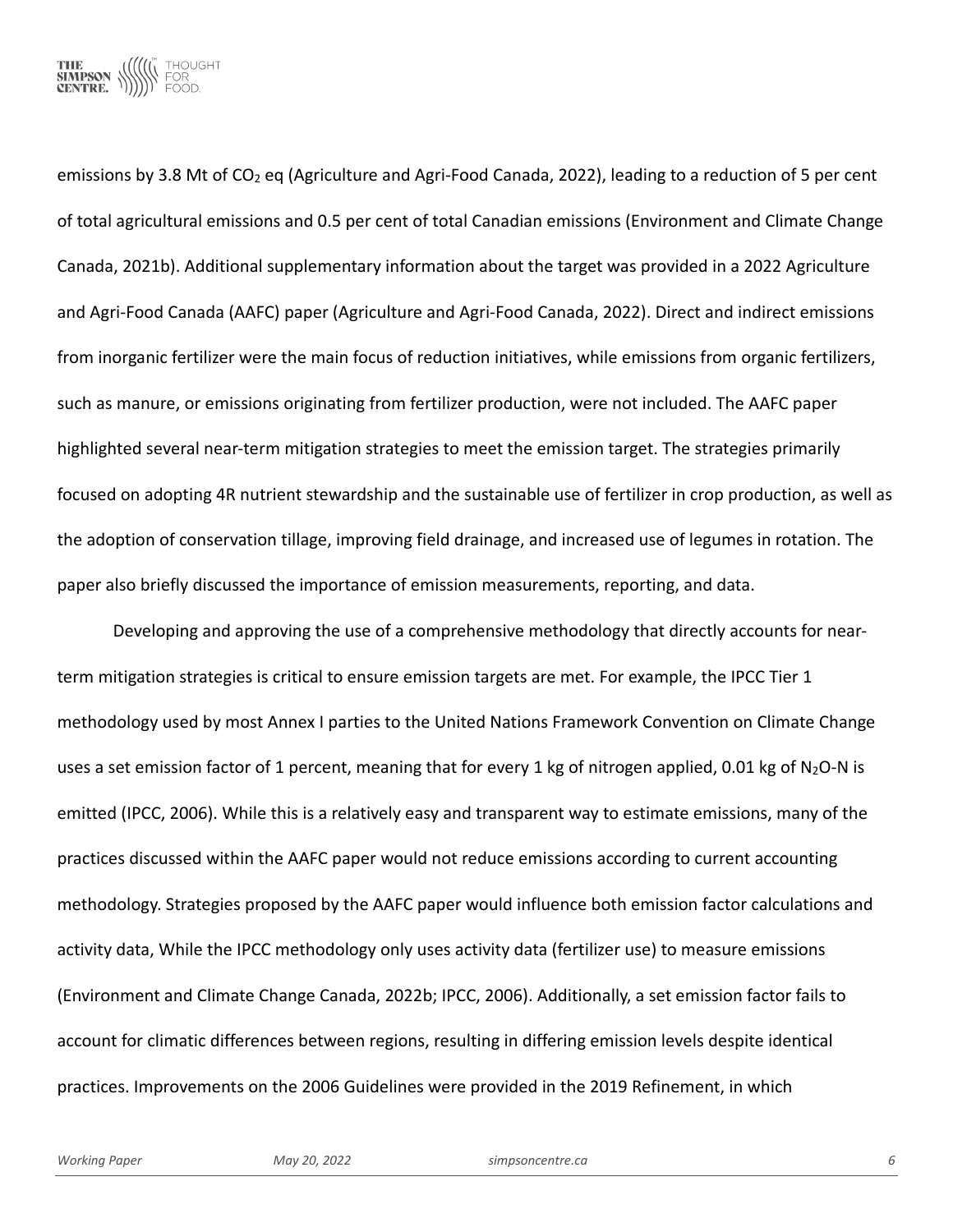

disaggregated emission factors were provided, specifying emission factors based on climate (tropical, temperate, boreal), rainfall (wet, dry), use of irrigation, and type of fertilizer (inorganic, organic, or mixed) (IPCC, 2019). Despite the improvements, broad-based emission factors, such as a single emission factor for dry temperate climates, still fail to account for substantial regional differences and do not go far enough to account for specific management practices that potentially result in significant emission reductions.

The methodology currently used in Canada addresses some of the major concerns of the IPCC Tier 1 approach. This method estimates localized emission factors at an Eco-district level (Environment and Climate Change Canada, 2022b). A base emission factor for each of 405 Eco-districts in which agricultural production takes place is first estimated as a function of precipitation, potential evaporation, topography, and soil texture. The base emission factors can be modified to account for specific management practices, crop types, and fertilizer types, improving emission factor estimate accuracy. Despite these improvements, many of the nearterm measures presented within the AAFC discussion paper, particularly around adopting 4R practices, are not directly accounted. Fertilizer timing, placement, or the use of enhanced efficiency fertilizer are not considered in the current methodology's framework. Changes in emissions are only partially accounted through additional soil testing and nitrogen credits (i.e., reduced fertilizer use). Given the current methodology, adopting many of these near-term strategies would result in little to no change in emission reporting, further complicating and convoluting the way forward in meeting the emission reduction targets. Methodology shortcomings were acknowledged in the AAFC paper, and improvements are likely to continue as data becomes more readily available (Agriculture and Agri-Food Canada, 2022). Recent updates to the methodology introduced in 2022 lead to substantial decreases in both the emission factors and emission levels, see Figure 4 and Figure 5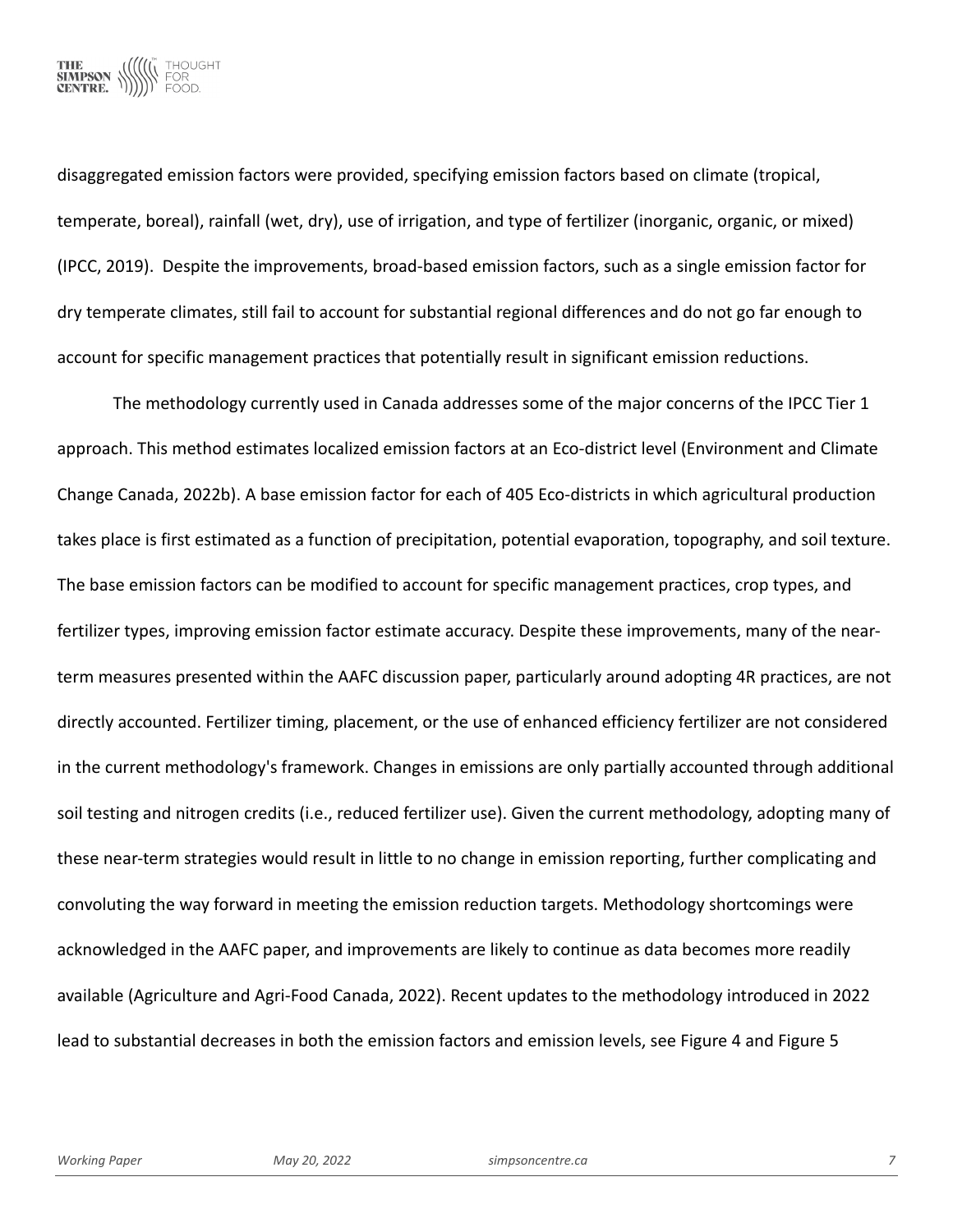

(Environment and Climate Change Canada, 2021a, 2022b). For Canadian producers to effectively meet the target without sacrificing large production decreases, further updates are still required.

## **METHODS**

A systematic review of meta-analytical studies covering peer-reviewed papers published between 2010 and April 2022 was conducted. The review was carried out using the CAB Abstracts, Environment Complete, Web of Science, and Scopus databases. The original search string used was: "N2O *OR* nitrous oxide *OR* GHG *OR* greenhouse *AND* soil *OR* agriculture *OR* crop *OR* farm *AND* mitigate\* *OR* prevent\* *OR* reduc\* *AND* metaanalysis". Subsequent searches were also conducted to ensure management practices of interest were included, focusing on fertilizer<sup>[2](#page-8-0)</sup>, conservation tillage<sup>[3](#page-8-1)</sup>, irrigation<sup>4</sup>, and rotation<sup>[5](#page-8-3)</sup>. Papers were further restricted to those published in peer-reviewed journals and published in English. Three hundred ninety-eight unique articles were identified from the keyword searches and were further screened based on the following criteria:

- 1. The meta-analysis was not country-specific (except for in the case of North American production).
- 2. The meta-analysis was focused on grain crops commonly grown in Canada or was not crop-specific.
- 3. The meta-analysis provided an estimate of the effect of adopting a practice with the value presented

on  $N_2O$ , area-scaled  $N_2O$ , or yield-scaled  $N_2O$  emissions.

Of the 398 papers reviewed, 30 meta-analytical studies and one review of meta-analytical studies met all criteria. The studies covered nitrogen source, nitrogen application rate, timing, nitrogen placement,

<span id="page-8-1"></span><span id="page-8-0"></span>

<sup>&</sup>lt;sup>2</sup> Search string is as follows: "fertil\* or urea and N2O or nitrous oxide or GHG and meta-analysis"<br><sup>3</sup> Search string is as follows: "no-till or reduced or conservation and till\* and N2O or nitrous oxide or GHG and meta-a

<span id="page-8-2"></span><sup>&</sup>lt;sup>4</sup> Search string is as follows: "irrigat\* and N2O or nitrous oxide or GHG and meta-analysis"

<span id="page-8-3"></span> $5$  Search string is as follows: "irrigat\* and N2O or nitrous oxide or GHG and meta-analysis"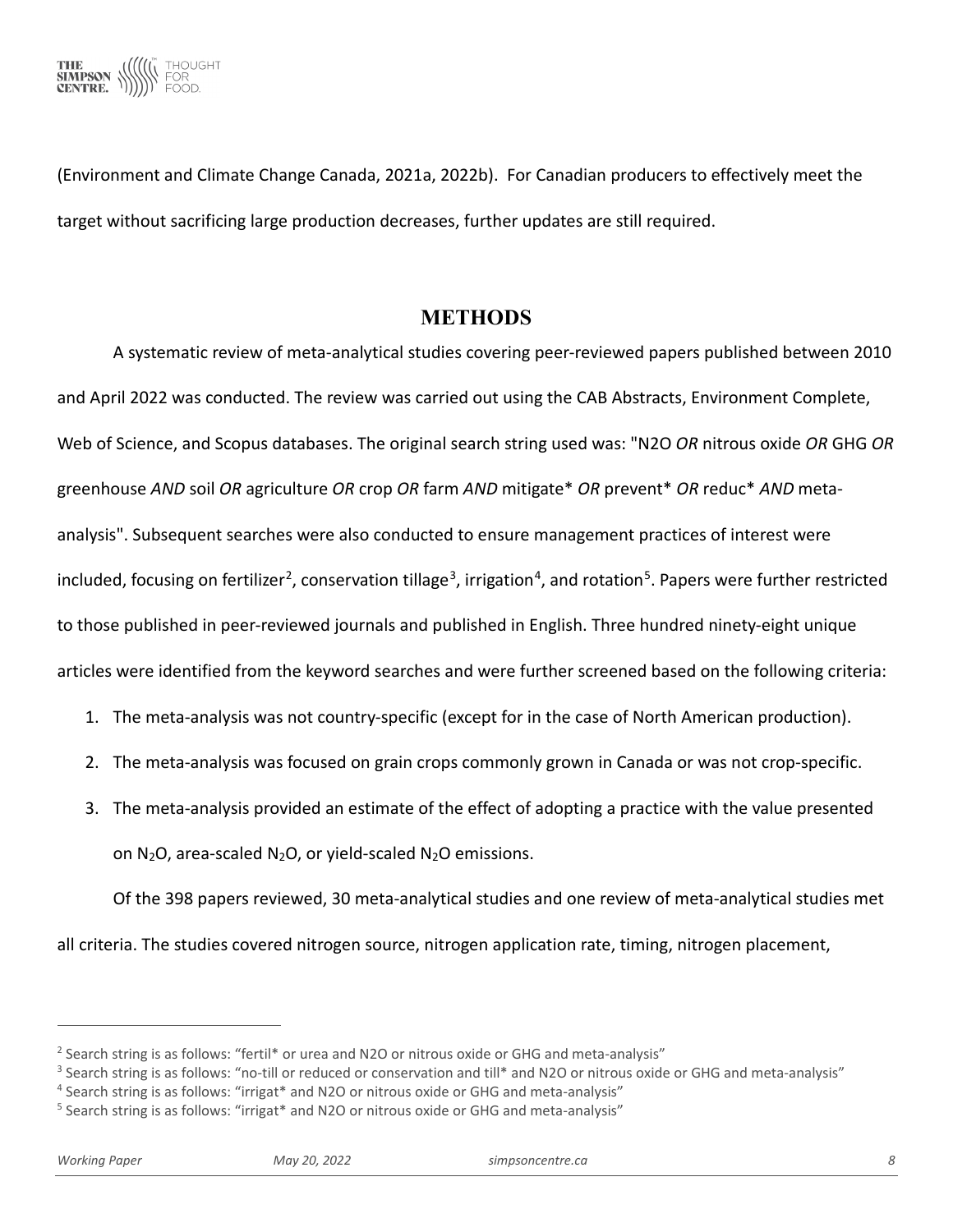

adoption of conservation tillage, use of biochar, irrigation, cover cropping, and rotation, see Table 1. Each study's response ratio and associated error terms were extracted using WebPlotDigitizer (version 4.5).

The average effects sizes of the management practices and technologies were estimated using the natural logarithm of the response ratio ( $LnRR$ ) using Equation 1 (Pustejovsky, 2018)

$$
lnRR = ln\left(\frac{\bar{x}_t}{\bar{x}_c}\right) = ln(\bar{X}_t) - ln(\bar{X}_c)
$$
\n(1)

where  $\bar{X}_t$  is the mean value of the treatment and  $\bar{X}_c$  is the mean value of the control. To aid in the interpretation of the  $LnRR$ , the value was converted to percent change between the treatment and control value using Equation 2 (Pustejovsky, 2018).

$$
\%Change = 100 * (e^{LnRR} - 1) \tag{2}
$$

Once converted, a weighted mean and standard deviation were estimated for each management practice identified within the literature review. A series of range plots, using a 95 percent confidence interval, were generated to interpret the findings. Significant results can be identified when the estimated confidence interview does not intersect with zero.

## **Results and Discussions**

This report sought to synthesize a wide body of literature to better understand the potential effects of near-term Best Management Practices (BMP) on N2O emission reductions. Thirty-one meta-analytical studies were included in the database, with observations covering 10 management practices. This section provides an exploratory look at the effects of the BMPs on emissions and yields. The review's findings are also compared to the AAFC discussion paper and other recent academic literature.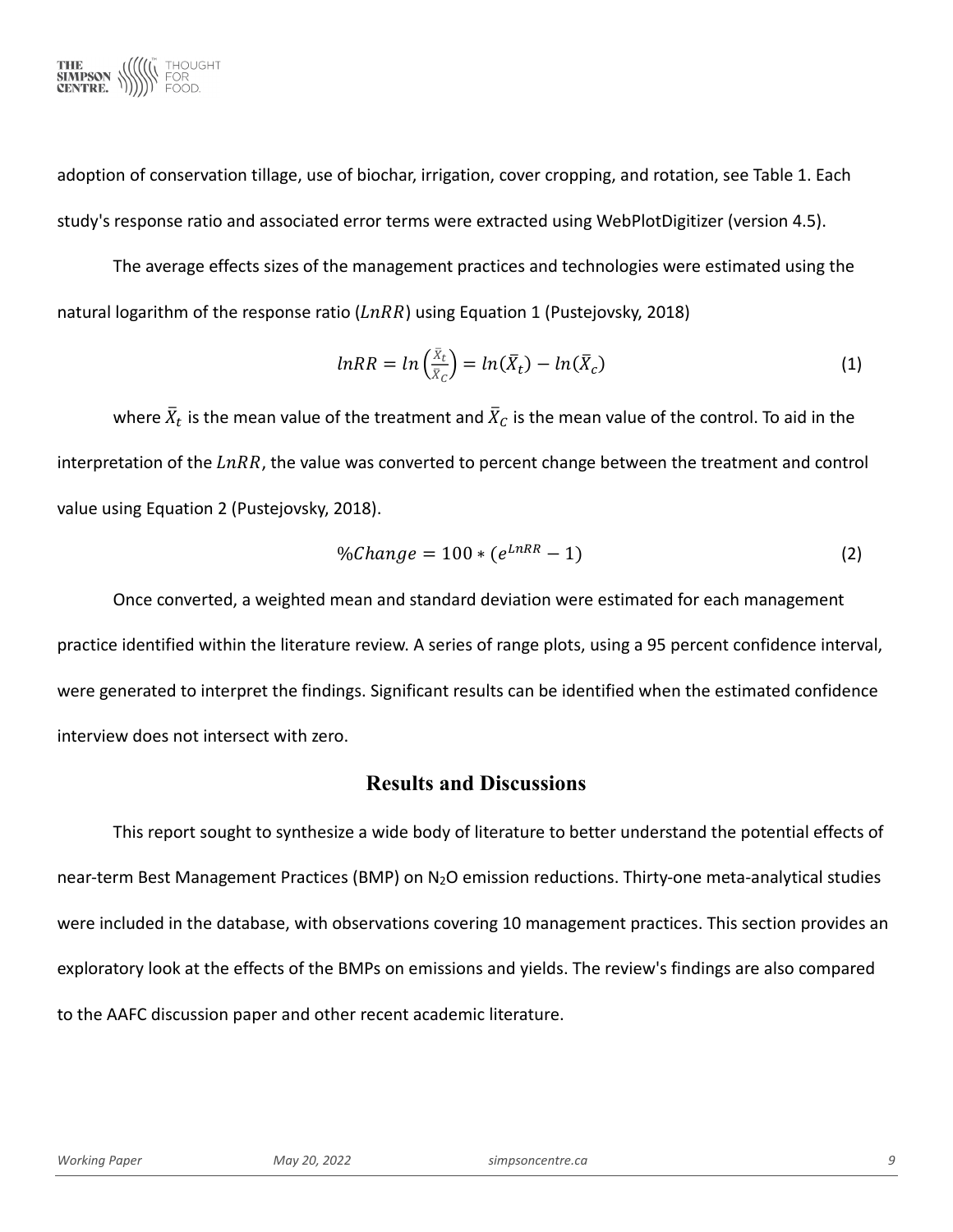

#### **Enhanced Efficiency Nitrogen Fertilizers**

Enhanced efficiency nitrogen fertilizers (EENFs) prolong nitrogen availability by reducing nitrogen loss (Heard, n.d.). They can be categorized into two broad groups based on the mechanism used to increase availability. The first group of EENFs are stabilized nitrogen fertilizers (SNFs), which use urease or nitrification inhibitors (UI and NI, respectively) to temporarily protect against ammonia volatilization (UI) or denitrification and leaching (NI). The inhibitors can be applied individually or combined, referred to as double inhibitors (DI) (CropWatch, 2019). The second type of EENFs are controlled released nitrogen fertilizers (CRNF). CNRF protect against nitrogen loss by coating the fertilizer in a polymer or resin, releasing nitrogen as the coating around the fertilizer breaks down over time (Nutrien, n.d.).

As seen in Figure 6, EENFs were effective at reducing  $N_2O$  emissions. The estimated average reduction was 29 percent, similar to estimates provided by AAFC (2022) and Young et al. (2021). Both types of EENFs, SNFs and CRNFs, were effective, with an average reduction estimated to be 37 and 19 percent (Figures 7 and 8). Significant differences in effectiveness were observed when comparing inhibitor types. Urease inhibitors were less effective than NIs at reducing  $N_2O$  emissions. However, since urease inhibitors' main function is to inhibit the production of NH<sub>3</sub> gas and not directly inhibit nitrification or denitrification (CropWatch, 2019), this result was expected. Conversely, less effective UIs were observed to reduce N2O emissions. As seen in Figure 9, EENFs were effective across various management practices, soil types, and in humid and arid environments. Three important findings can be observed in Figure 9. First, EENFs appear effective in reducing emissions from irrigated cropping systems. Irrigation is highly important for production in many semi-arid regions of Western Canada (Statistics Canada, 2022b), but increased soil moisture leads to significant increases  $N_2O$  production. Second, EENFs are more effective with the adoption of other 4R BMPs (placement and time), but are still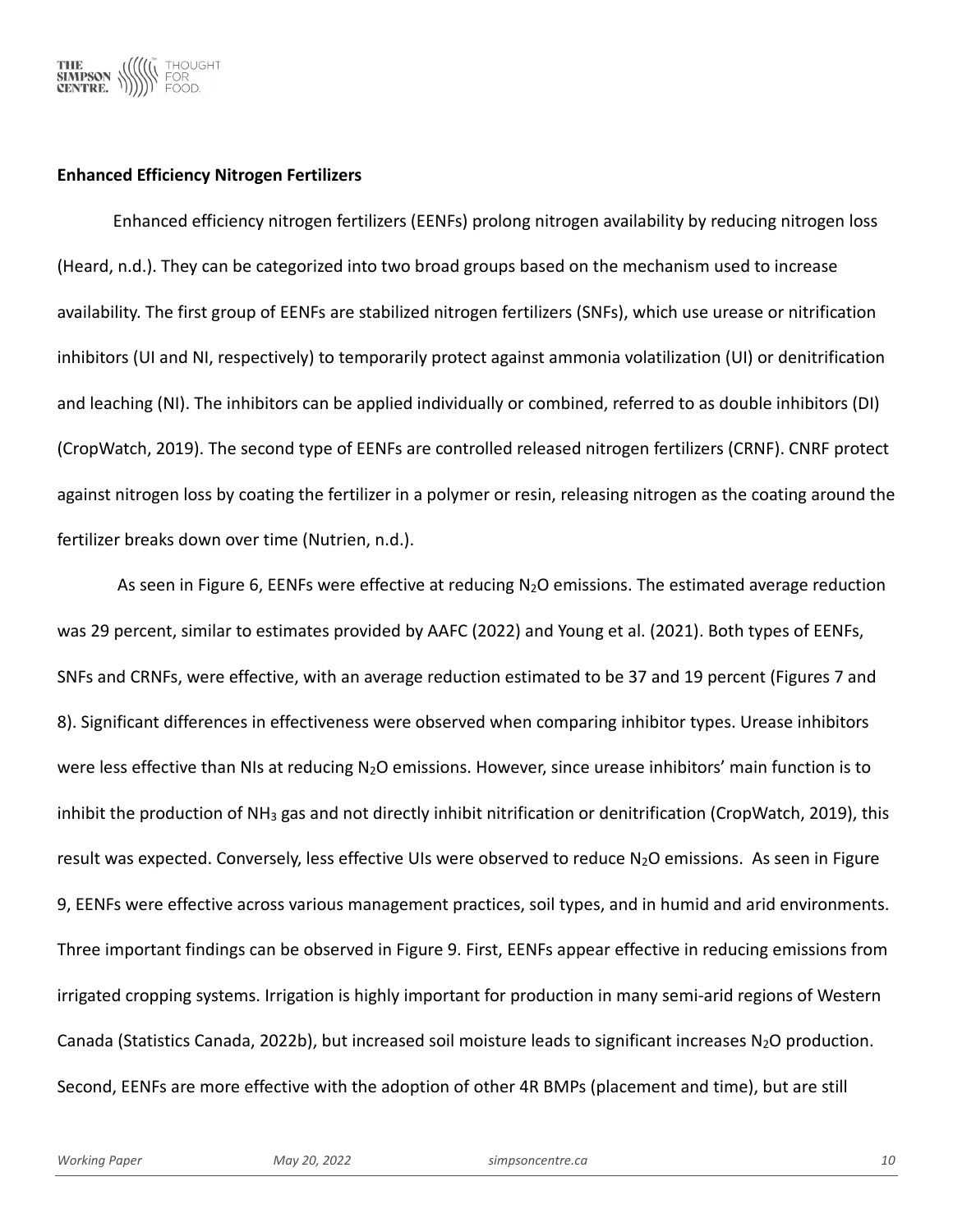

effective at reducing emissions in combination with traditional practices, allowing for increased flexibility when making production decisions. Lastly, EENFs were effective when applied to conservation tillage systems, a practice with high adoption rates in Western Canada (Statistics Canada, 2022c).

As seen in Figure 6, EENFs were found to significantly increase yields compared to conventional inorganic fertilizers, creating a potential win-win scenario where cost of adoption can be offset, or partially offset, by increased yields. Low current adoption rates despite compatibility with a variety of management practices suggests costs may still outweigh expected benefits of implementation (Agriculture and Agri-Food Canada, 2022). Improvements to current carbon offsets or development of other supplementary programs may facilitate rapid emission reductions once incentives are in place. Along with the challenge of increasing adoption is the challenges quantification. Canadian methodology does not currently account for the use of EENFs. A recent review of 42 national inventory report found only three countries had separate emission factors for their use (Bourassa & Vinco, 2022). Canada's methodology has the flexibility incorporate the use of EENFs without significant changes to the model's structures. This flexibility was highlighted to recent changes to emission estimates from organic fertilizers which applies an adjustment factor to the estimated emission factor to account for differences in nitrogen source (Environment and Climate Change Canada, 2022b).

#### **Organic Fertilizers**

The AAFC discussion paper identified increased use of organic fertilizers, such as manure, biosolids, and anaerobic digestate, as a potential near-term mitigation strategy (Agriculture and Agri-Food Canada, 2022). The paper estimated  $N_2O$  reductions between 10 and 20 percent, contrary to this review's findings. This review identified seven meta-analytical papers that examined the effect of switching from inorganic to organic fertilizer sources. The individual results ranged from -7 to 40 percent changes in emissions, see Figure 10. The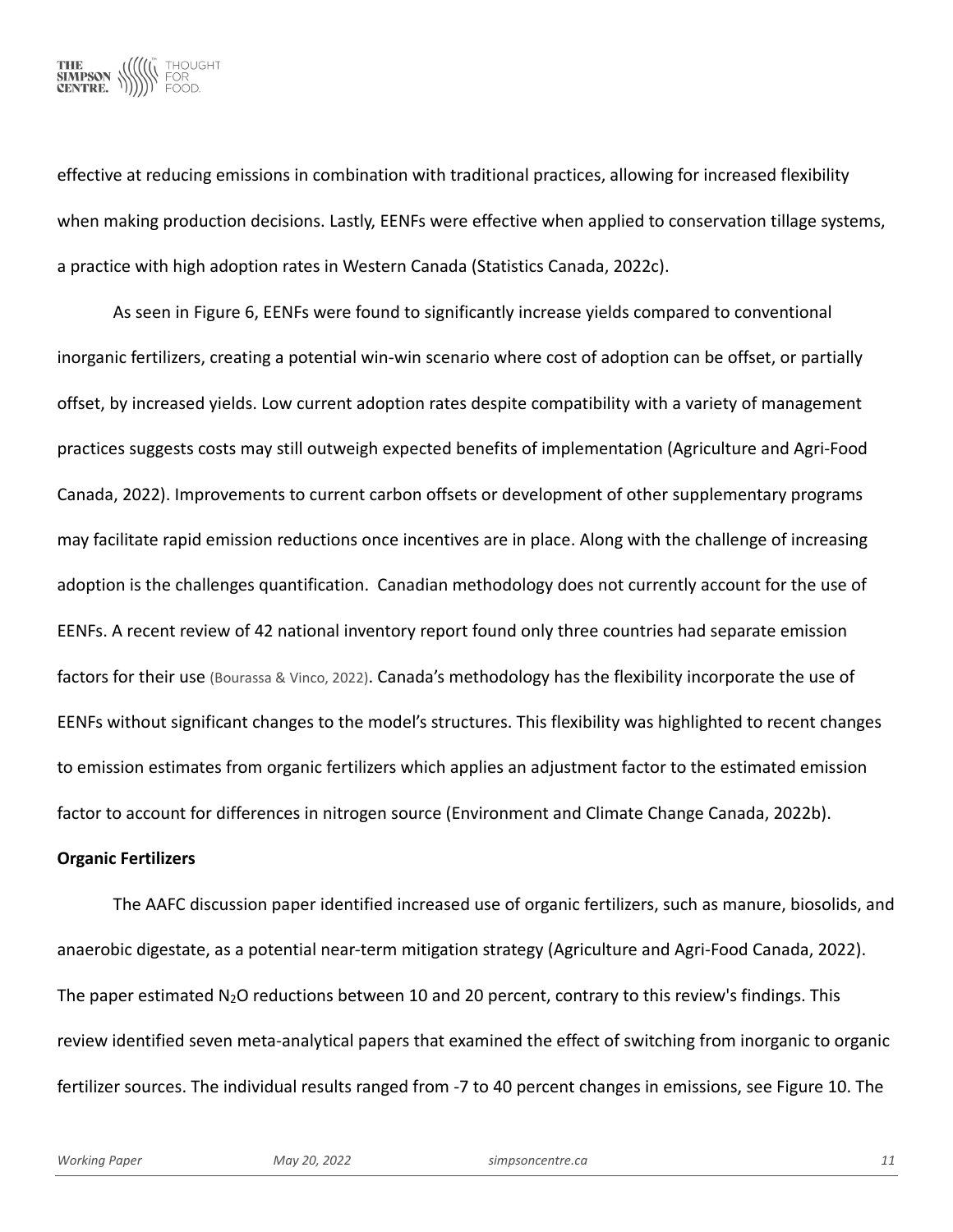

weighted average of the results was not significant, with a mean value of 15.6 percent and a confidence interval between -3 and 34 percent. While not significant, some evidence suggests an increase in  $N_2O$ emissions in switching between nitrogen sources. For example, in Young et al. (2021), the response ratio average is a 23 percent increase in  $N_2O$  emissions. The effects of organic fertilizer on yield were not found to be significant, but the mean average value, -6.3 percent, was similar to Young et al. (2021) findings of 5.6 percent, which may suggest a potential yield increase with adoption. Additionally, high variability in manure nitrogen content, and variability in nitrogen availability after application, would require additional testing to ensure the right rate is being applied at the right time, further complicating this practice. The results of this review suggest the substitution of inorganic nitrogen fertilizer for organic fertilizer sources does not appear to be an effective mitigation strategy.

Despite some apparent drawbacks as a mitigation strategy, organic sources do have some advantages, particularly around meeting emission targets. First, it is a productive use of animal waste. Second, it is a stable nitrogen source and available longer than other nitrogen sources once incorporated (Shaji et al., 2021). Third, organic sources can be mixed with inhibitors which have been found to be effective at reducing emissions (Wilson & Vetsch, 2019). Lastly, emissions attributed to organic fertilizer are not accounted for within the emission reduction target, leading to a substantial reduction from an emission accounting perspective (Agriculture and Agri-Food Canada, 2022; Environment and Climate Change Canada, 2022b).

#### **Biochar Application**

Soil amended with biochar (charcoal) was found to be the most effective practice at reducing  $N_2O$ emissions in this review. Biochar has been used in many traditional agricultural systems, particularly in South America where it's use goes back over 2,500 years (United States Biochar Initiative, 2021). Historically, biochar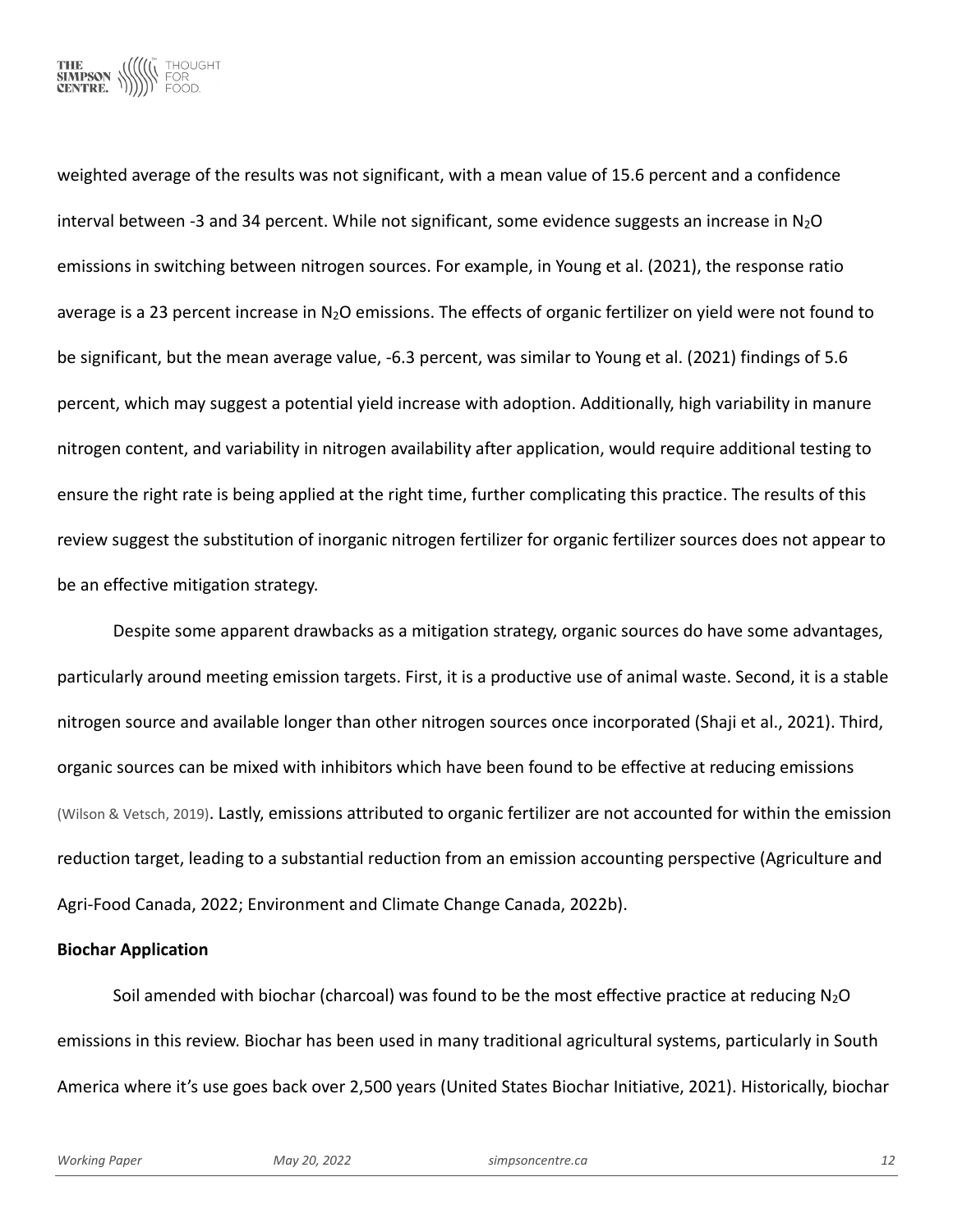

was used to improve soil health and increase crop yields, and is being investigated further as a way to increase carbon sequestration and mitigate greenhouse gas emissions. Biochar is produced when organic matter is burned in a low oxygen environment. While traditional methods of production produce significant amount of  $CO<sub>2</sub>$ , biochar produced in a closed system using modern techniques has minimal environmental impact and can be used as a renewable energy source.

Within this review, biochar amended soil reduced  $N_2O$  emissions by an average of 38 percent and increased yields by an average of 14 percent compared to systems without biochar application, see Figure 11. A promising near term-mitigation strategy, adoption of biochar may be difficult, given variability in effectiveness at different rates, and differences in composition when derived from various sources. Further complicating potential adoption, production and application of biochar is a multistep process, potentially impacting effectiveness, and emission reduction outcomes at several stages. First, biochar needs to be incorporated in the soil, possibly reversing some of the benefits of conservation tillage in Western Canada. Second, the effectiveness of biochar is highly dependent on the feed stock, see Figure 12. Woody and nonwoody biomass derived biochar were most effective, while biochar derived from manure and other biosolids were not found to significantly reduce  $N_2O$  emissions. Application rates also greatly affected capacity to mitigate nitrous oxide emissions. Application at rates under 10 tonnes per hectare (t ha<sup>-1</sup>) was not found to significantly reduce emissions. As seen in Figure 12, significant reductions were observed at application rates greater than 10 t ha<sup>-1</sup>, and most effective at rates above 40 t ha<sup>-1</sup>, likely a significant barrier to widespread implementation. While this practice is not likely to see extensive adoption for field crop production in the Canadian Prairies, it could be an effective mitigation strategy for organic production, where woody biomass for biochar production is more readily available in certain areas.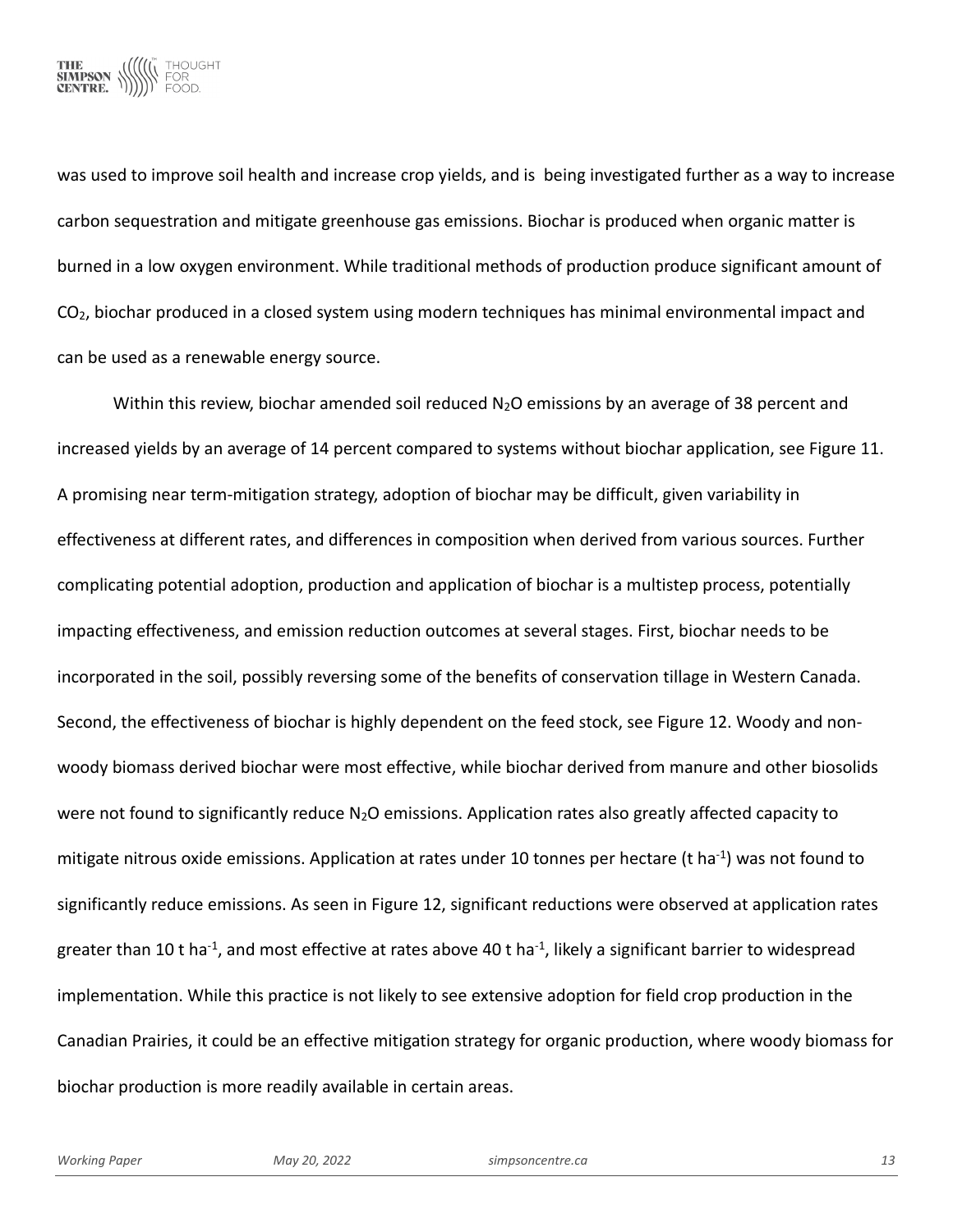

#### **Conservation Tillage**

Tillage, an important step in the preparation of soil for planting, is a mechanical process which loosens the soil to prepare the seedbed (Hofmann, 2008). Conventional tillage often involves incorporating the previous year's crop residue into the soil. While this practice clears the field and can be an effective weed management strategy, susceptibilities to wind, water erosion, and moisture loss are increased. Conservation tillage primarily seeks to protect against erosion by leaving some crop residue on the soil surface. At a minimum, conservation tillage requires at least 30 percent of crop residue to remain on the soils surface, however; significantly more is retained in systems like no-till, which involves direct seeding into the crop residue (Bergtold et al., 2020). In Western Canada, adoption of no-till is high; 88 percent of seeded acres in Alberta utilize<sup>font</sup>on.

Conservation tillage promotes several environmental benefits, including reduced erosion, increased soil health, improved moisture retention, and increased soil organic matter (Bergtold et al., 2020). It is also highlighted within the AAFC discussion paper as a potential near-term  $N<sub>2</sub>O$  mitigation option. Additionally, the adoption of conservation tillage is one of the few practices directly accounted for within the national methodology for its effect on direct  $N_2O$  emissions, however; its effects vary by region, and can promote N2. This review found limited research demonstrating the effectiveness of conservation tillage in reducing N2O emissions.

Overall, the estimated weighted average was found to be significant, increasing emissions by an average of 7 percent, as seen in Figure 13. Complicating this discussion further, Young et al, (2021) found significant increases in  $N_2O$  emissions and decreases in yield in their meta-analytical synthesis. Disaggregated results, also presented in Figure 14, did not identify any limited scenarios in which conservation tillage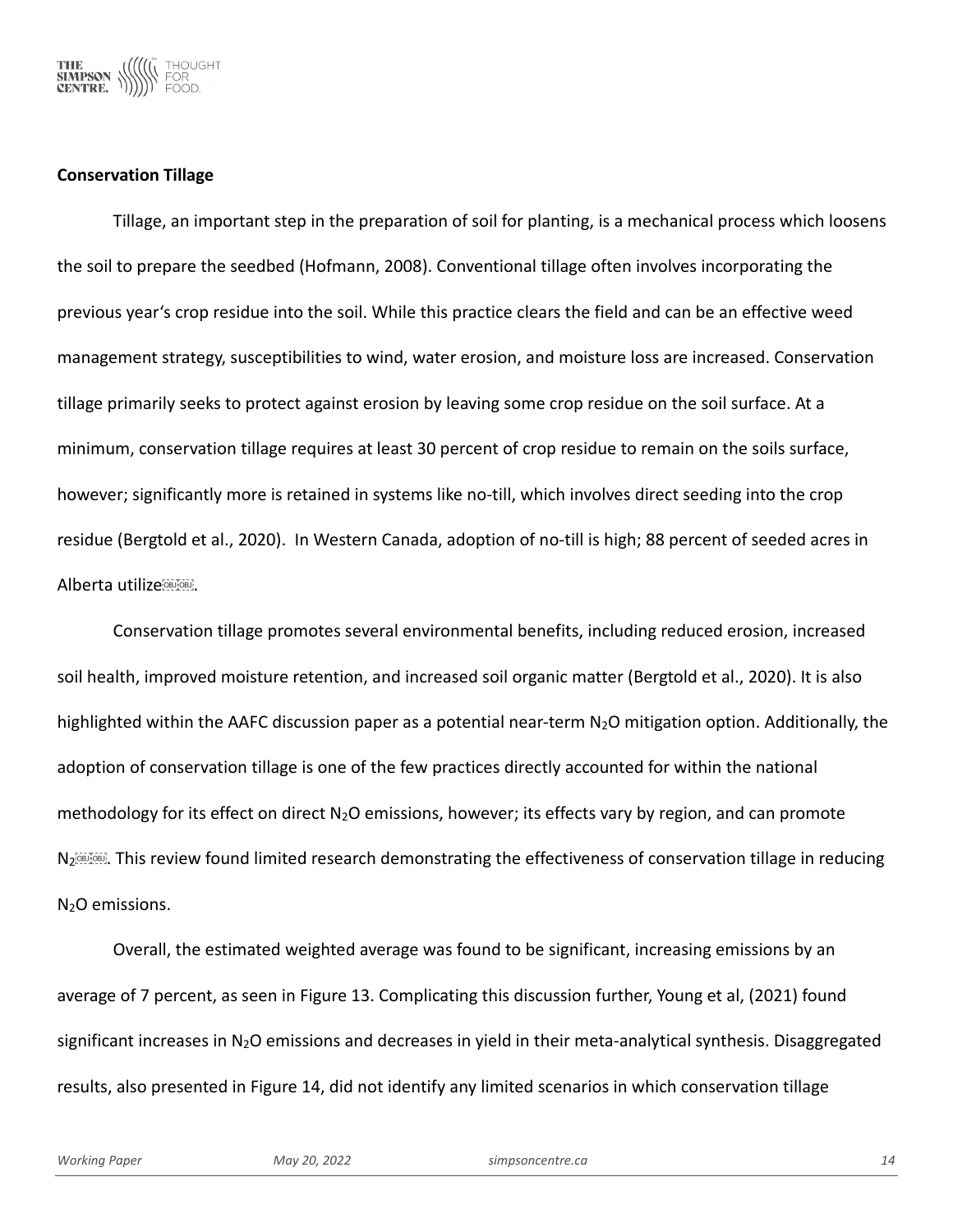

significantly reduced  $N_2O$ . One possible explanation is the relationship between  $N_2O$  and soil moisture, as conservation tillage systems increase moisture retention, thus stimulating  $N_2O$  emissions. However, given that soil moisture is a potential limiting factor in Western Canada and other environmental benefits of conservation tillage, adoption may be a beneficial trade off.

#### **Other 4R BMPs**

Limited results exploring the effects of other 4R practices (rate, place, and time) on  $N_2O$  emissions and yield were identified in the review. The lack of studies may be a result of difficulty finding suitable comparisons for a generalized meta-analytical study. Applying the right source, at the right rate, time, and place, are highly interdependent factors, and also depend on other management practices, the environment, and specific crops, therefore possibly limiting the effectiveness of this type of analysis. To provide a more rounded discussion and to make the discussion more applicable to Western Canada, several recent field studies conducted in Western Canada and the Northern Great Plains were included in the discussion for comparison.

Selecting the right application rate is an optimization problem farmers face. If the selected rate is too low, productivity is constrained, decreasing farm income. On the other hand, overapplying fertilizer may only marginally increase productivity, while also increasing input cost and decreasing profitability. Also, soils with excess nitrogen are prone to increased nitrogen loss. To maximize income and reduce environmental impacts, BMPs related to rate often focus on a combination of increased soil testing and variable rate application so fertilizer application is most advantageous. These practices are highlighted in the AAFC discussion paper, recommending annual soil testing for spring application accompanied by variable rate application, and accounting for nitrogen credits when determining application rates. Both management practices focus on preventing nitrogen over-application, with the benefit of reducing excess soil nitrogen, thereby reducing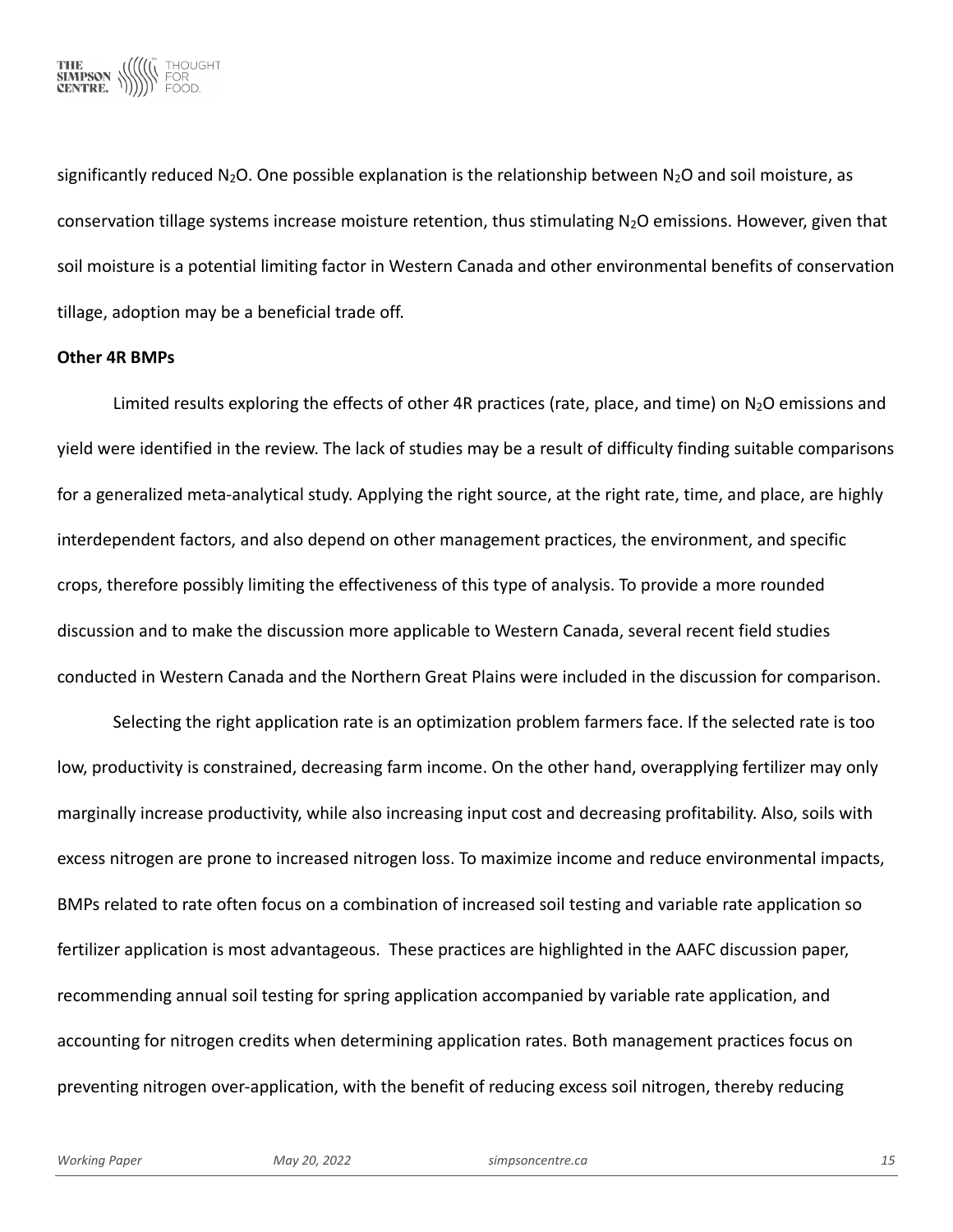

nitrogen available to be emitted as N2O. Within this review, only two papers directly examined application rate effects on emissions and yield. Both yield and N<sub>2</sub>O emissions increased as fertilizer application increased; however, yield increased at a diminishing rate. Yangjin et al. (2021) found that reductions in application rate (<25%) could result in significant emissions reduction without significantly reducing yield. Their findings suggest that current application rates are likely above-recommended levels and farmers may see financial benefits by reducing fertilizer use. Similar results were found by Young et al. (2021); both N<sub>2</sub>O emissions and yields decreased with decreased nitrogen application, but the magnitude of the change was significantly larger for N2O, -8.6 compared with -3.4 percent, respectively. Canada's current methodology accounts for changes in application rates to an extent. The approach uses a combination of estimated recommended rates which are then adjusted by annual fertilizer sales within the province (Environment and Climate Change Canada, 2021a). Reduction of fertilizer sales within the province linked to increased soil testing, variable rate application, or better accounting of nitrogen credits, would translate into reduced emissions in national reporting. As estimates are made at the Eco-district level, changes made to application rates at the field level may not be fully quantified.

Best Management Practices for nitrogen placement recommends applying fertilizer below the surface (Fertilizer Canada, n.d.). Subsurface application ensures easier access to the plant root zone for quick fertilizer utilization and reduces risk of nutrient loss through run off and ammonia volatilization. This practice was also recommended in the AAFC discussion paper, with current high rates of adoption in western Canada, and estimates potential N<sub>2</sub>O reductions to be between 5 to 15 (Agriculture and Agri-Food Canada, 2022). Findings from Young et al. (2021) also appear to support the AAFC discussion paper reduction estimates, observing an average emission reduction of 14 percent. Further evidence was found in Gao et al. (2017) which conducted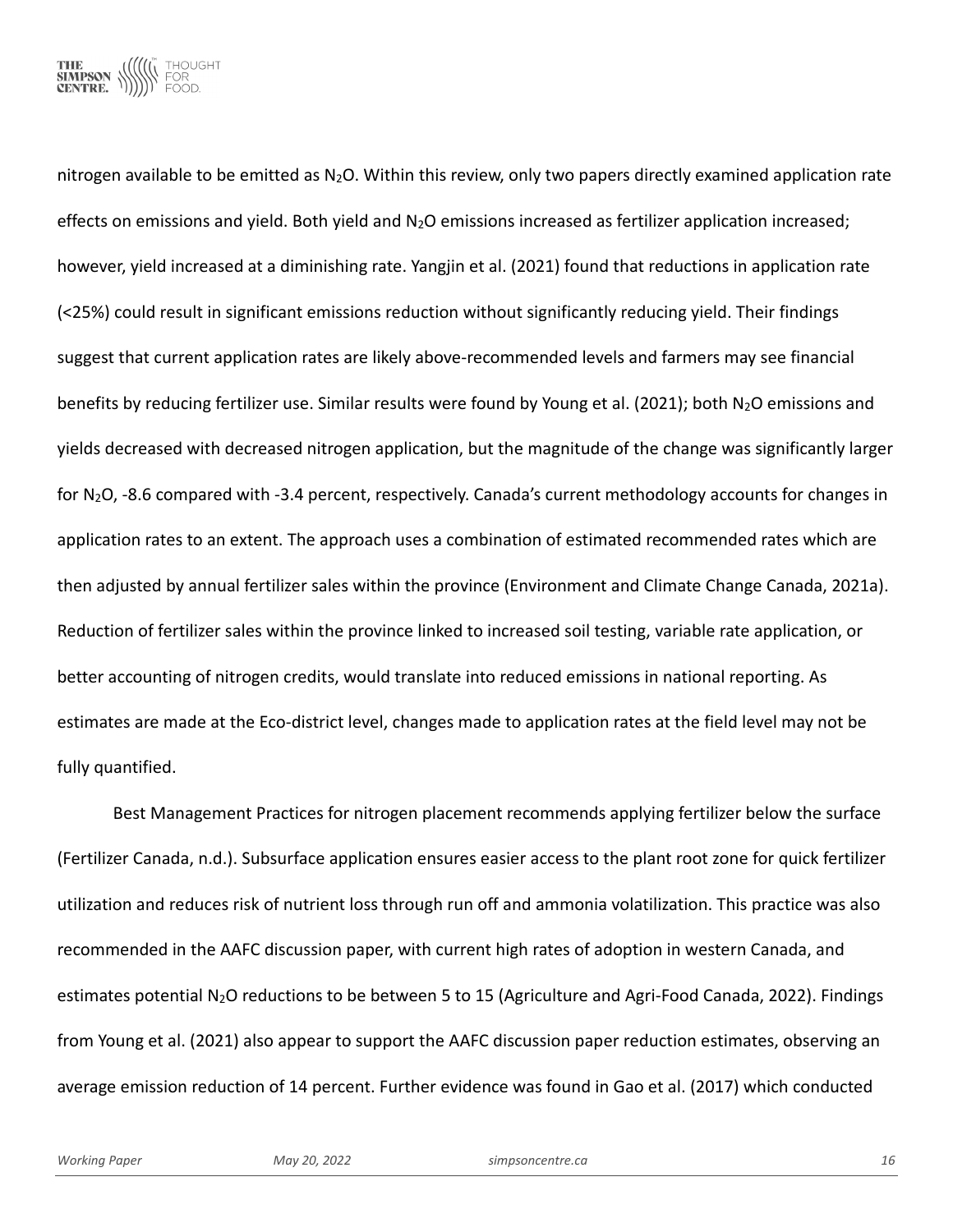

multiple field trials in Manitoba. Using the reported emissions presented in the paper, the average difference between banding and broadcast incorporation was -21 percent.

This review only identified two meta-analytical studies that explored the effectiveness of deep placement (>5 cm) on N2O emissions. In Han (2017), subsurface application was not found to lead to significant emission reductions across the 23 treatments included in the estimate. Chen (2021) found significant increases in  $N_2O$  emissions with the adoption of deep placement but also significant increases in yields and a decrease in emission intensity. Fertilizer placement is not explicitly accounted for within Canada's national emission methodology for either direct or indirect emissions. However, some effects maybe be captured if adoption results in a decrease of fertilizer use and consequently reflected in provincial fertilizer sales.

The AAFC discussion paper highlighted three management practices related to timing (Agriculture and Agri-Food Canada, 2022). First, the paper recommended spring fertilizer application as opposed to fall application, a practice mainly applicable in Western Canada with potential to reduce emissions by 5 to 15 percent. The second practice highlighted using a split application, identified as being mainly applicable in Eastern Canada with potential to reduce emissions by 15 to 35 percent. Lastly, the paper highlighted fertigation, which is mainly applicable to production in Western Canada, with potential to reduce emissions by 15 to 25 percent, further discussed in following section. Several recent studies conducted in Western Canada explored the effects of timing on N<sub>2</sub>O emissions. In Owens et al. (2020), emission comparisons between applying 100 percent of nitrogen fertilizer pre-planting for winter wheat with a split application of 30 percent replanting and 70 percent in the late fall, or 30 percent preplanning and 70 percent at growth stage 4 were compiled. Across the eight comparisons available, the average difference between split application and a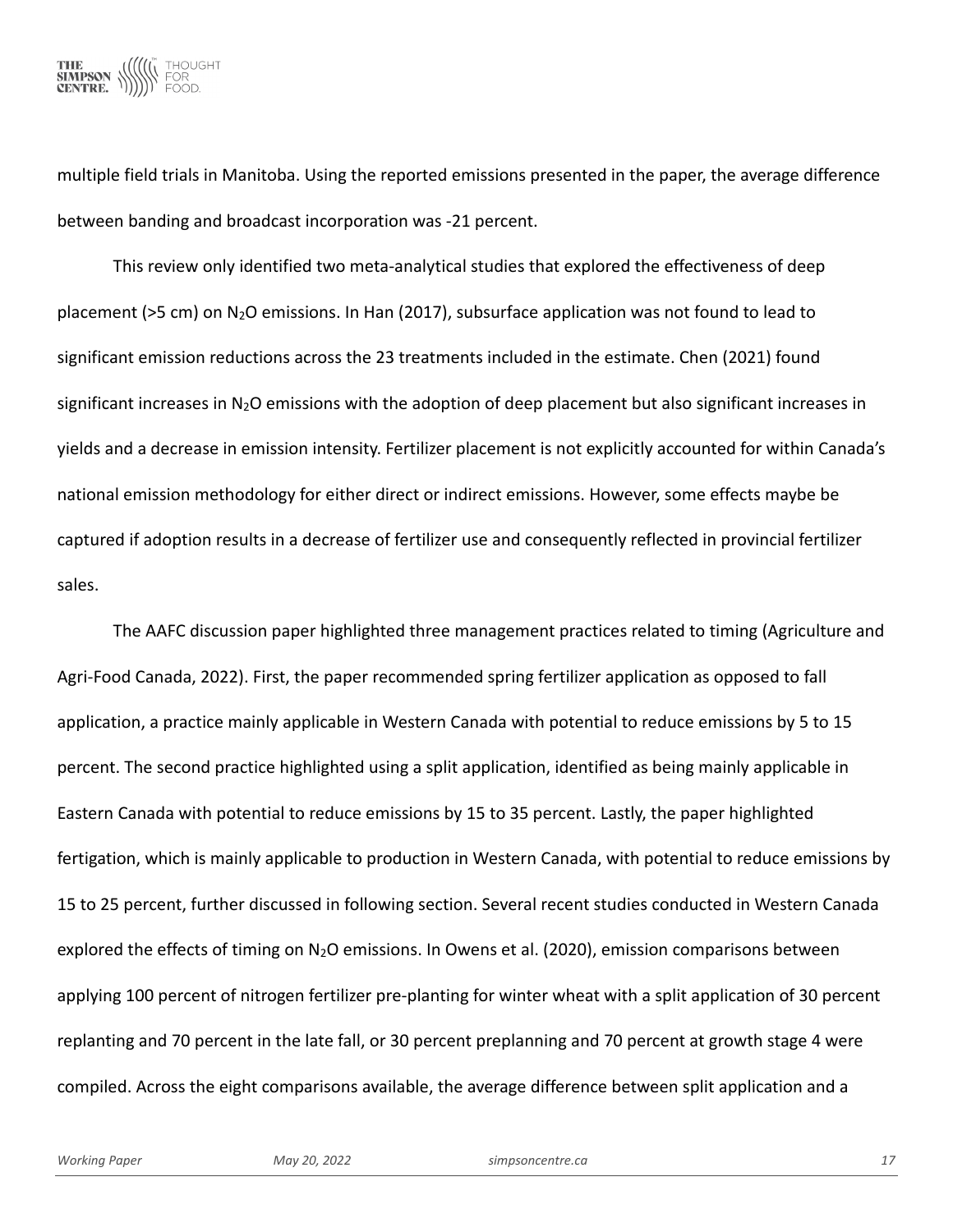

single application was found to be -8 percent. When comparing the effectiveness of different timing for the second application, applying in late fall increased emissions by 6 percent while applying at GS4 decreased cumulative emissions by 22 percent. Thilakarathna et al. (2020), examined the effectiveness of different fertilizer types and application times. Across the seven comparisons, the average effect of springtime application compared to the fall was found to be -18 percent.

This review identified two papers exploring the effects of fertilizer timing on  $N_2O$  emissions. Han et al. (2017) compared fall application to a delayed application and found no significant differences across 34 treatments. Similarly, Abalos et al. (2016) found non-significant results comparing fall to spring fertilizer application and planting to side dressed application times. When evaluating timing effects on yield, significant differences were not observed between fall and spring, but an increase in yield was observed when comparing planting to side dressed. Differences between the AAFC estimates and those of the meta-analytical studies included in the review highlight some of the challenges in untangling the interrelatedness of 4R BMPs and may oversimplify some of the practices. For example, the Canola Council of Canada provides a general description of 4R practices related to timing (The Canola Council of Canada, 2022). While spring or early summer applications are recommended, banding fertilizer in the fall, or top-dressing nitrogen in the summer are also acceptable practices. Alberta's Nitrous Oxide Emission Reduction Protocol (NERP), requires spring, split applications, or fall application once soil temperatures cool below 10 degrees Celsius (Government of Alberta, 2015). While there are several recommended timings, it is generally recommended not to apply nitrogen in the winter or when the soil is frozen as it is more prone to loss (The Canola Council of Canada, 2022). Currently Canada's emission methodology does not account for timing, unless timing results in reduced fertilizer sales.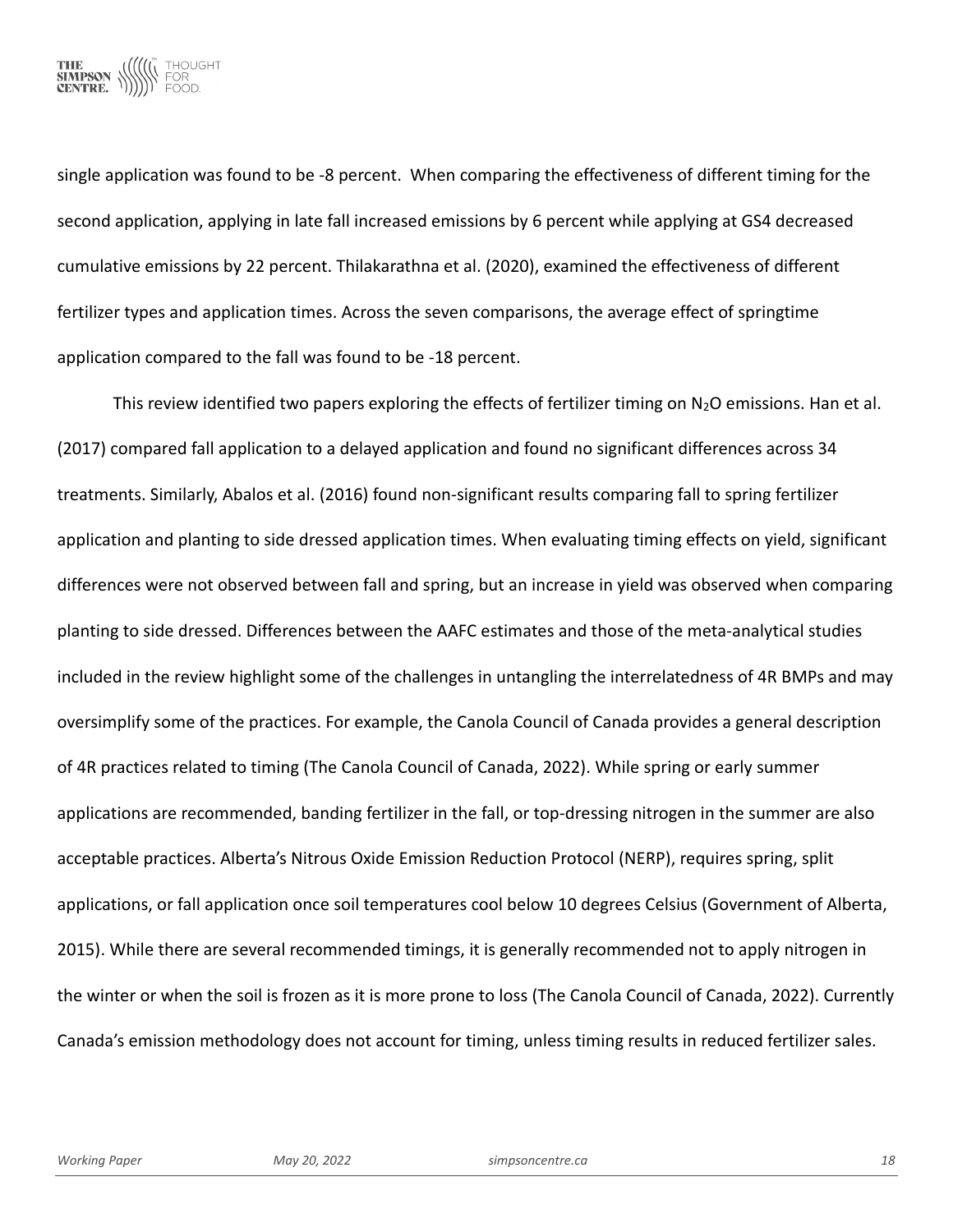

#### **Irrigation**

Irrigation poses a unique challenge for agricultural systems in meeting emission reduction targets. On one hand, irrigation is a key component to climate change adaptation for the agricultural sector, particularly in Western Canada were the frequency and severity of droughts are expected to increase with time (Natural Resource Canada, 2021). On the other hand, irrigation leads to significantly higher  $N_2O$  emissions as a result of substantial increases in soil moisture. If total irrigated land is to increase, large increases in nitrous oxide emissions should also be expected. While significant work done to quantify emissions from irrigated land has been conducted work is still needed is still needed (Environment and Climate Change Canada, 2021a, 2022b). For example, in David et al. (2018) estimated emissions using the Canadian methodology significantly overestimated emissions compared to field level measurements, while this is partially addressed in the 2022 National Inventory Report assumptions around target soil moisture levels may still need to be adjusted.

AAFC recommends the use of fertigation to reduce  $N_2O$  emissions from irrigated systems (Agriculture and Agri-Food Canada, 2022). Fertigation is the process of applying fertilizer with water through the irrigation system, allowing incremental but more frequent application of nitrogen throughout the growing season (Chai et al., 2020). This review was unable to find any meta-analytical studies that estimated the effects of fertigation on N2O emissions. Recent field studies conducted in Western Canada by Gao et al. (2017) and Chai et al. (2020) support recommendations around the use of fertigation. Gao et al. (2017) observed lower average emission levels of approximately 43 percent when fertigation was used compared to a single broadcast application of urea. Chai et al. (2020) compared the use of fertigation at differing rate and with different crop type, using the reported values an average difference was estimated to be 16 percent.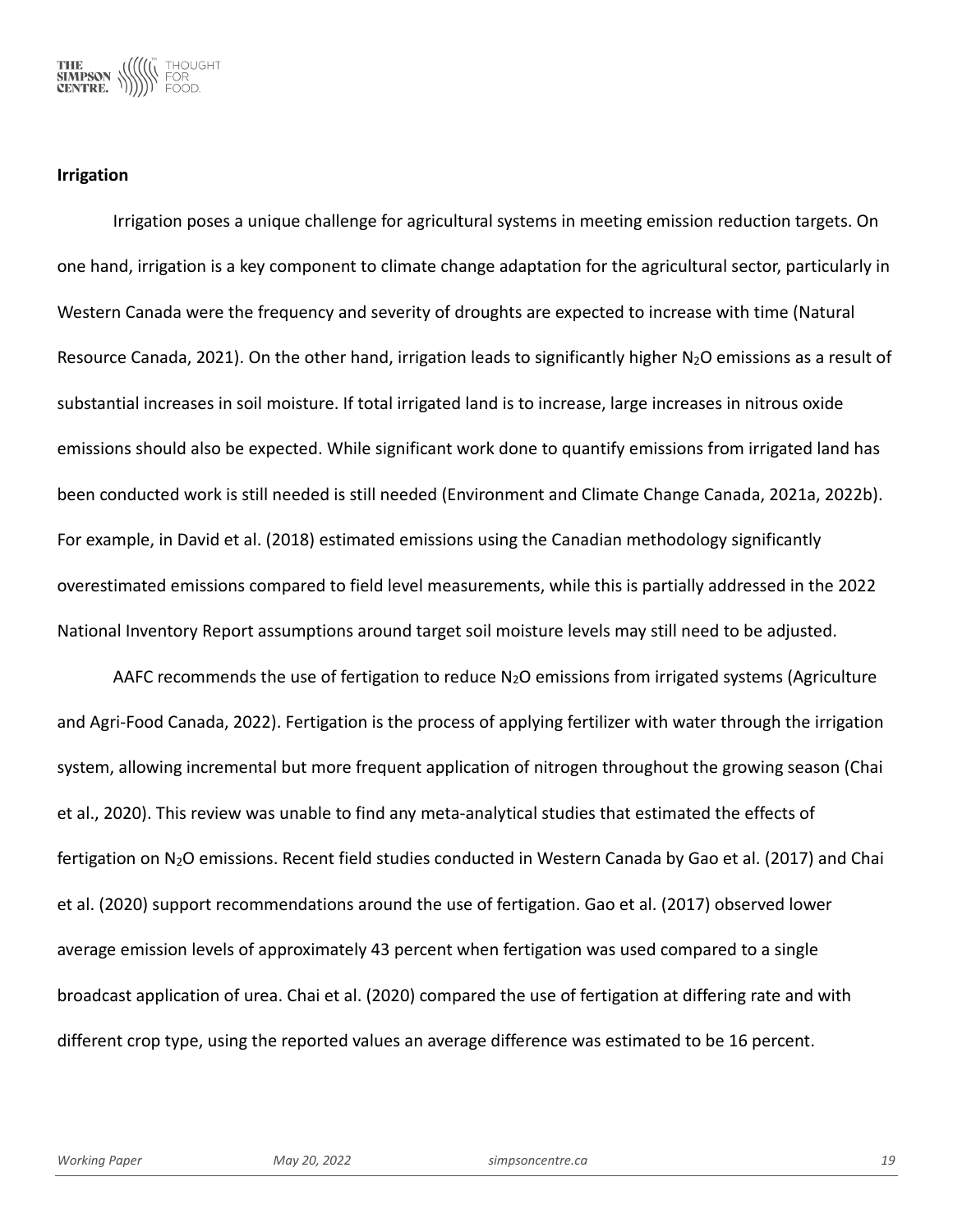

A second potential related mitigation strategy was identified from this review. Drip irrigation is a type of micro-irrigation system aimed at applying water directly base of the plant (surface drip irrigation) or to the root size (sub surface drip irrigation) to meet moisture needs while reducing water consumption (Statistics Canada, 2016). While micro-irrigation is common in fruit and vegetable production in Canada, it has seen little adoption for field crops (Statistics Canada, 2021); however, it is becoming more commercially available and can be adapted to larger scale (Kalinowski, 2021). Both Kuang et al. (2021) and Yangjin et al. (2021) found significant emission reductions with drip irrigation, with an average effect size of -32 percent, see figure 16.

#### **Cover Crops and Rotation**

Cover crops provide a number of ecological benefits including reduced soil erosion, increased water availability, and improved soil health (Clark, 2019). As a mitigation strategy, the type of crop grown effects how and when emissions are reduced. Legume cover crops fix nitrogen within the soil which in turn reduces nitrogen requirements for subsequent crops potentially reducing  $N<sub>2</sub>O$  emissions in subsequent years if nitrogen credits are accounted for. Non-legume crops scavenge excess nutrients in the soil from previous crops and can reduce non-growing season emissions. The use of cover crops as a mitigation option was not highlighted in the AAFC discussion document but was frequently discussed as an ecological-based mitigation strategy throughout the reviews. Three meta-analytical studies, Basche (2014), Han et al. (2017) and Muhammad et al. (2019) were included within this review, with varying results between studies. In Han et al. (2017), average effect of cover crops on N2O emissions was not found to be significant, but it was found that the length of the study had a significant effect on results. For example, studies that only measured over the cover-crop growing season found significant reductions in  $N_2O$  emissions; however, after accounting for the full growing season, the use of cover crops were no longer found to have a significant effect. In Bashe et al.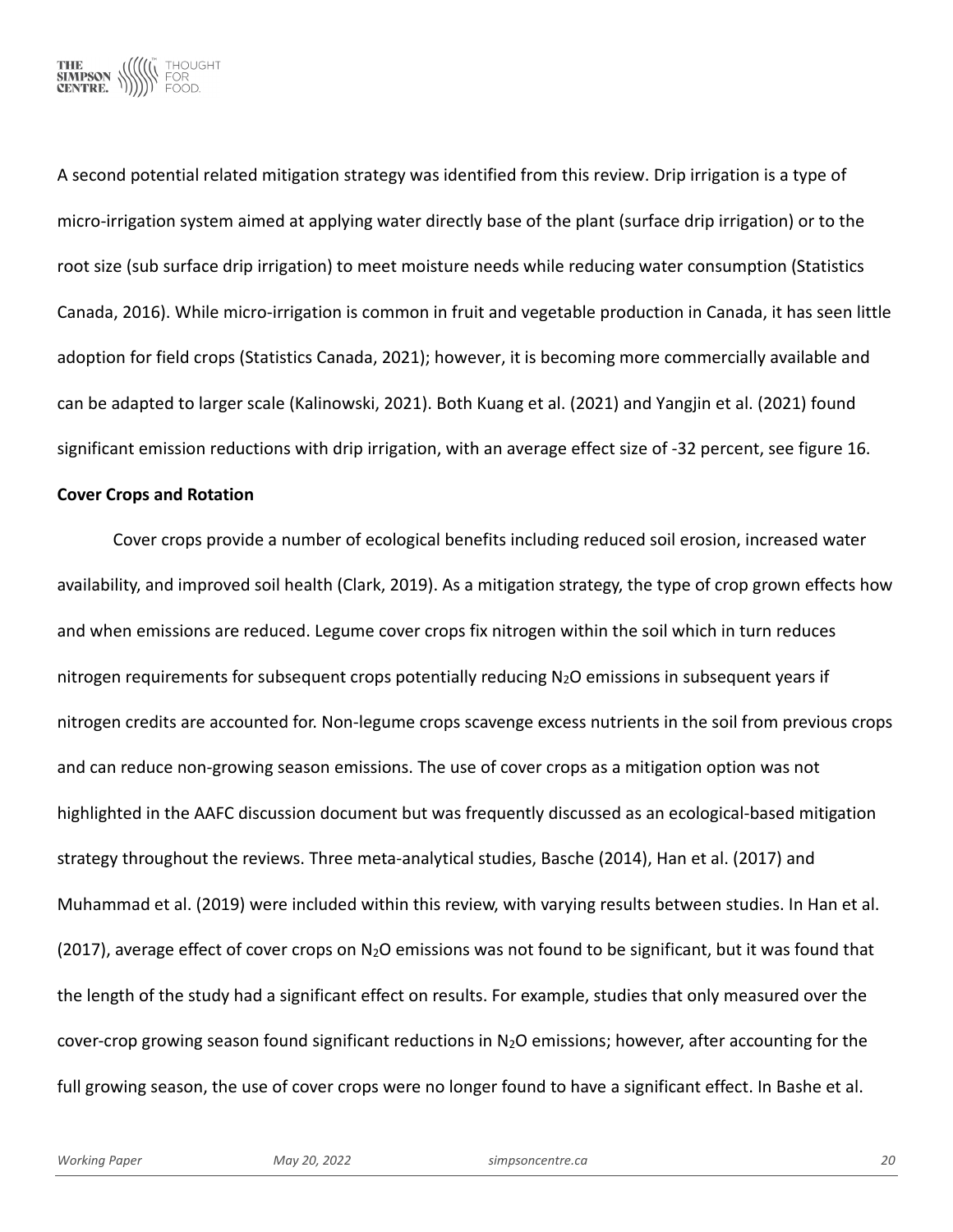

(2014), results were further disaggregated by crop type. Both legume and non-legume crops were observed to significantly increase  $N_2O$  emissions; however, the increase in emissions was significantly lower for nonlegume crops (8 percent), compared with legume crops (487 percent, reported LNRR value of 1.77). In Muhammad et al. (2019), results were also disaggregated by crop type, with non-legume crops found to significantly reduce N<sub>2</sub>O emissions by an average of 36 percent while legume cover crops increased N<sub>2</sub>O by an average of 60 percent. For comparison, Young et al. (2021) found emissions were reduced by the inclusion of cover crops by an average of -5 percent but did not differentiate by crop type.

The increased use of legumes in crop rotations would have multiple effects on  $N_2O$  emissions. First legumes have significantly lower nitrogen requirements compared with non-legume crops reducing total nitrogen use within the growing season. Second, as legume fix nitrogen, less nitrogen inputs would be required in the subsequent year further reducing  $N<sub>2</sub>O$  emissions (Agriculture and Agri-Food Canada, 2022). Limited examples of the effects of crop rotation on  $N<sub>2</sub>O$  emissions were provided within the review one two papers, Decock (2014) and Han et al. (2017) provided comparison. In Decock (2014) corn-corn rotations were compared with corn-soybean rotations and no significant differences were found. In Han et al. (2017) simple rotations were compared with diverse rotations, and no significant differences were found. Significant reductions in emissions were found in the case of Young et al. (2021), which compared simple to diverse rotations, and the average reduction was found to be -4 percent which had a similar magnitude to Han et al (2017), see figure 16. In a recent field study conducted by Liu et al. (2021) wheat-wheat rotations were compared with different legume – wheat rotations over a four-year period and found that legume type effected N<sub>2</sub>O emissions. Emissions reductions were observed in pea – wheat and faba bean – wheat rotations while increases were observed in the case chickpea – wheat and lentil wheat rotations. Macwilliam et al.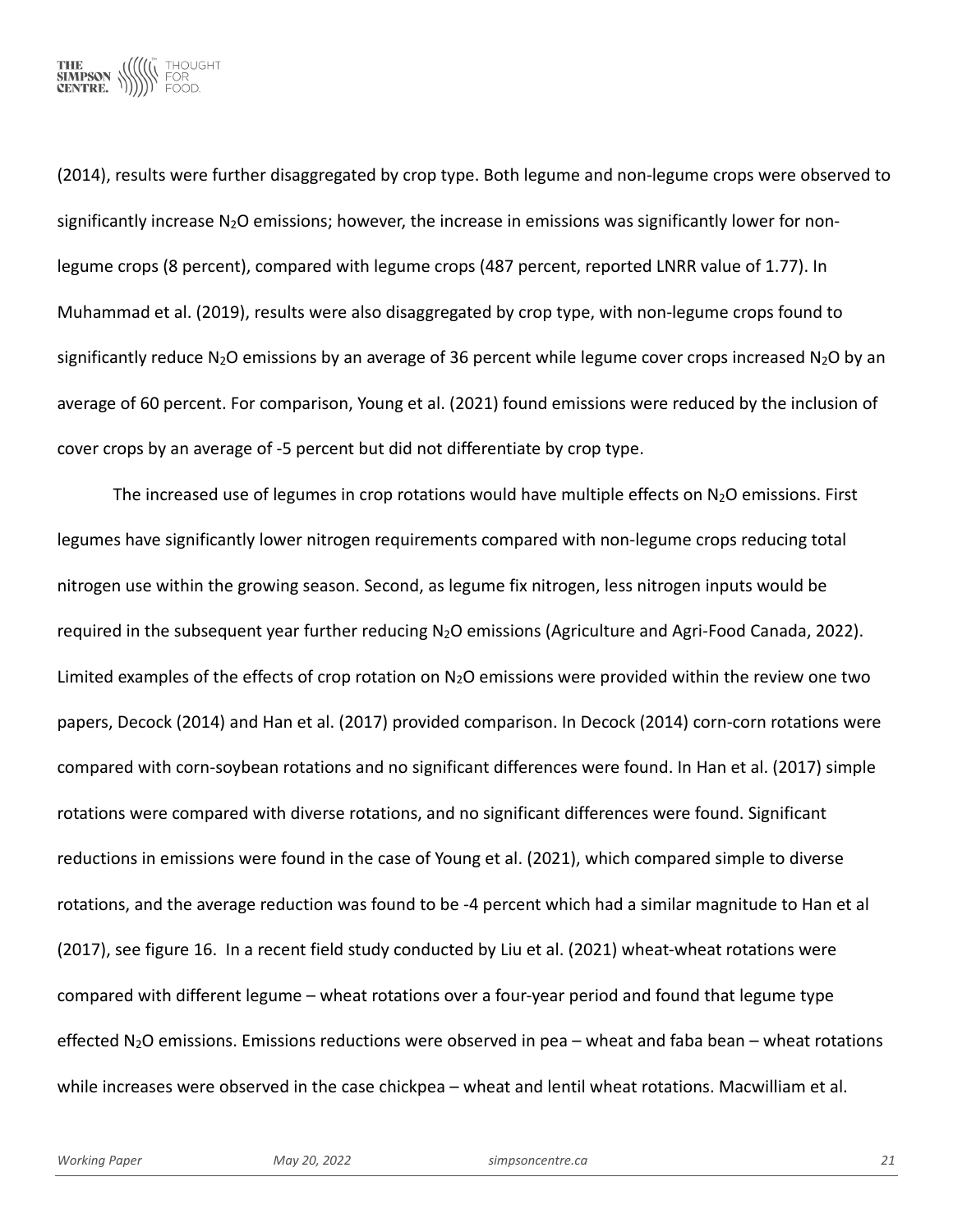(2018), supports the approach presented in the AAFC discussion paper, namely the inclusion of legumes needs to be accompanied by additional soil to properly account for nitrogen credits if reductions are to be observed.

#### **Conclusion**

Reduction of direct and indirect fertilizer emissions remains at the forefront of  $N<sub>2</sub>O$ -based emission reduction initiatives in Canada, with an ambitious goal of reducing 2020 emission levels by 30 percent by 2030. Despite the goals outlines in Canada's 2020 Strengthened Climate Plan, supplemented by different strategies highlighted in the supplementary AAFC paper, it is clear that a "one-size-fits-all" solution cannot be implemented, as adoption of different Best Management Practices are more or less feasible depending on multiple factors. The complexities related to the nitrogen cycle and environmental interdependencies complicate application feasibility and expected efficacy of mitigation strategies.

Through the systematic review process, fertilizer application approaches from 38 different peerreviewed research articles were compiled and extracted to determine different practices effects on  $N_2O$ reduction, and how these reductions would be reflected in national emission reports. Results across studies were mixed, with conflicting results between papers and insignificant effects of practices. Overall, enhanced efficiency fertilizers were identified as the most advantageous best management practice for adoption. Results from trials utilizing enhanced efficiency fertilizers demonstrated the most consistent results in reducing  $N_2O$ emissions without negatively impacting yield or other production measures. Biochar and fertigation were also identified as promising practices, however widespread use and application is limited. Depending on farm operations and existing infrastructure, irrigation, and therefore fertigation, cannot be easily implemented, with high costs and workforce required for installation. Benefits in  $N_2O$  reductions in biochar use were a result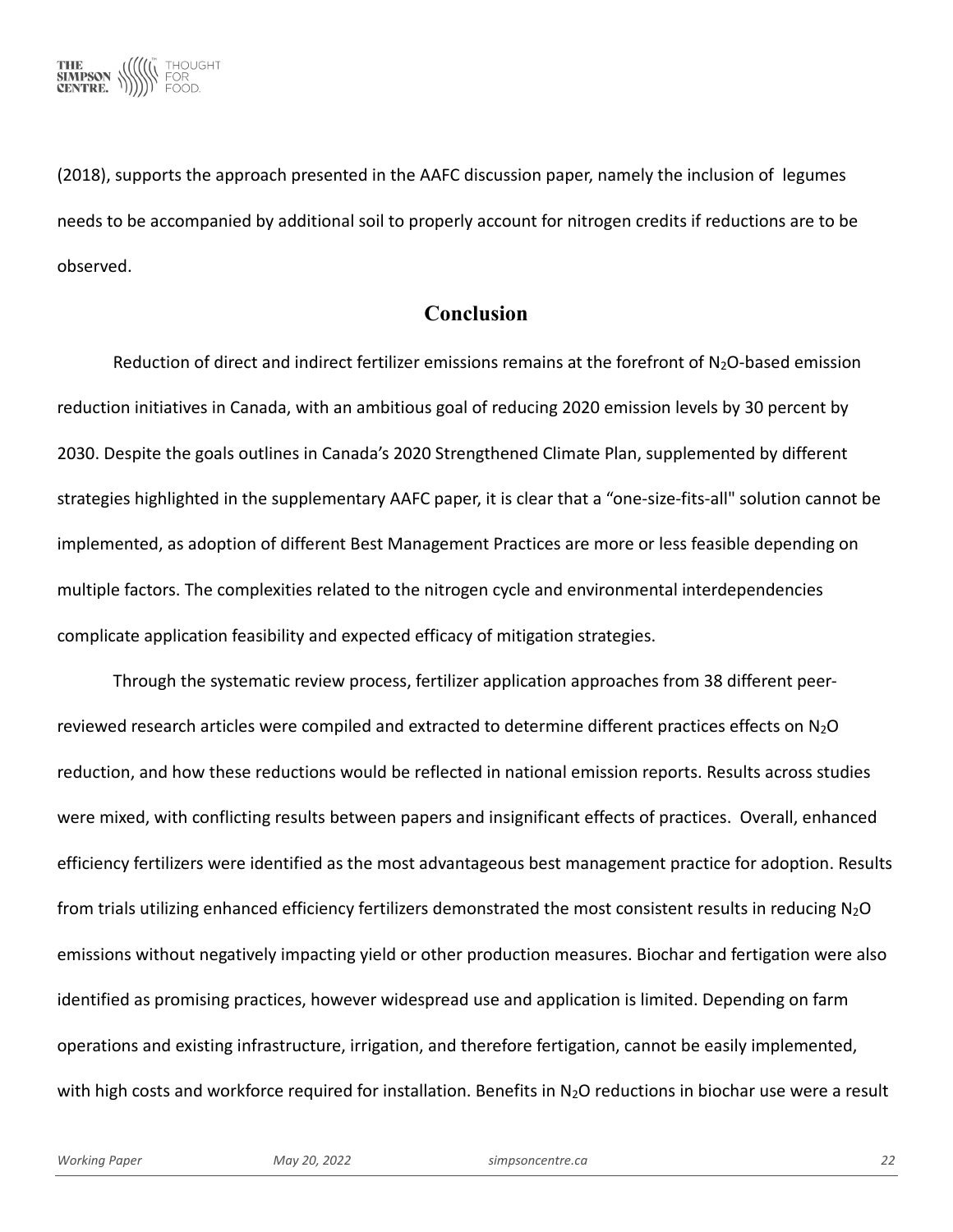

of massive application rates, which might only be feasible in certain geographic and operational contexts. Going forward, updating N<sub>2</sub>O emission accounting methodology to include emissions reduction practices will be critical to ensure accurate measurements and properly reflect progression towards Canada's emission reduction target.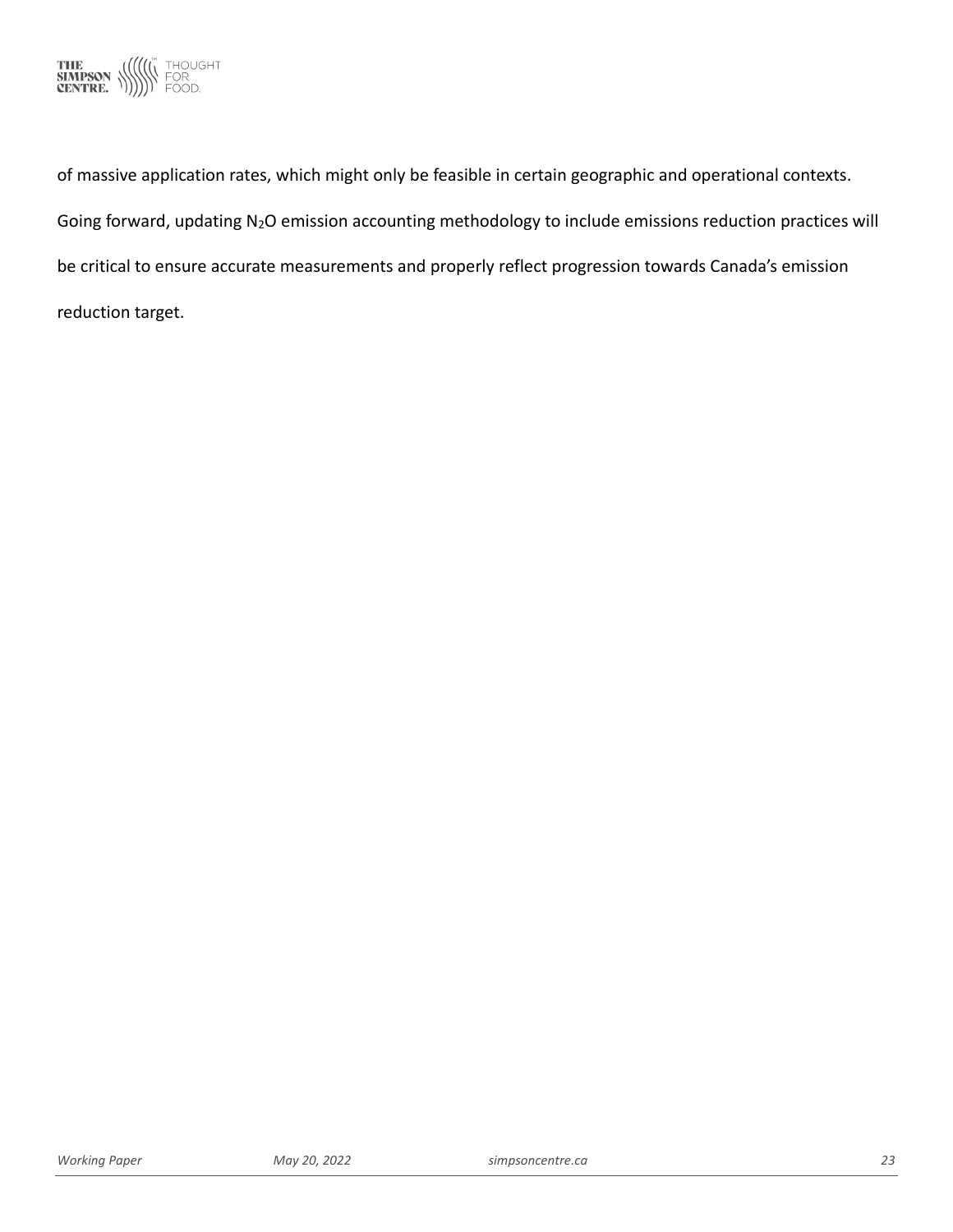

#### **References**

- Abalos, D., Jeffery, S., Drury, C. F., & Wagner-Riddle, C. (2016). Improving fertilizer management in the U.S. and Canada for N2O mitigation: Understanding potential positive and negative side-effects on corn yields. *Agriculture, Ecosystems and Environment*, *221*, 214–221. https://doi.org/10.1016/j.agee.2016.01.044
- Agriculture and Agri-Food Canada. (2022, February 25). *Reducing emissions arising from the application of fertilizer in Canada's agriculture sector*. https://agriculture.canada.ca/en/about-ourdepartment/transparency-and-corporate-reporting/public-opinion-research-and-consultations/shareideas-fertilizer-emissions-reduction-target/discussion-document-reducing-emissions-arising-applicationfertilizer-canadas-agriculture-sector
- Basche, A. D., Miguez, F. E., Kaspar, T. C., & Castellano, M. J. (2014). Do cover crops increase or decrease nitrous oxide emissions? a meta-analysis. *Journal of Soil and Water Conservation*, *69*(6), 471–482. https://doi.org/10.2489/jswc.69.6.471
- Bergtold, J. S., Gaskin, J., Iversen, K., Hawkins, G., & Raper, R. L. (2020). Introduction to Conservation Tillage. In J. Bergtold & M. Sailus (Eds.), *Conservation Tillage Systems in the Southeast* (pp. 9–19). Sustainable Agriculture Research & Education. www.sare.org
- Bourassa, J., & Vinco, E. (2022). *Global Agricultural Greenhouse Gas Emissions: Direct Fertilizer-Based Emissions*. https://www.simpsoncentre.ca/wp-content/uploads/2022/04/Global-Agricultural-GHG-Emissions-Direct-Fertilizer-Based-Emissions-03.2022.pdf
- Chai, L. L., Hernandez-Ramirez, G., Dyck, M., Pauly, D., Kryzanowski, L., Middleton, A., Powers, L.-A., Lohstraeter, G., & Werk, D. (2020). Can fertigation reduce nitrous oxide emissions from wheat and canola fields? *Science of the Total Environment*, *745*, 141014. https://doi.org/10.1016/j.scitotenv.2020.141014
- Chen, H., Liao, Q., & Liao, Y. (2021). Response of area- and yield-scaled N2O emissions from croplands to deep fertilization: a meta-analysis of soil, climate, and management factors. *Journal of the Science of Food and Agriculture*, *101*(11), 4653–4661. https://doi.org/10.1002/jsfa.11108
- Clark, A. (2019). Cover Crops for Sustainable Crop Rotations. In *SARE Outreach* (pp. 1–4). Sustainable Agriculture Research & Education. https://www.sare.org/resources/cover-crops/
- CropWatch. (2019, January 14). *Nitrogen Inhibitors for Improved Fertilizer Use Efficiency*. University of Nebraska–Lincoln. https://cropwatch.unl.edu/2019/nitrogen-inhibitors-improved-fertilizer-use-efficiency
- David, C., Lemke, R., Helgason, W., & Farrell, R. E. (2018). Current inventory approach overestimates the effect of irrigated crop management on soil-derived greenhouse gas emissions in the semi-arid Canadian Prairies. *Agricultural Water Management*, *208*, 19–32. https://doi.org/10.1016/j.agwat.2018.06.006
- Decock, C. (2014). Mitigating nitrous oxide emissions from corn cropping systems in the midwestern U.S.: Potential and data gaps. In *Environmental Science and Technology* (Vol. 48, Issue 8, pp. 4247–4256). American Chemical Society. https://doi.org/10.1021/es4055324
- Environment and Climate Change Canada. (2020). *A Healthy Environment and a Healthy Economy*.
- Environment and Climate Change Canada. (2021a). Part 2. In *National Inventory Report 1990-2019* (2021st ed.). Environment and Climate Change Canada. https://doi.org/1910-7064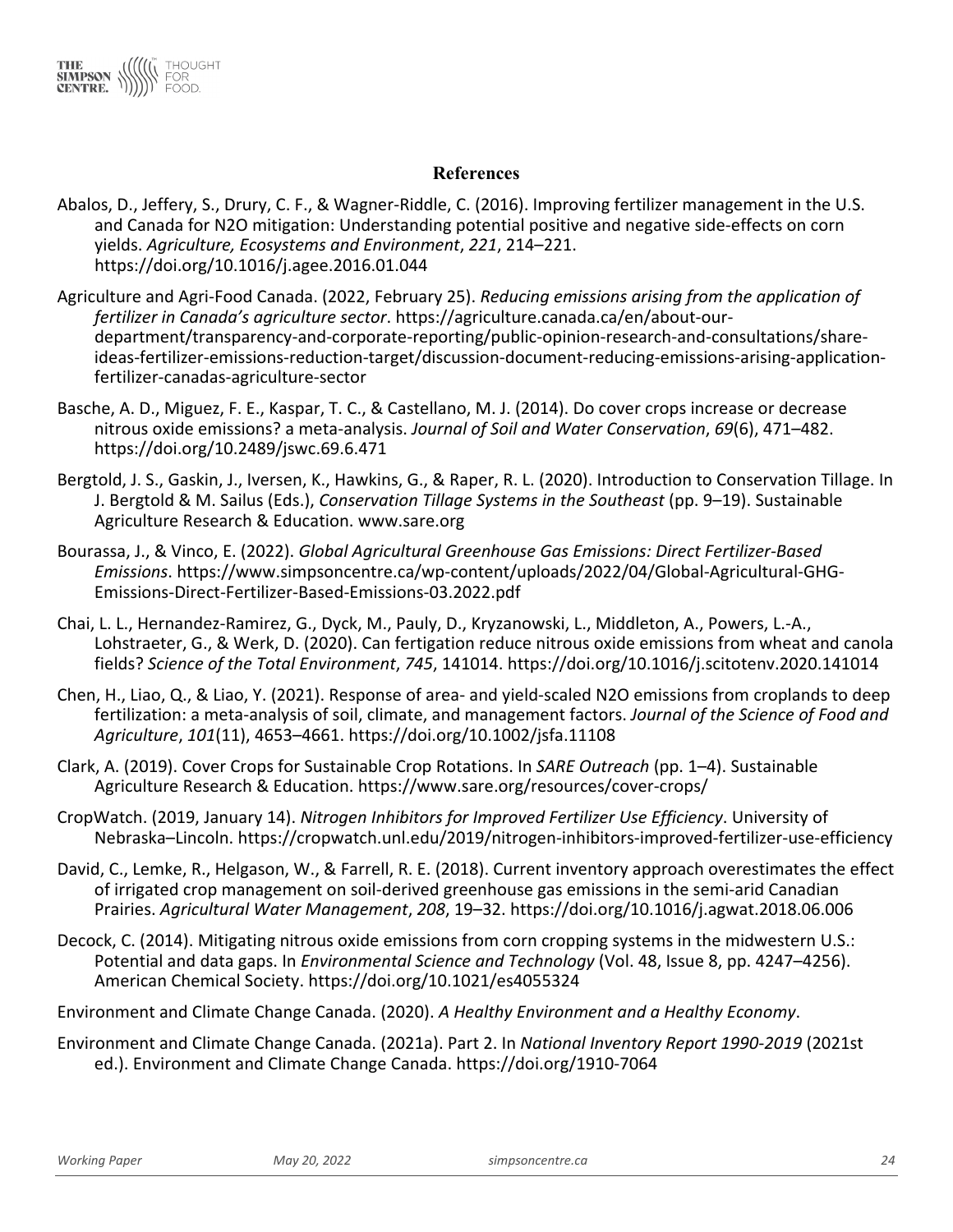![](_page_25_Picture_0.jpeg)

- Environment and Climate Change Canada. (2021b). Part 3. In *National Inventory Report 1990-2019* (2021st ed.). Environment and Climate Change Canada. https://unfccc.int/sites/default/files/resource/can-2021 nir-12apr21.zip
- Environment and Climate Change Canada. (2022a). 2022 Common Reporting Format (CRF) Table. In *National Inventory Report 1990-2020*. Environment and Climate Change Canada. https://unfccc.int/sites/default/files/resource/can-2022-crf-14apr22.zip
- Environment and Climate Change Canada. (2022b). Part 2. In *NATIONAL INVENTORY REPORT 1990–2020* (2022nd ed., pp. 85–145). Gatineau. https://unfccc.int/sites/default/files/resource/can-2022-nir-14apr22.zip
- Environment and Climate Change Canada. (2022c). Part 3. In *National Inventory Report 1990-2020* (2022nd ed.). Environment and Climate Change Canada. https://unfccc.int/sites/default/files/resource/can-2022 nir-14apr22.zip
- Fertilizer Canada. (n.d.). *Stewardship*. Retrieved May 14, 2022, from https://fertilizercanada.ca/ourfocus/stewardship/
- Gao, X., Parsonage, S., Tenuta, M., Baron, K., Hanis-Gervais, K., Nelson, A., Tomasiewicz, D., & Mohr, R. (2017). Nitrogen Fertilizer Management Practices to Reduce N2O Emissions from Irrigated Processing Potato in Manitoba. *American Journal of Potato Research*, *94*, 390–402. https://doi.org/10.1007/s12230-017-9574- 4
- Government of Alberta. (2015). *Quantification Protocol for Agricultural Nitrous Oxide Emissions Reduction*. https://open.alberta.ca/publications/9781460125502
- Han, Z., Walter, M. T., & Drinkwater, L. E. (2017). N2O emissions from grain cropping systems: a meta-analysis of the impacts of fertilizer-based and ecologically-based nutrient management strategies. *Nutrient Cycling in Agroecosystems*, *107*(3), 335–355. https://doi.org/10.1007/s10705-017-9836-z
- Heard, J. (n.d.). *Enhanced Efficiency Additives for Nitrogen - How they Work*. Government of Manitoba. Retrieved May 13, 2022, from https://www.gov.mb.ca/agriculture/crops/soil-fertility/enhancedefficiency-additives-for-nitrogen.html
- Hofmann, N. (2008). Conventional tillage: How conventional is it? . *EnviroStats*, *2*(3), 13–16. www.statcan.gc.ca
- IPCC. (2006). N2O Emissions from Managed Soils, and CO2 Emissions from Lime and Urea Application. In S. Eggleston, L. Buendia, K. Miwa, T. Ngara, & K. Tanabe (Eds.), *2006 IPCC Guidelines for National Greenhouse Gas Inventories* (Vol. 4). Institute for Global Environmental Strategies.
- IPCC. (2019). N2O Emissions from Managed Soils, and CO2 Emissions from Lime and Urea Application. In C. Liang & A. Noble (Eds.), *2019 Refinement to the 2006 IPCC Guidelines for National Greenhouse Gas Inventories* (Vol. 4). IPCC. https://www.ipccnggip.iges.or.jp/public/2019rf/pdf/4\_Volume4/19R\_V4\_Ch11\_Soils\_N2O\_CO2.pdf
- Kalinowski, T. (2021, January 22). *Subsurface drip irrigation may represent the future*. Lethbridge Herald. https://lethbridgeherald.com/news/lethbridge-news/2021/01/22/subsurface-drip-irrigation-myrepresent-the-future/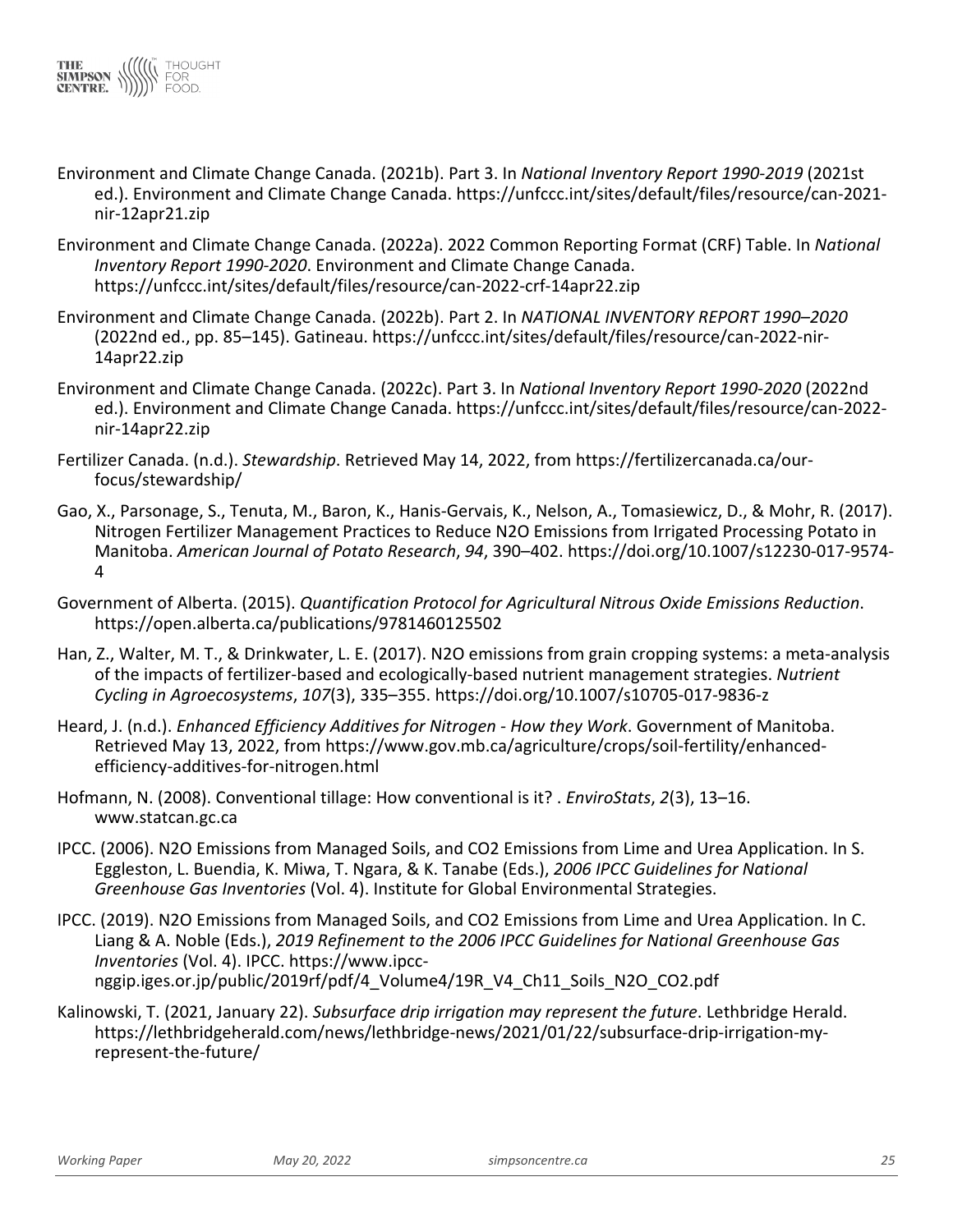![](_page_26_Picture_0.jpeg)

- Kuang, W., Gao, X., Tenuta, M., & Zeng, F. (2021). A global meta-analysis of nitrous oxide emission from dripirrigated cropping system. *Global Change Biology*, *27*(14), 3244–3256. https://doi.org/10.1111/gcb.15636
- Liu, L., Knight, J. D., Reynald, L. L., & Richard, F. E. (2021). Type of pulse crop included in a 2-year rotation with wheat affects total N 2 O loss and intensity. *Biology and Fertility of Soils*, *57*, 699–713. https://doi.org/10.1007/s00374-021-01562-4
- MacWilliam, S., Parker, D., Marinangeli, C. P. F., & Trémorin, D. (2018). A meta-analysis approach to examining the greenhouse gas implications of including dry peas (Pisum sativum L.) and lentils (Lens culinaris M.) in crop rotations in western Canada. *Agricultural Systems*, *166*, 101–110. https://doi.org/10.1016/j.agsy.2018.07.016
- Muhammad, I., Sainju, U. M., Zhao, F., Khan, A., Ghimire, R., Fu, X., & Wang, J. (2019). Regulation of soil CO2 and N2O emissions by cover crops: A meta-analysis. *Soil and Tillage Research*, *192*, 103–112. https://doi.org/10.1016/j.still.2019.04.020
- Natural Resource Canada. (2021, October 25). *Drought*. Climate Change: Adapting to Impacts and Reducing Emissions. https://www.nrcan.gc.ca/climate-change/impacts-adaptations/climate-change-impactsforests/forest-change-indicators/drought/17772
- Nutrien. (n.d.). *Enhanced Efficiency Fertilizers: What Are They & How Do They Work?* Smart Nitrogen. Retrieved April 26, 2022, from https://smartnitrogen.com/enhanced-efficiency-fertilizers/
- Owens, J., An, H., Beres, B., Mohr, R., Hao, X., Owens, J., Beres, B., Hao Agriculture, X., Canada, A.-F., An, H., & Mohr, R. (2020). The effects of split application of enhanced efficiency fertilizers on non-winter nitrous oxide emissions from winter wheat. *Can. J. Soil Sci*, *100*, dx. https://doi.org/10.1139/cjss-2019-0048
- Pustejovsky, J. E. (2018). Using response ratios for meta-analyzing single-case designs with behavioral outcomes. *Journal of School Psychology*, *68*, 99–112. https://doi.org/10.1016/j.jsp.2018.02.003
- Shaji, H., Chandran, V., & Mathew, L. (2021). Organic fertilizers as a route to controlled release of nutrients. *Controlled Release Fertilizers for Sustainable Agriculture*, 231–245. https://doi.org/10.1016/B978-0-12- 819555-0.00013-3
- Statistics Canada. (2016, July 8). *Irrigation methods and conservation practices on Canadian farms, 2014*. Environment Fact Sheets. https://www150.statcan.gc.ca/n1/pub/16-508-x/16-508-x2016001-eng.htm
- Statistics Canada. (2021, December 13). *Farms by irrigation method and crop type*. Agriculture Water Survey. https://doi.org/https://doi.org/10.25318/3810024501-eng
- Statistics Canada. (2022a, May 6). *Table 32-10-0359-01 Estimated areas, yield, production, average farm price and total farm value of principal field crops, in metric and imperial units*. Field Crop Reporting Series. https://doi.org/https://doi.org/10.25318/3210035901-eng
- Statistics Canada. (2022b, May 11). *Table 32-10-0368-01 Land inputs, manure, and irrigation*. Census of Agriculture . https://www150.statcan.gc.ca/t1/tbl1/en/tv.action?pid=3210036801
- Statistics Canada. (2022c, May 14). *Table 32-10-0367-01 Tillage and seeding practices*. Census of Agriculture. https://www150.statcan.gc.ca/t1/tbl1/en/tv.action?pid=3210036701
- The Canola Council of Canada. (2022). *4R Nutrient Stewardship practices* . Canola Encyclopedia. https://www.canolacouncil.org/canola-encyclopedia/4r-nutrient-stewardship-practices/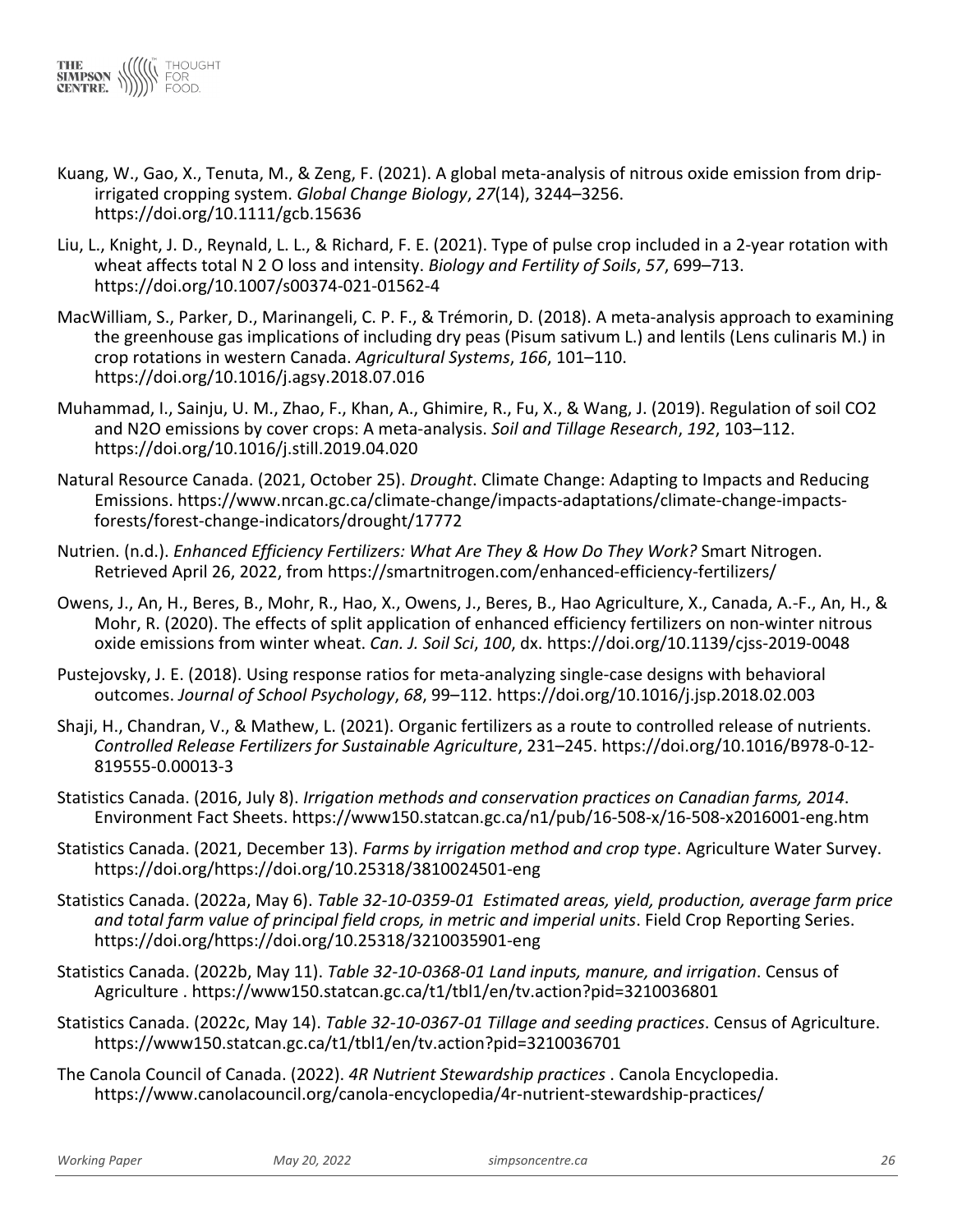![](_page_27_Picture_0.jpeg)

- Thilakarathna, S. K., Hernandez-Ramirez, G., Puurveen, D., Kryzanowski, L., Lohstraeter, G., Powers, L.-A., Quan, N., & Tenuta, M. (2020). *Nitrous oxide emissions and nitrogen use efficiency in wheat: Nitrogen fertilization timing and formulation, soil nitrogen, and weather effects*. https://doi.org/10.1002/saj2.20145
- United States Biochar Initiative. (2021). *Biochar Then & Now*. United States Biochar Initiative. https://biocharus.org/biochar-then-now
- Wilson, M., & Vetsch, J. (2019, November 5). *Nitrification inhibitors and manure: Do they work?* Minnesota Crop News. https://blog-crop-news.extension.umn.edu/2019/11/nitrification-inhibitors-and-manuredo.html
- Yangjin, D., Wu, X., Bai, H., & Gu, J. (2021). A meta-analysis of management practices for simultaneously mitigating N2O and NO emissions from agricultural soils. *Soil and Tillage Research*, *213*. https://doi.org/10.1016/j.still.2021.105142
- Young, M. D., Ros, G. H., & de Vries, W. (2021). Impacts of agronomic measures on crop, soil, and environmental indicators: A review and synthesis of meta-analysis. In *Agriculture, Ecosystems and Environment* (Vol. 319). Elsevier B.V. https://doi.org/10.1016/j.agee.2021.107551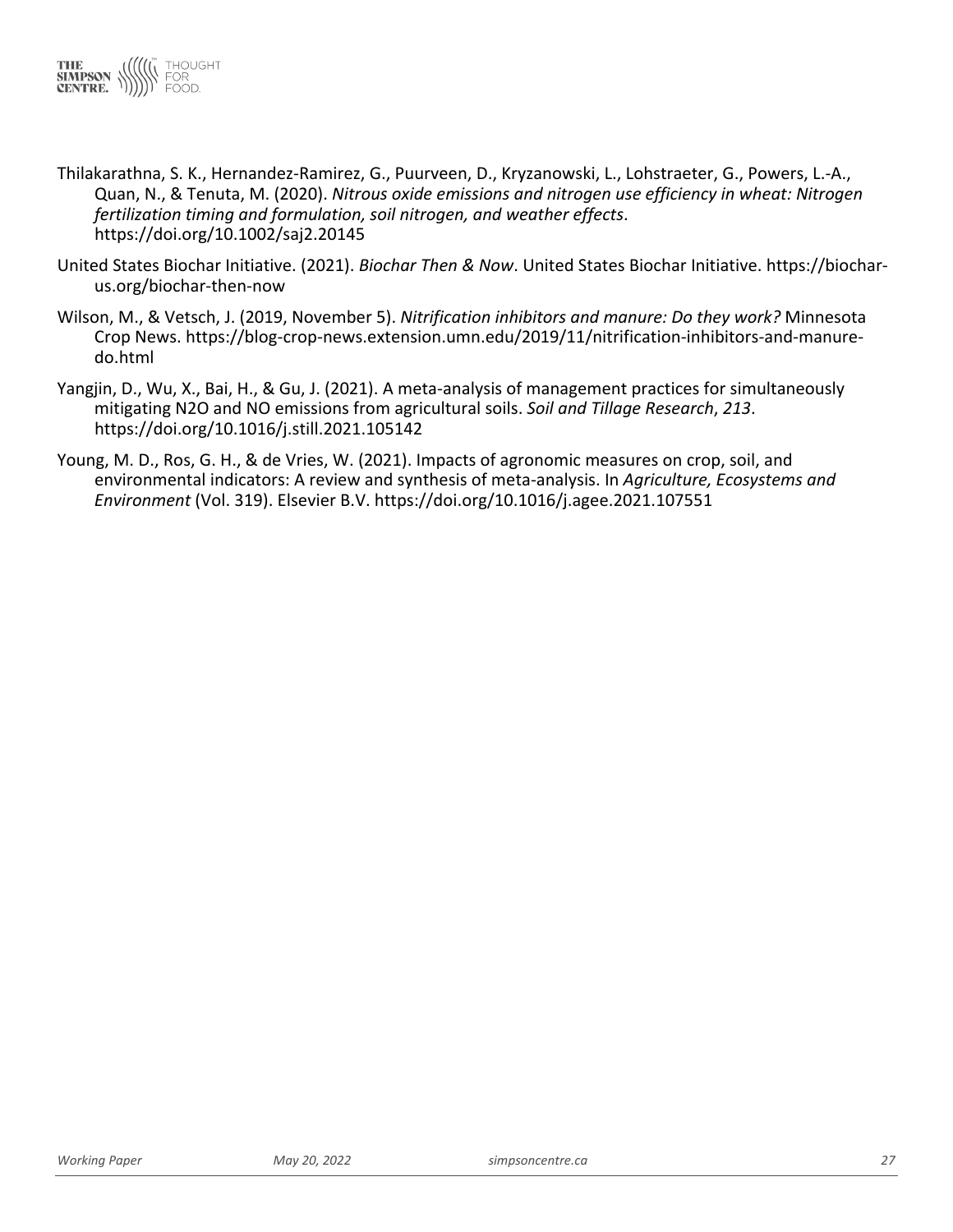![](_page_28_Picture_0.jpeg)

# **Tables**

#### **Table 1**

# *Papers Included in the Systematic Review*

| <b>EENF</b>    | <b>CRNF</b>     | <b>SNF</b>    | Organic<br><b>Fertilizer</b> | Conservation<br><b>Tillage</b> | <b>Biochar</b> | Other             |
|----------------|-----------------|---------------|------------------------------|--------------------------------|----------------|-------------------|
| Yangjin et al. | Abalos et al.   | Abalos et al. | Abalos et al.                | Decock, 2014                   | Borchard et    | Abalos et al.     |
| (2021)         | (2016)          | (2016)        | (2016)                       |                                | al. (2019)     | (2016)            |
|                | Akiyama et      | Akiyama et    | Decock (2014)                | Feng et                        | Cayuela et al. | Basche et al.     |
|                | al. (2010)      | al. (2010)    |                              | al.(2018)                      | (2014)         | (2014)            |
|                | <b>Decock</b>   | Decock        | O'Brien &                    | Huang et al.                   | Cayuela et al. | Chen et al.       |
|                | (2014)          | (2014)        | Hatfield (2019)              | (2018)                         | (2015)         | (2021)            |
|                | Eagle et al.    | Eagle et al.  | Phillips et al.              | Mei et al., 2018               | Xu et al.      | Decock (2014)     |
|                | (2017)          | (2017)        | (2009)                       |                                | (2021)         |                   |
|                | Feng et al.     | Feng et al.   | Xia et al. (2017)            | Phillips et al.,               | Yangjin et al. | Han et al. (2017) |
|                | (2016)          | (2016)        |                              | 2009                           | (2021)         |                   |
|                | Phillips et al. | Qiao et al.   | Yangjin et al.               | Shakoor et al.                 | Zhang et al.   | Kuang et al.      |
|                | (2009)          | (2015)        | (2021)                       | (2021)                         | (2020)         | (2021)            |
|                | Thapa et al.    | Thapa et al.  | Zhou et al.                  | vanKessel et al.,              |                | Muhammad et       |
|                | (2016)          | (2016)        | (2017)                       | (2013)                         |                | al. (2019)        |
|                | Yang et al.     | Wu et al.     |                              | Yangjin et al.,                |                | Yangjin et al.    |
|                | (2021)          | (2021)        |                              | (2021)                         |                | (2021)            |
|                | Zhang et al.    | Yang et al.   |                              |                                |                |                   |
|                | (2019)          | (2016)        |                              |                                |                |                   |

*Note.*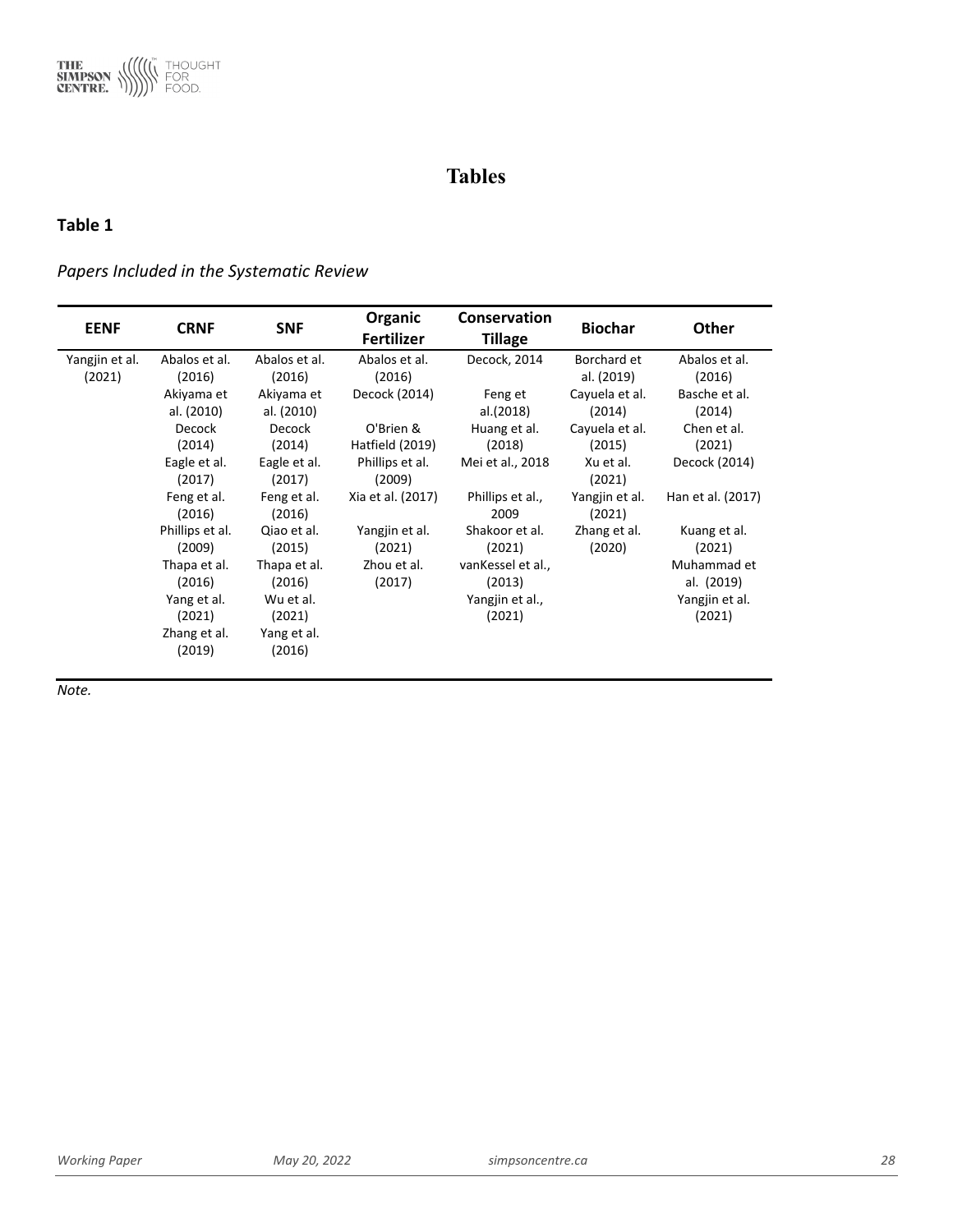![](_page_29_Picture_0.jpeg)

## **Figure 1**

*Change in Direct N2O Emissions from Agricultural Soils since 2005*

![](_page_29_Figure_4.jpeg)

*Note*. Data used in this figure was collected from Table 3.D of the 2022 Common Reporting Format Tables, as part of Canada's 2022 National Inventory Submission. [https://unfccc.int/sites/default/files/resource/can-](https://unfccc.int/sites/default/files/resource/can-2022-crf-14apr22.zip)[2022-crf-14apr22.zip](https://unfccc.int/sites/default/files/resource/can-2022-crf-14apr22.zip)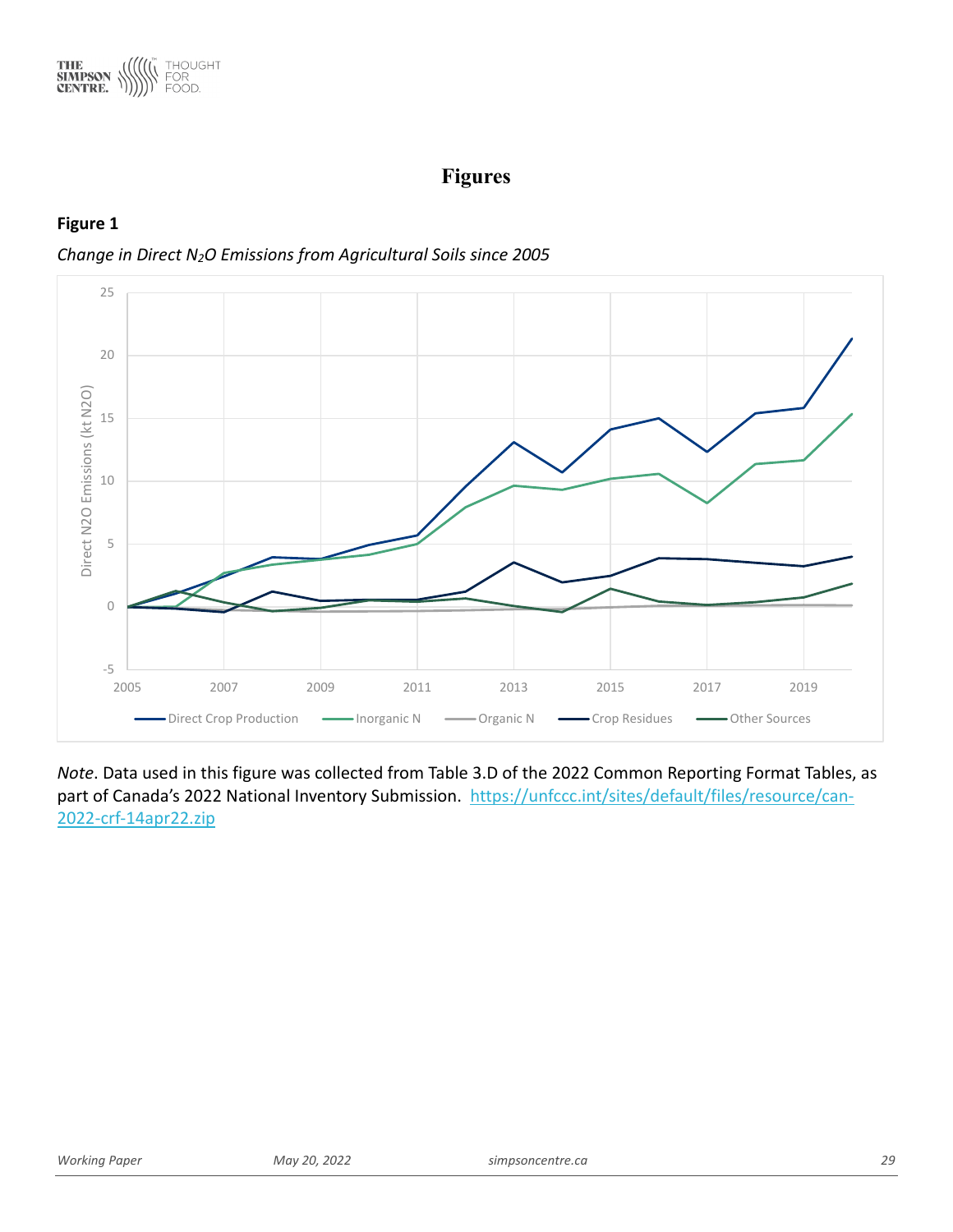![](_page_30_Picture_0.jpeg)

![](_page_30_Figure_2.jpeg)

*Crop Production Based Emissions by Province*

*Note.* Emissions from crop production follow the Canadian Economic Sector method of emission classification but uses the same methodology as the IPCC classification. Data Source: Data used in this figure was collected from Annex 12, Tables 2 through 11 of Canada's 2022 National Inventory Report Part 3. <https://unfccc.int/sites/default/files/resource/can-2022-nir-14apr22.zip>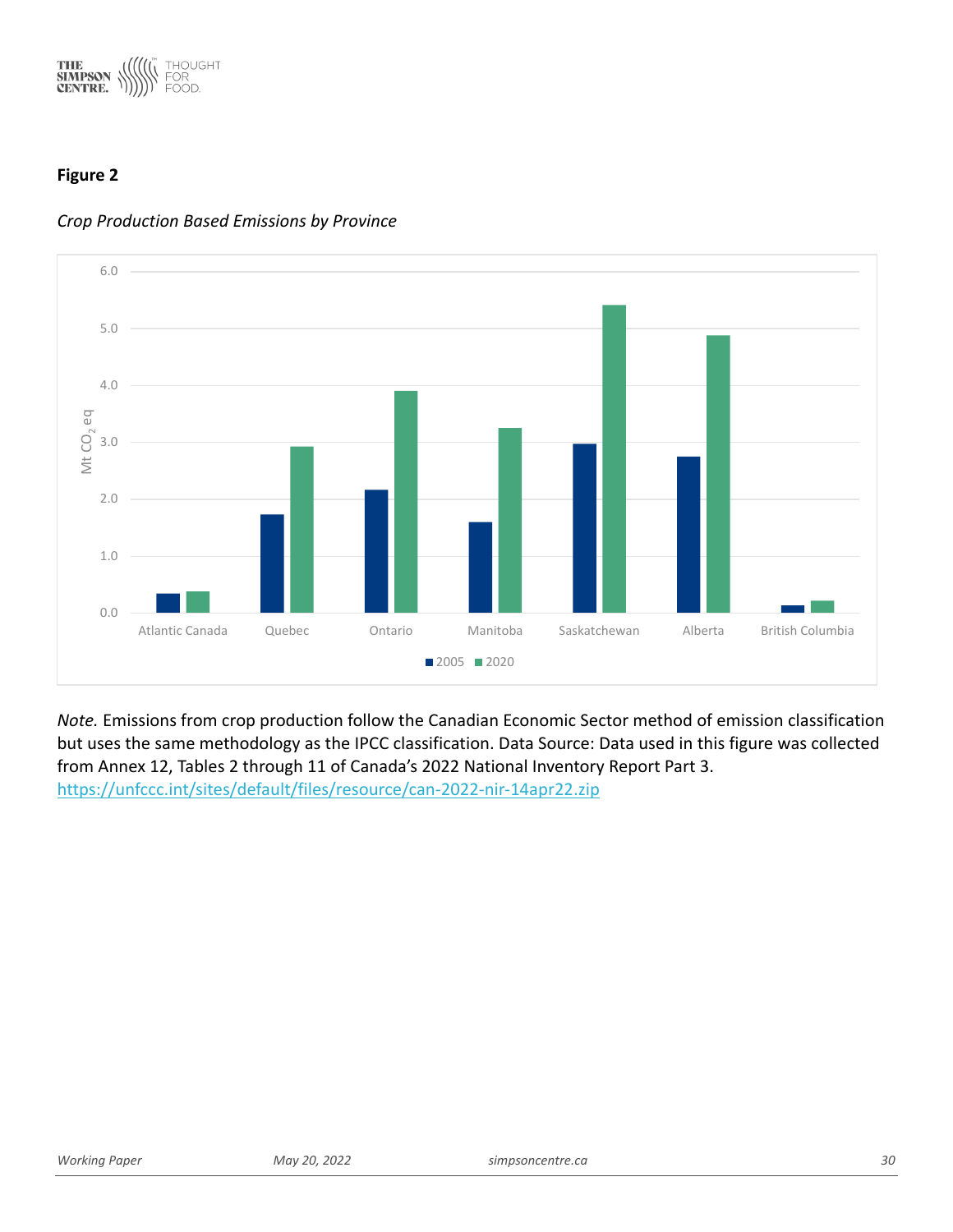![](_page_31_Picture_0.jpeg)

#### *Implied Nitrogen Application Rates by Province*

![](_page_31_Figure_3.jpeg)

*Note.* Implied nitrogen application rate was estimated by dividing nitrogen fertilizer shipments for fertilizer year 2006/2007 and 2019/2020 by total area of farms reported in the 2016 Census of Agriculture. The estimate for Atlantic Canada is an aggregation of all four Atlantic provinces. Data Source: Statistics Canada. Table 32-10-0039-01 Fertilizer shipments to Canadian agriculture markets, by nutrient content and fertilizer year, cumulative data (x 1,000) DOI: <https://doi.org/10.25318/3210003901-eng> and Statistics Canada. Table 32-10-0153-01 Land use, Census of Agriculture historical data DOI: [https://doi.org/10.25318/3210015301](https://doi.org/10.25318/3210015301-eng) [eng.](https://doi.org/10.25318/3210015301-eng)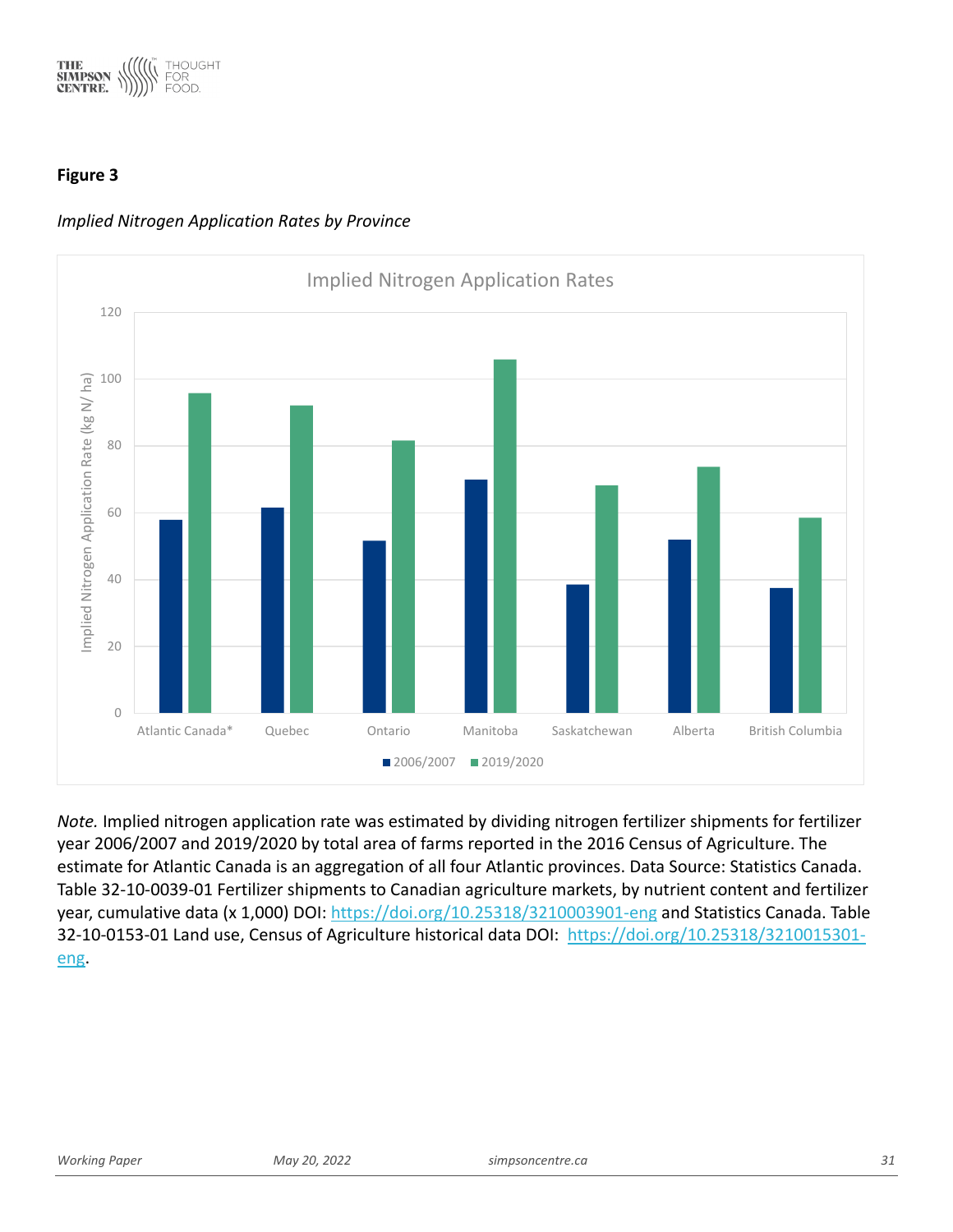![](_page_32_Picture_0.jpeg)

#### **Figure 4.**

![](_page_32_Figure_2.jpeg)

#### *Effects of Changing Methodology on Direct N2O emissions from Managed Soils*

*Note.* Figure 4 provides a comparison of the reported total direct N<sub>2</sub>O emissions from agricultural soils before and after the change in methodology and corresponding recalculation introduced in the 2022 National Inventory Submission. Data Source: Data was collected from Table 3.D in the 2021 and 2022 Common Reporting Format Tables for years 2005 to 2019, [https://unfccc.int/sites/default/files/resource/can-2022-crf-](https://unfccc.int/sites/default/files/resource/can-2022-crf-14apr22.zip)[14apr22.zip](https://unfccc.int/sites/default/files/resource/can-2022-crf-14apr22.zip) and [https://unfccc.int/sites/default/files/resource/can-2021-crf-12apr21.zip.](https://unfccc.int/sites/default/files/resource/can-2021-crf-12apr21.zip)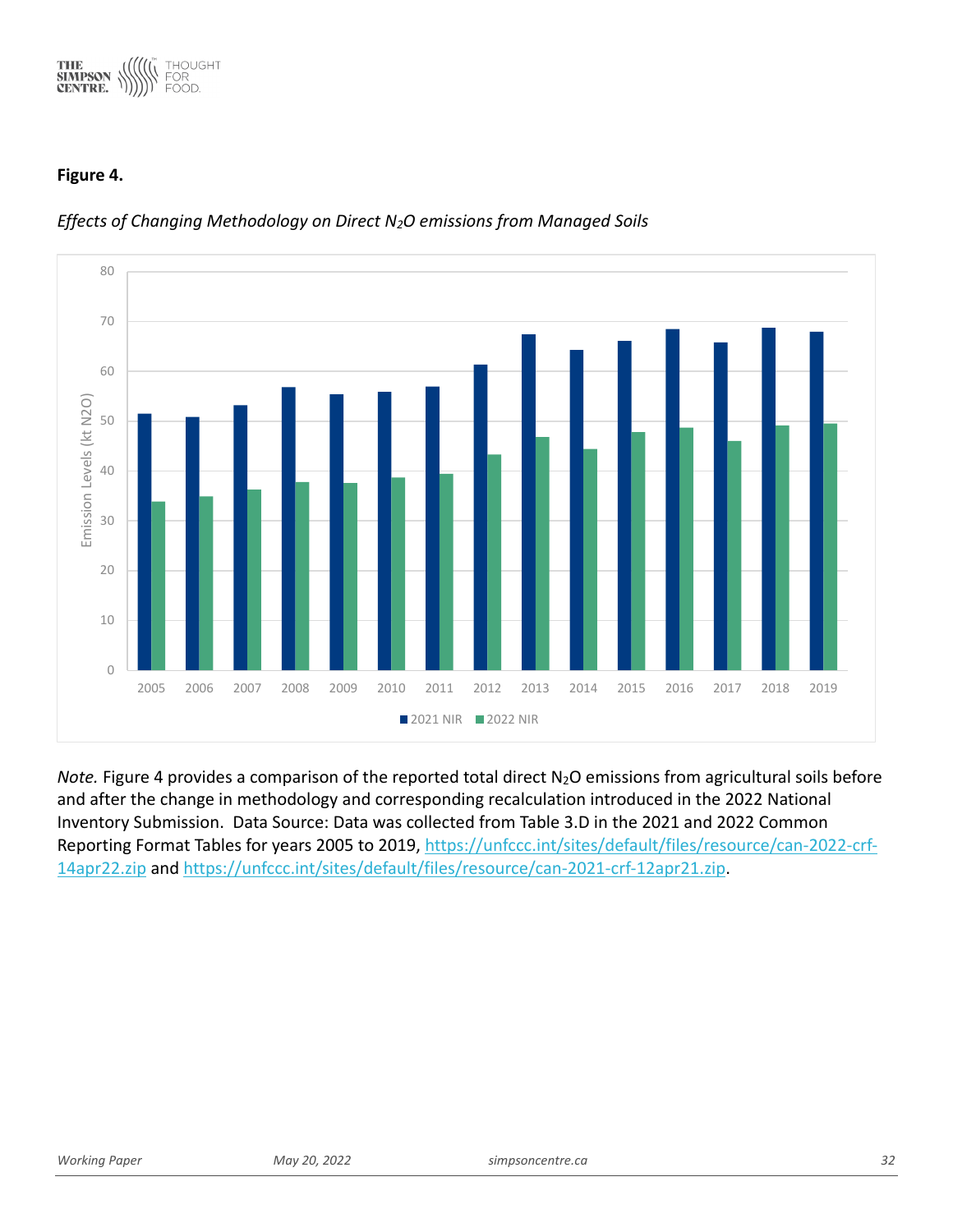![](_page_33_Picture_0.jpeg)

#### **Figure 5.**

![](_page_33_Figure_2.jpeg)

#### *Effects of Changing Methodology on Average Emission Factors*

*Note.* Figure 5 provides a comparison of the average provincial emission factor as reported in Annex 6.4 Table 20 of Part 2 of the 2021 and 2022 National Inventory Reports. For the 2021 National Inventory Report average emission factors were provided for each Atlantic province; the value presented in this figure is the average of the provincial emission factors weighted by total area of farmland as reported in the 2016 Census of Agriculture.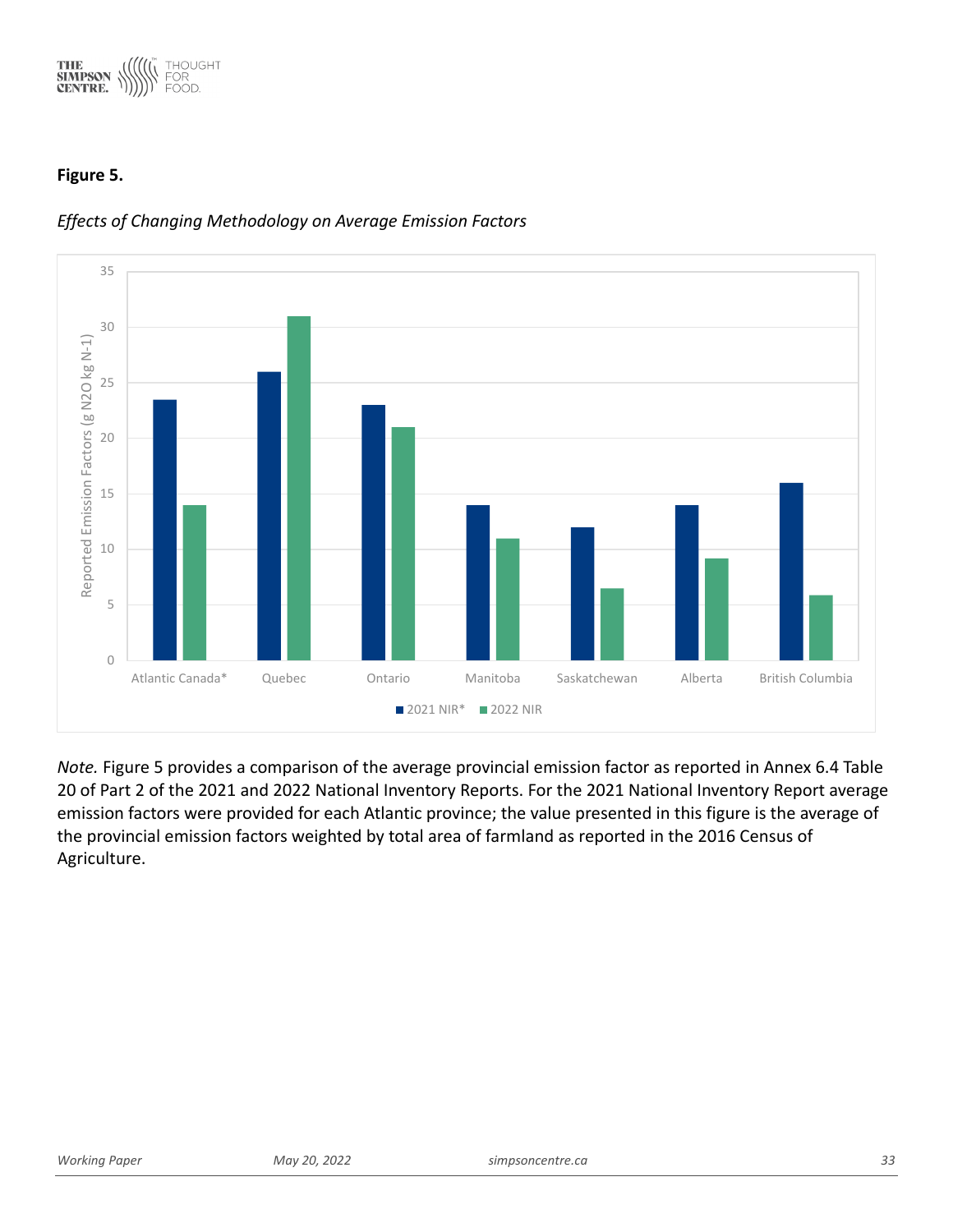![](_page_34_Picture_0.jpeg)

![](_page_34_Figure_2.jpeg)

#### *Effects of Enhanced Efficiency Fertilizer on N2O Emissions and Yield*

*Note.* Individual study results and estimated weighted mean of the effect of EENFs on N<sub>2</sub>O emissions and Yield. Significant findings can be identified if the confidence interval does not intersect zero indicated by the dashed line. In the case of AAFC (2022), the depicted CI is based on the reported potential range, with the mean value presented as the midpoint.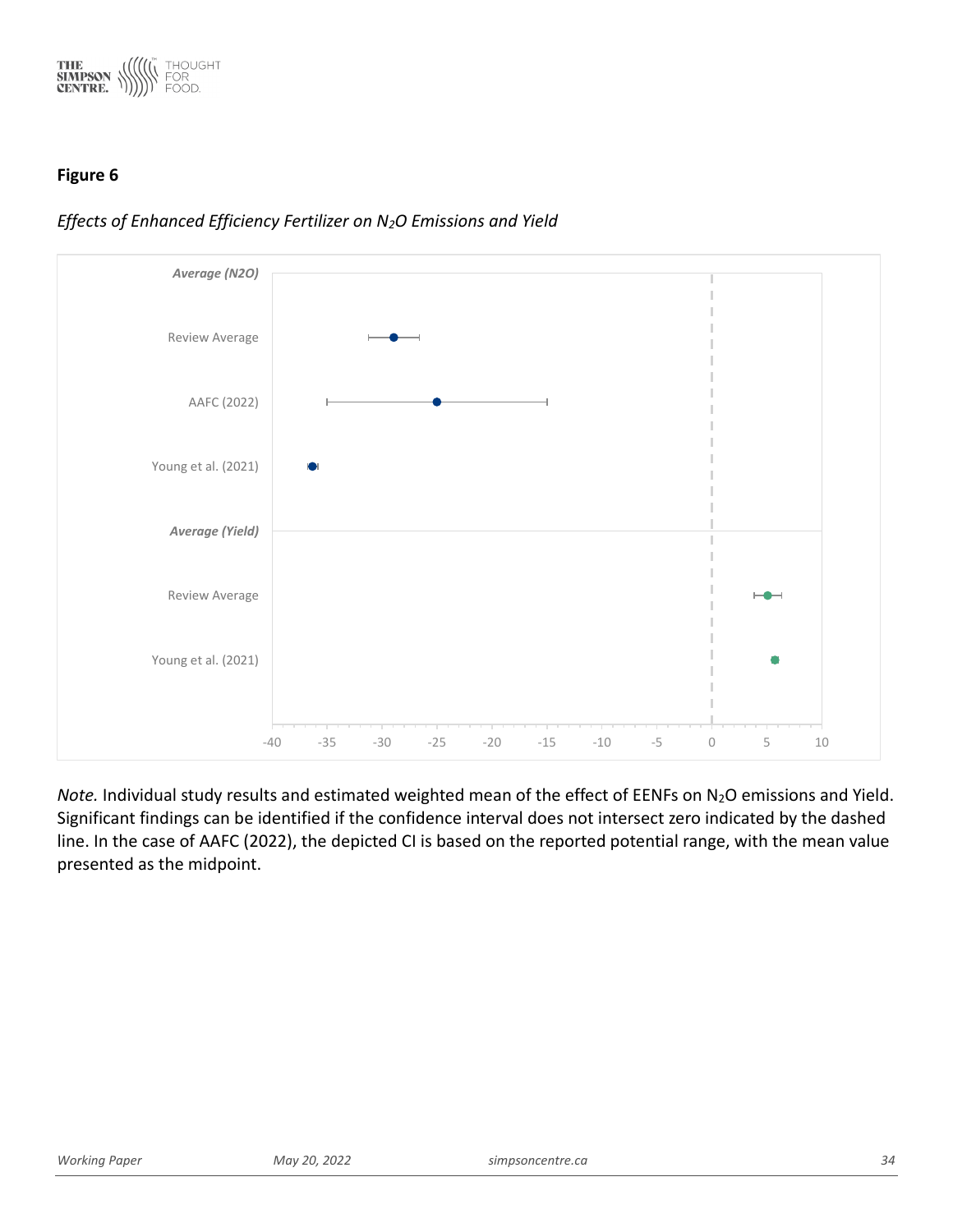![](_page_35_Picture_0.jpeg)

![](_page_35_Figure_2.jpeg)

#### *Effects of Stabilized Nitrogen Fertilizer on N2O Emissions*

*Note.* Individual study results and estimated weighted mean of the effect of SNFs on N<sub>2</sub>O emissions. Significant findings can be identified if the confidence interval does not intersect zero, indicated by the dashed line.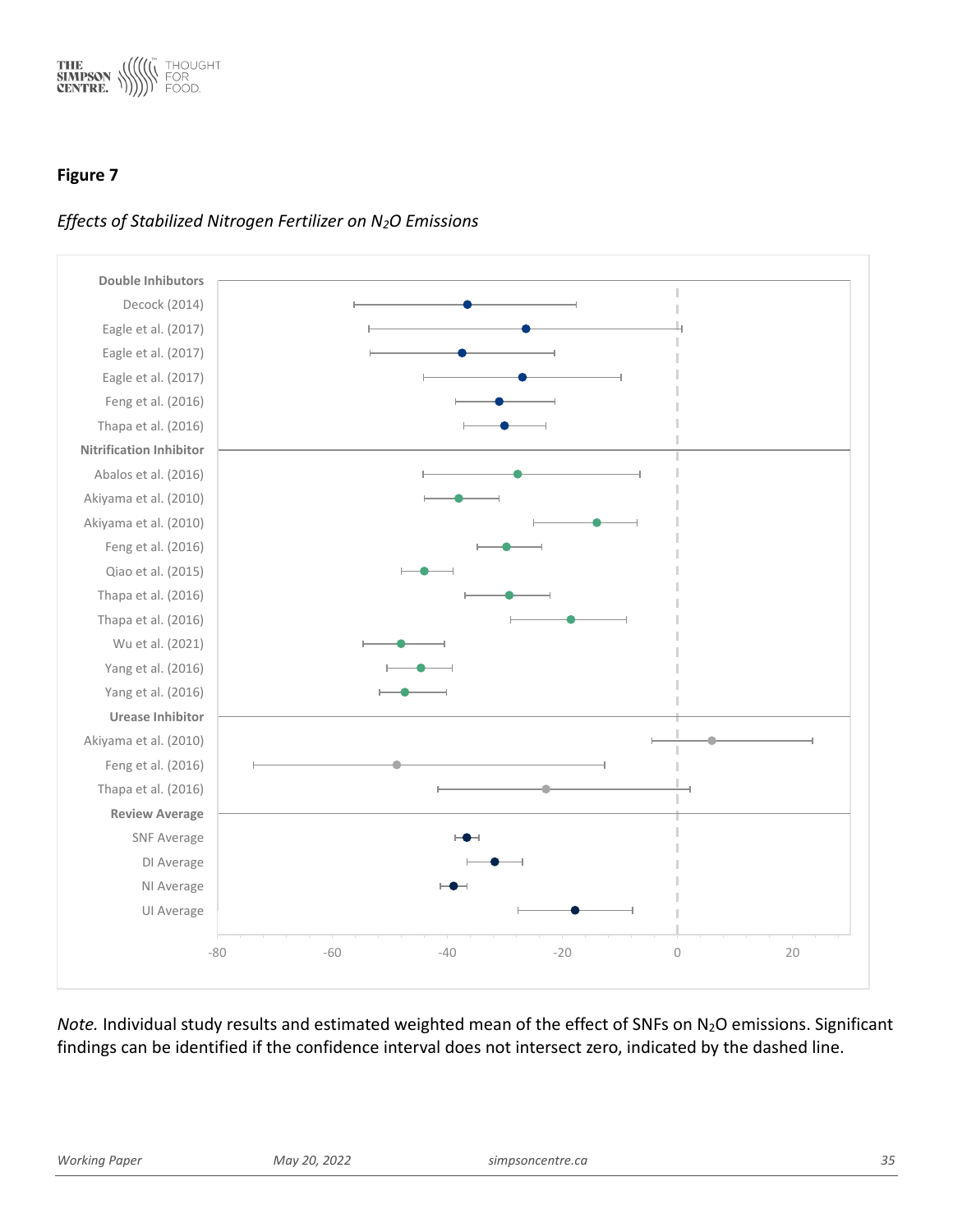![](_page_36_Picture_0.jpeg)

![](_page_36_Figure_2.jpeg)

*Effects of Controlled Release Nitrogen Fertilizer on N2O Emissions*

*Note.* Individual study results and estimated weighted mean of the effect of CRNFs on N<sub>2</sub>O emissions.

Significant findings can be identified if the confidence interval does not intersect zero, indicated by the dashed line.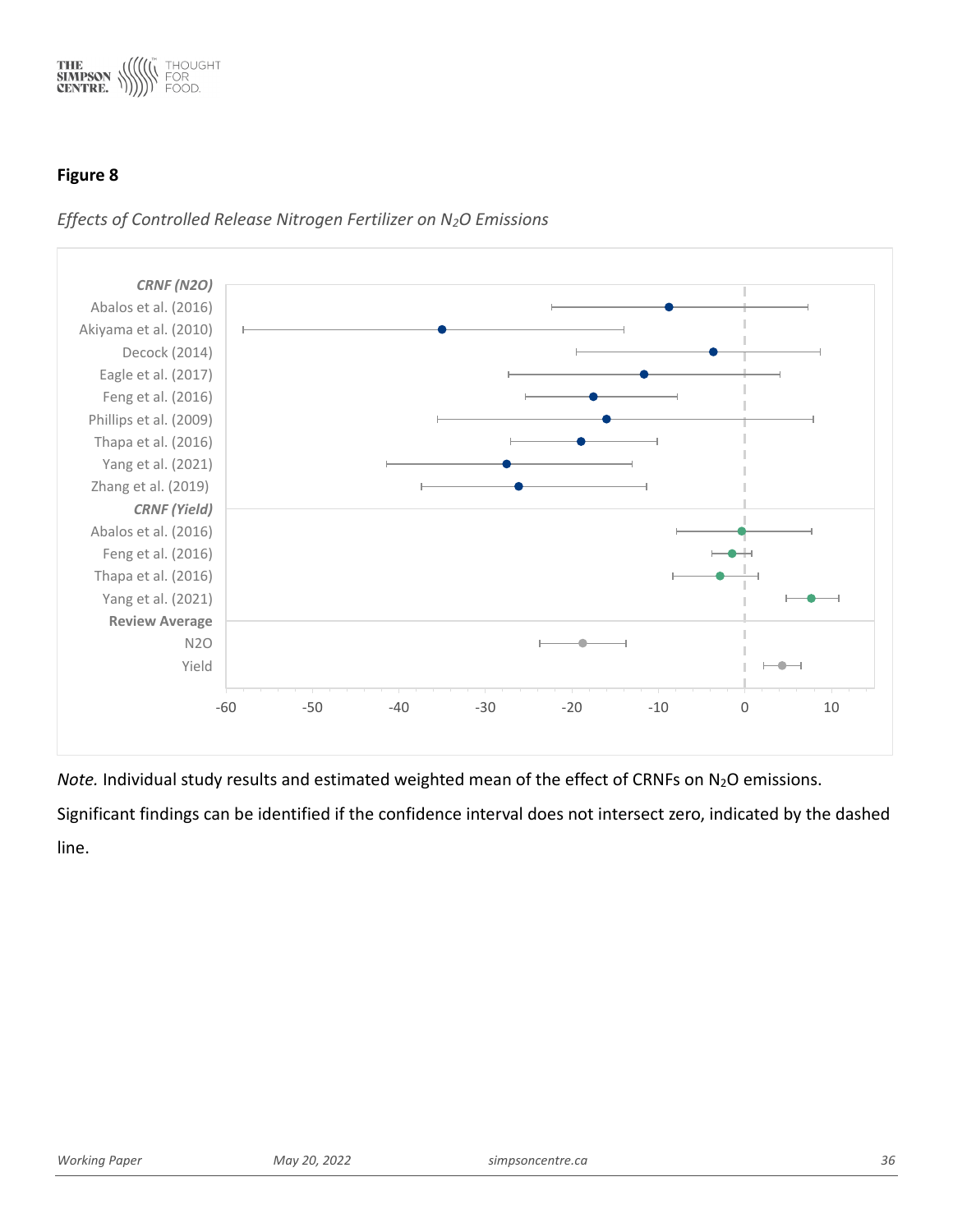#### *Disaggregated Effects on Enhanced Efficiency Nitrogen Fertilizer on N2O emissions*

![](_page_37_Figure_3.jpeg)

*Note.* Weighted mean and 95% CI of the effects of EENFs on N<sub>2</sub>O emissions in various conditions and management practices. Significant findings can be identified if the confidence interval does not intersect zero, indicated by the dashed line.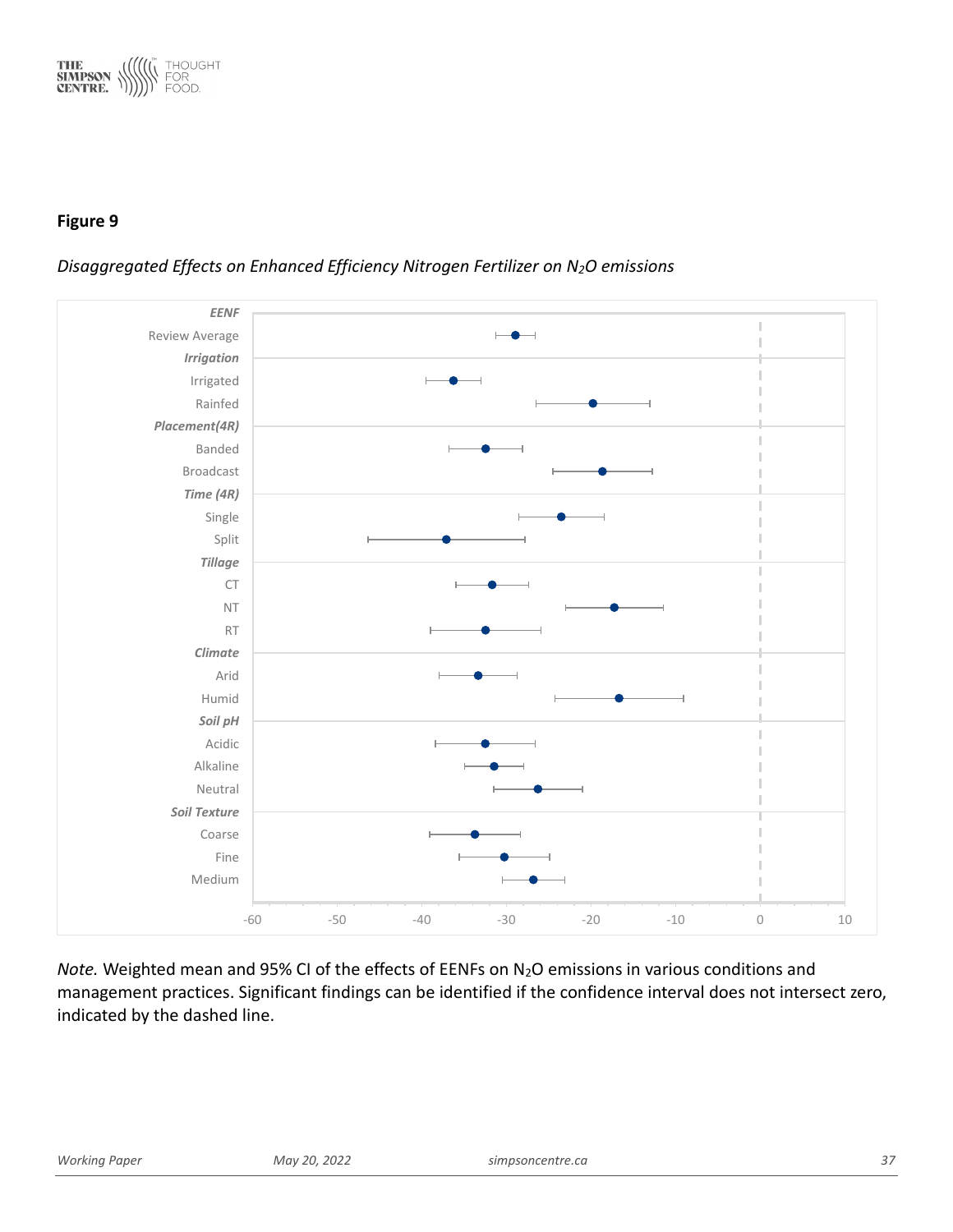![](_page_38_Picture_0.jpeg)

![](_page_38_Figure_2.jpeg)

![](_page_38_Figure_3.jpeg)

*Note.* Individual study results and estimated weighted mean of the effect of organic fertilizers on N<sub>2</sub>O emissions and yield. Significant findings can be identified if the confidence interval does not intersect zero, indicated by the dashed line. In the case of AAFC (2022), the depicted CI is based on the reported potential range, with the mean value presented as the midpoint.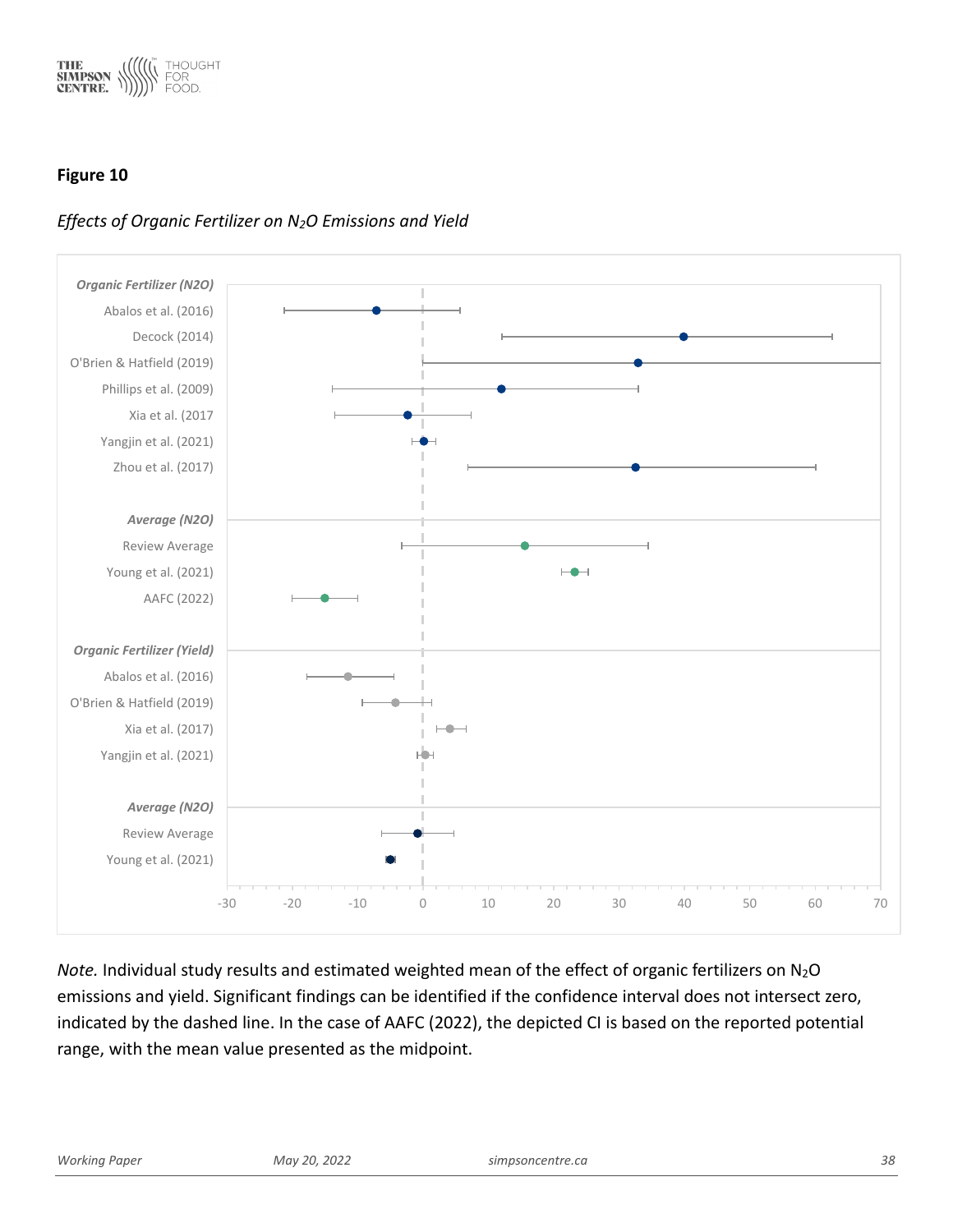![](_page_39_Picture_0.jpeg)

## **Figure 11.**

![](_page_39_Figure_2.jpeg)

![](_page_39_Figure_3.jpeg)

*Note.* Individual study results and estimated weighted mean of the effect of biochar application on N<sub>2</sub>O emissions and yield. Significant findings can be identified if the confidence interval does not intersect zero, indicated by the dashed line. In the case of AAFC (2022), the depicted CI is based on the reported potential range, with the mean value presented as the midpoint.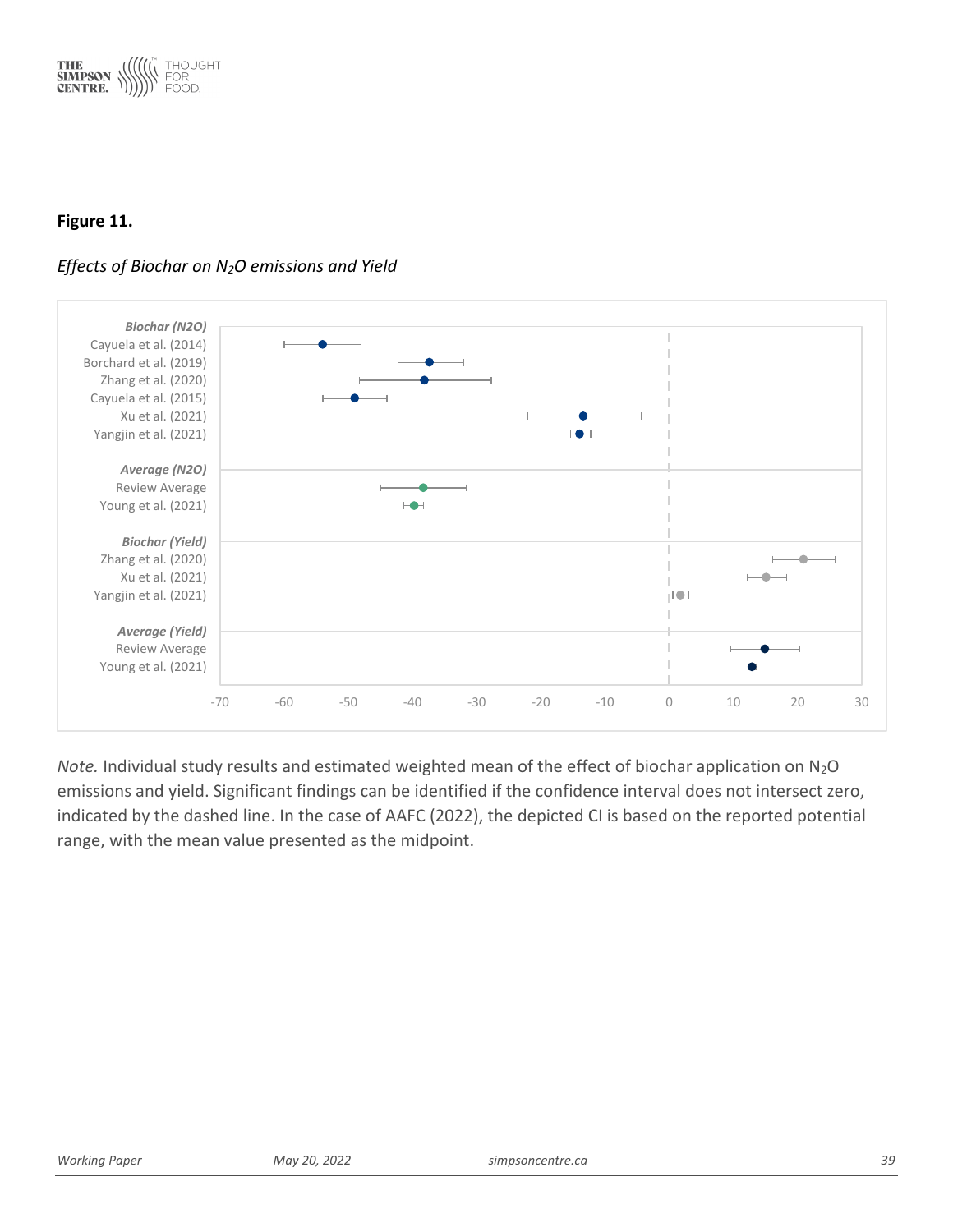![](_page_40_Picture_0.jpeg)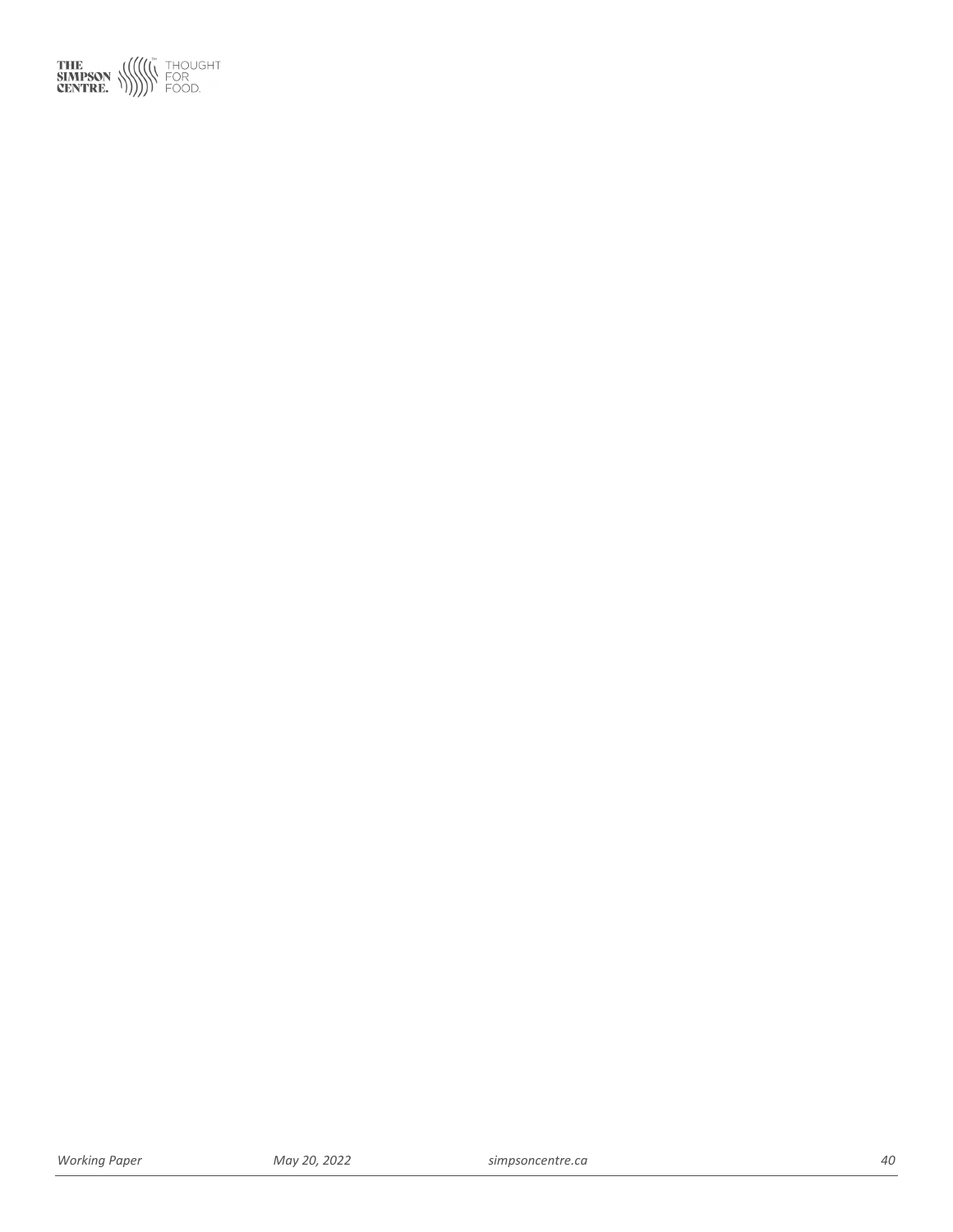![](_page_41_Picture_0.jpeg)

# **Figure 12** *Disaggregated Effects on Biochar on N2O Emissions*

![](_page_41_Figure_2.jpeg)

*Note.* Weighted mean and 95% CI I of the effects of biochar application on N<sub>2</sub>O emissions in various conditions and management practices. Significant findings can be identified if the confidence interval does not intersect zero, indicated by the dashed line.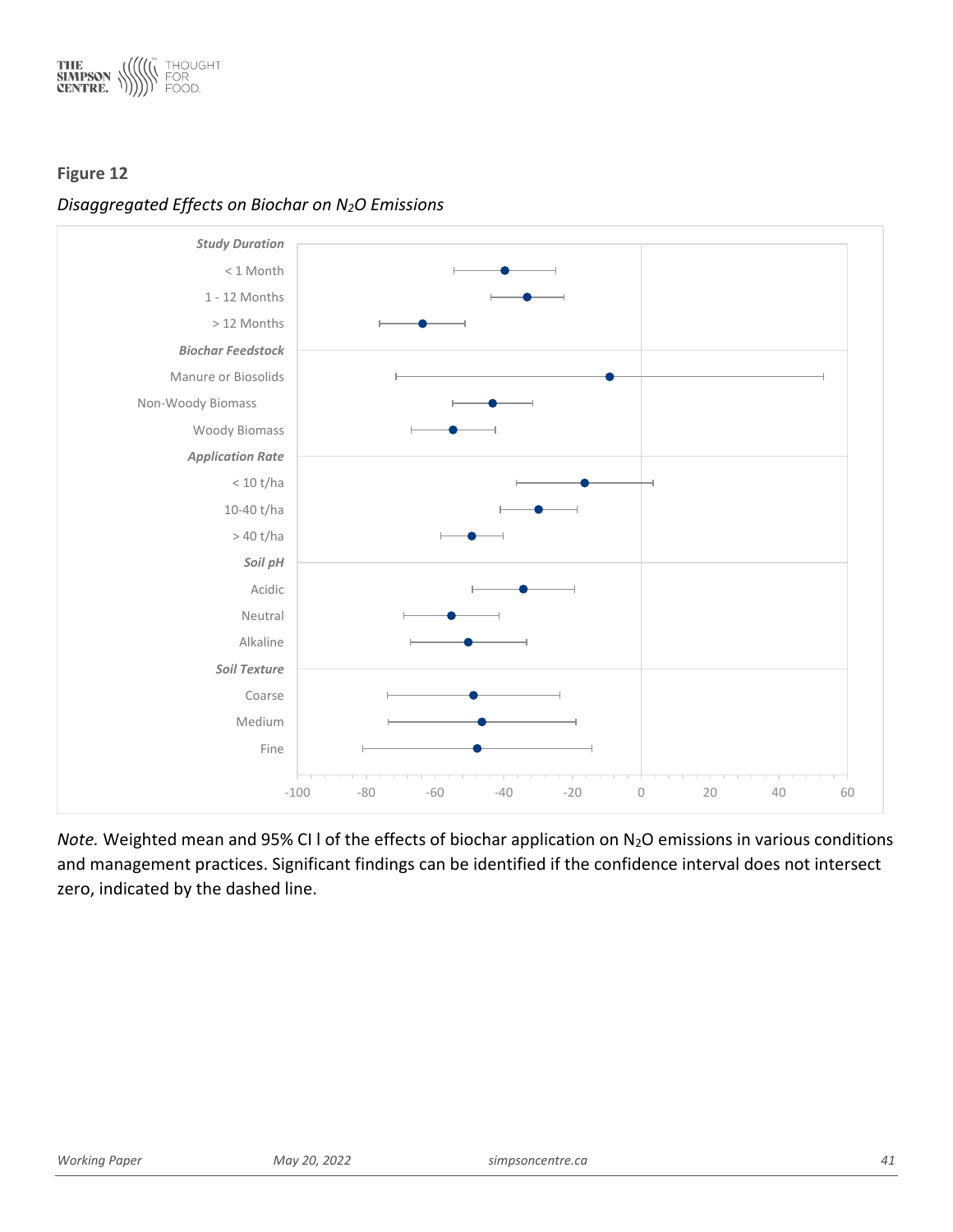![](_page_42_Picture_0.jpeg)

#### *Effects of Conservation tillage on N2O emissions and Yield*

![](_page_42_Figure_3.jpeg)

*Note.* Individual study results and estimated weighted mean of the effect of conservation tillage on N2O emissions and yield. Significant findings can be identified if the confidence interval does not intersect zero, indicated by the dashed line. In the case of AAFC (2022), the depicted CI is based on the reported potential range, with the mean value presented as the midpoint.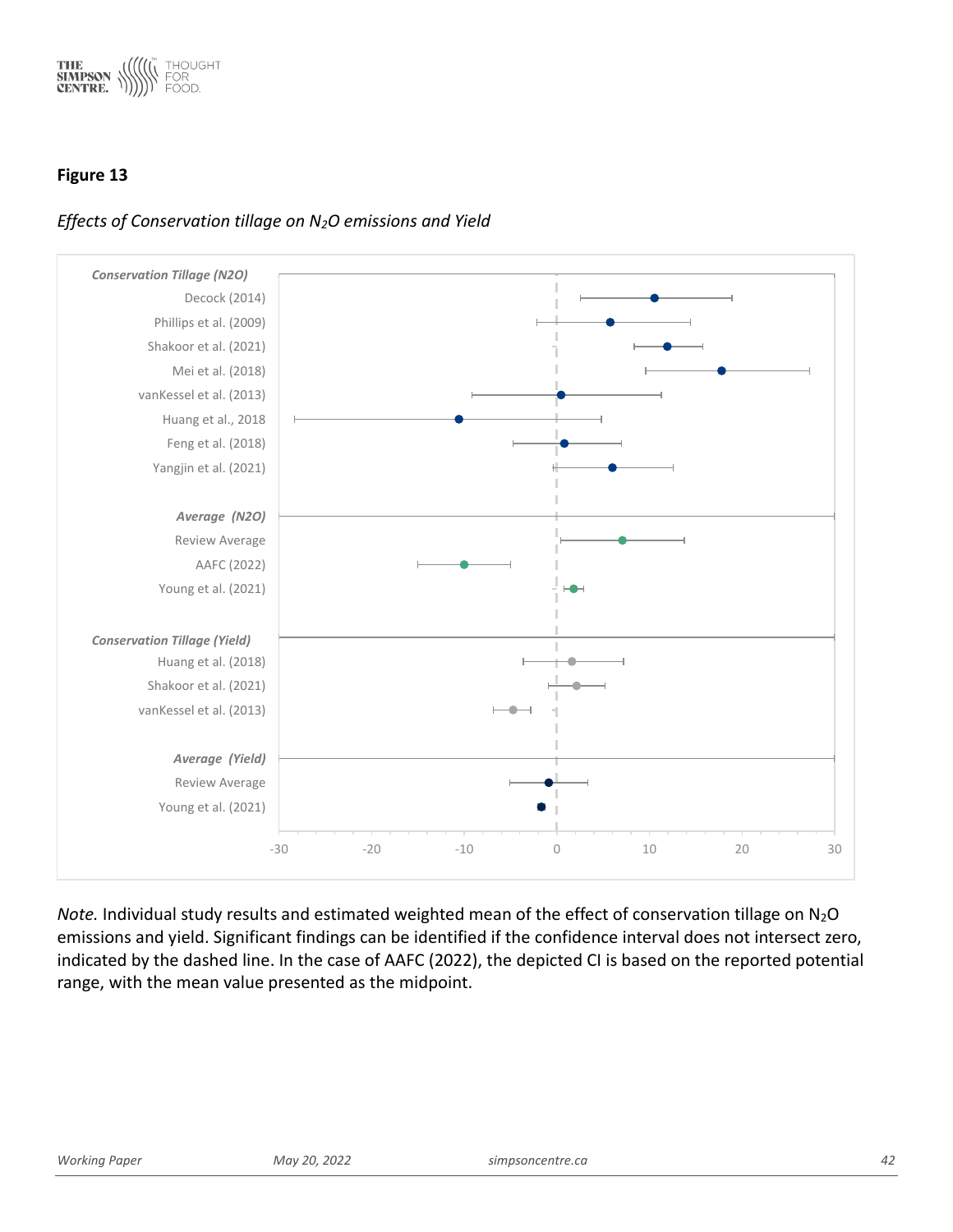![](_page_43_Picture_0.jpeg)

![](_page_43_Figure_2.jpeg)

#### *Disaggregated Effects of Conservation Tillage on N2O emissions*

*Note.* Weighted mean and 95% CI I of the effects of conservation tillage on N<sub>2</sub>O emissions in various conditions and management practices. Significant findings can be identified if the confidence interval does not intersect zero, indicated by the dashed line.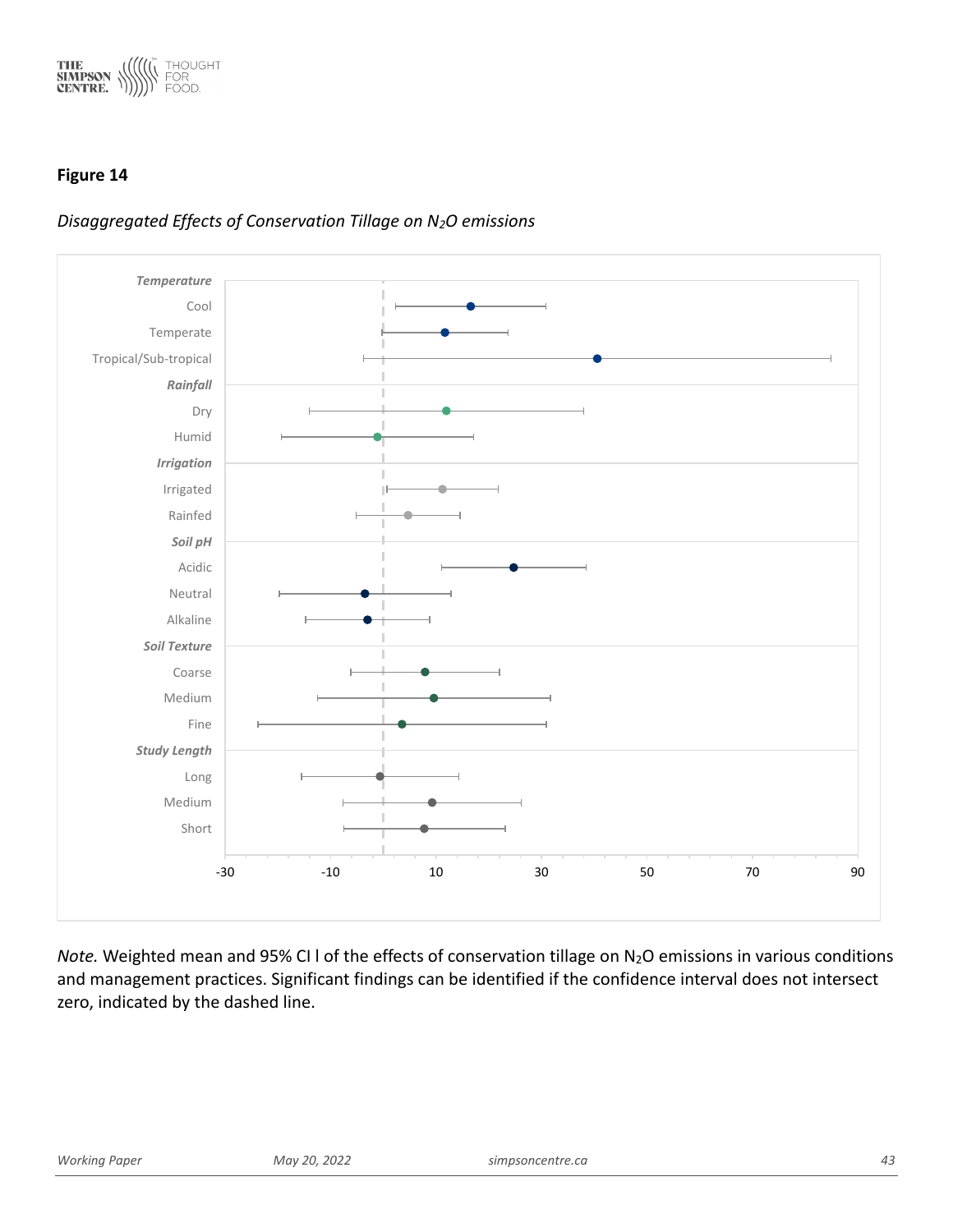![](_page_44_Picture_0.jpeg)

![](_page_44_Figure_2.jpeg)

#### *Effects of 4R Nutrient Stewardship on N2O emissions*

*Note.* Individual study results of the effect of 4R (excluding Source) on N<sub>2</sub>O emissions and yield. Significant findings can be identified if the confidence interval does not intersect zero, indicated by the dashed line. (\*) Indicates individual field trials conducted in Western Canada but are not included within the systematic review.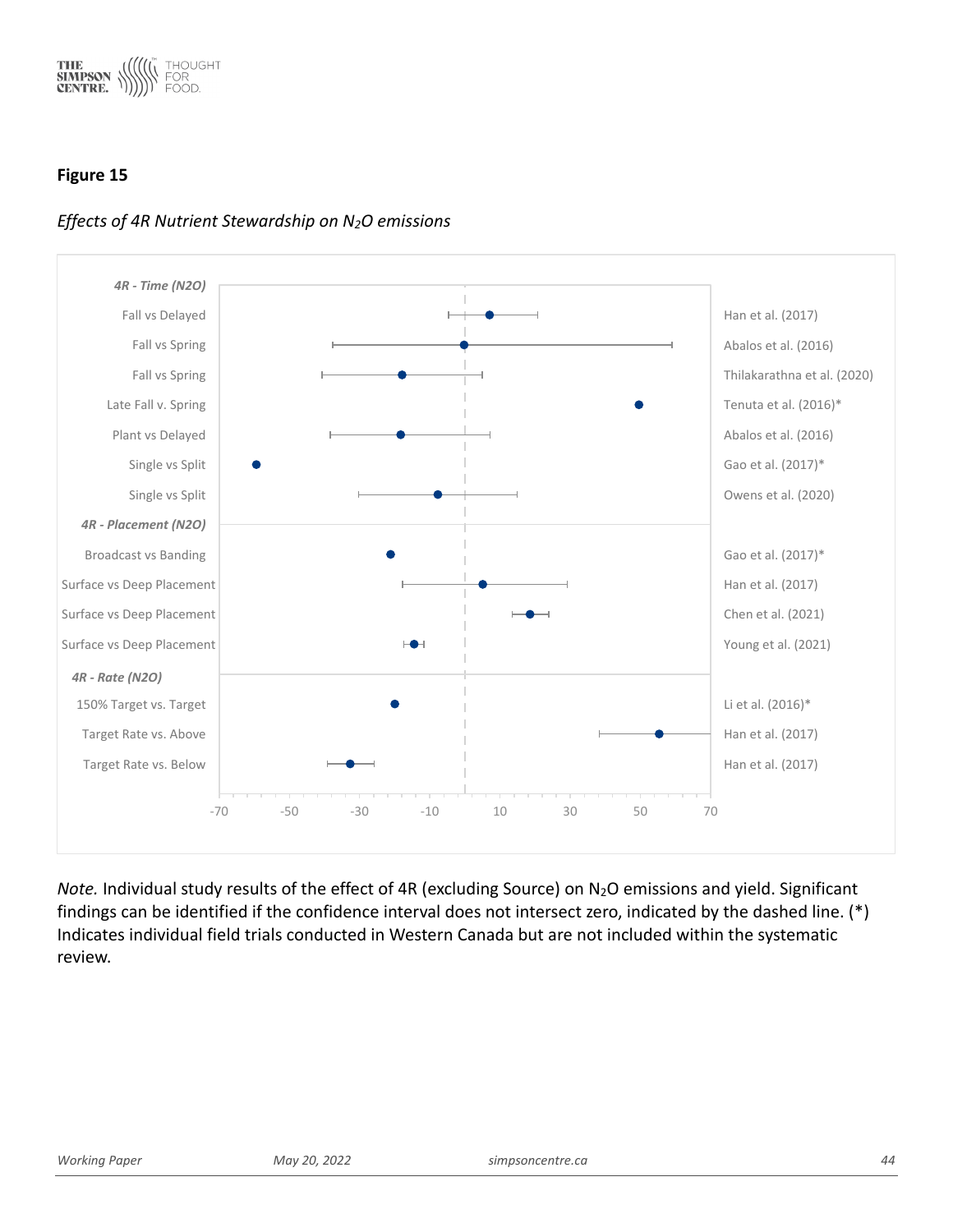![](_page_45_Picture_0.jpeg)

#### *Other Practices Effects on N2O Emissions*

![](_page_45_Figure_3.jpeg)

*Note.* Individual study results of the effect of 4R (excluding Source) on N<sub>2</sub>O emissions and yield. Significant findings can be identified if the confidence interval does not intersect zero indicated by the dashed line. (\*)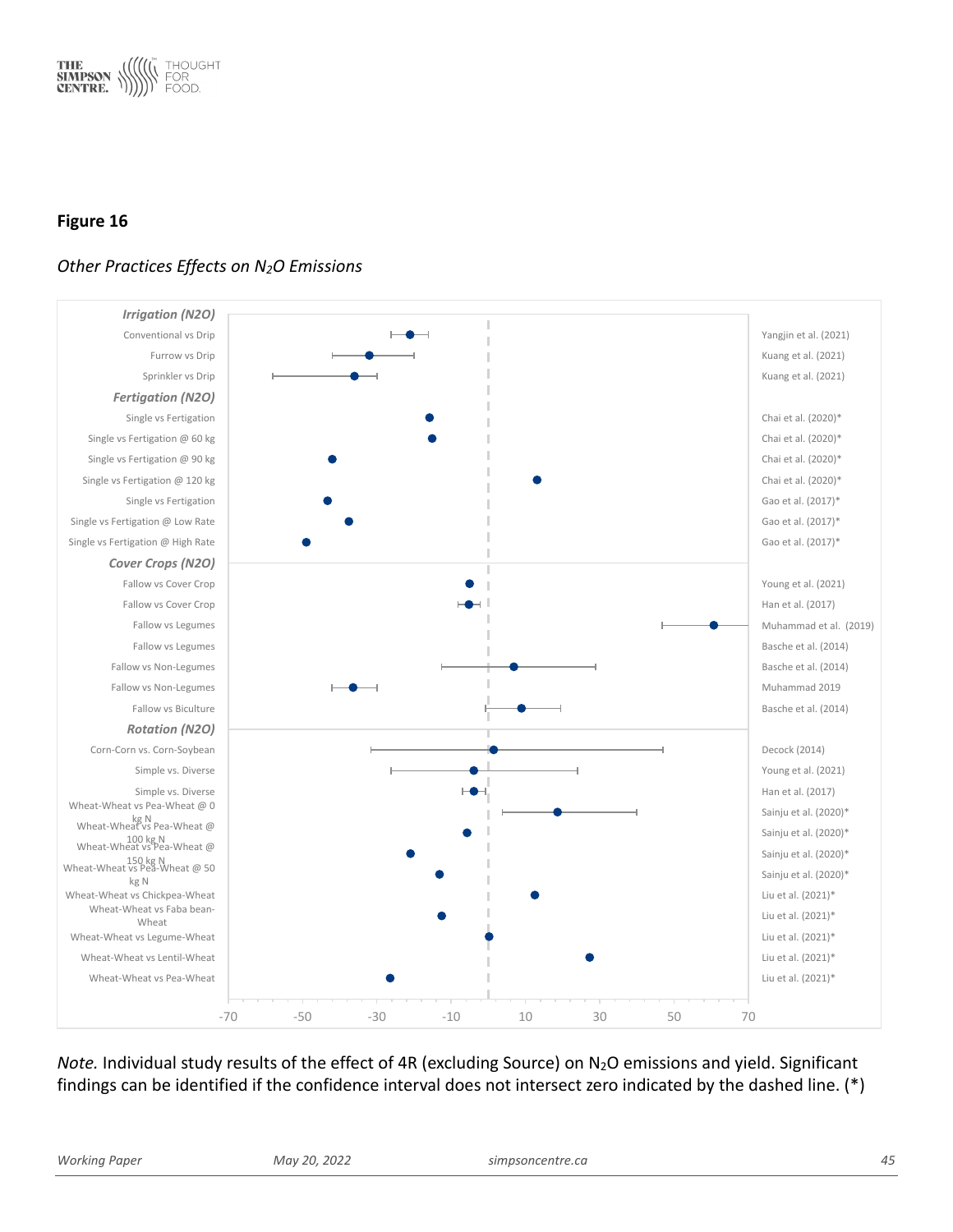![](_page_46_Picture_0.jpeg)

Indicates individual field trials conducted in Western Canada but are not included within the systematic review.